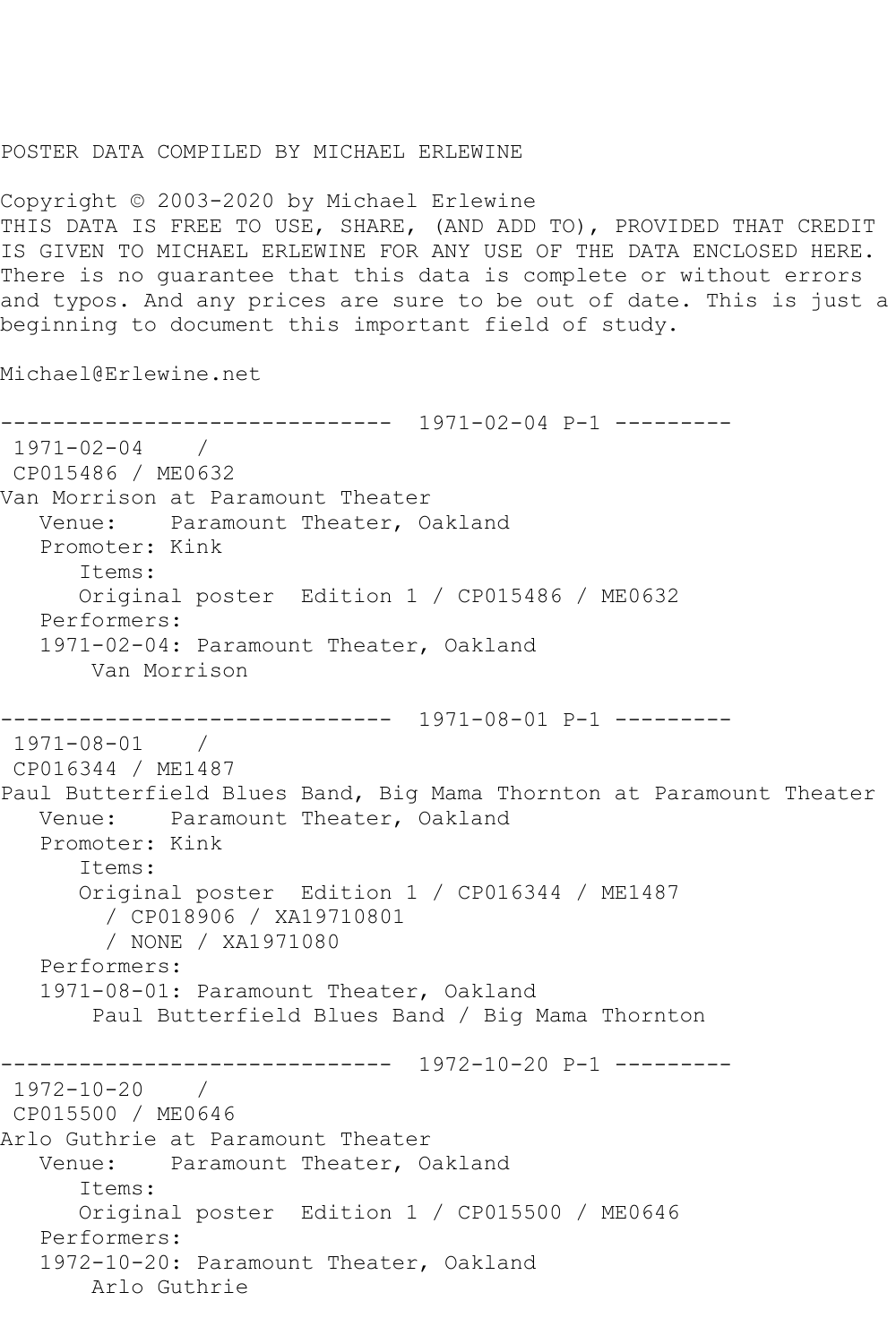------------------------------ 1972-11-21 P-1 --------- 1972-11-21 / CP016438 / ME1581 Phoebe Snow, Dan Hill at Paramount Theater Venue: Paramount Theater, Oakland Promoter: Albatross Productions Items: Original poster Edition 1 / CP016438 / ME1581 Performers: 1972-11-21: Paramount Theater, Oakland Phoebe Snow / Dan Hill ------------------------------ 1972-12-01 P-1 --------- 1972-12-01 / CP018932 / XA1972121FRI Van Morrison at Paramount Theater Venue: Paramount Theater, Oakland Items: Original poster Edition 1 / CP018932 / XA1972121FRI / CP015509 / ME0655 / CP015903 / ME1047 / NONE / XA1972121 Performers: 1972-12-01: Paramount Theater, Oakland Van Morrison ------------------------------ 1973-11-18 P --------- 1973-11-18 / CP031417 / NM11367 Dave Brubeck, Darius Brubeck at Paramount Theater Artist: Randy Tuten<br>Venue: Paramount Th Paramount Theater, Oakland Items: Original poster / CP031417 / NM11367 Performers: 1973-11-18: Paramount Theater, Oakland Dave Brubeck / Darius Brubeck / Chris Brubeck / Dan Brubeck ------------------------------ -4.067 1974-03-08 P-1 --------- 1974-03-08+ / 4.067 CP000123 / 0125 Boz Scaggs at Paramount Theater Notes: This item appears in the Art of Rock book, plate no. 4.067 Event: Slow Dancer Artist: Tony Lane Venue: Paramount Theater, Oakland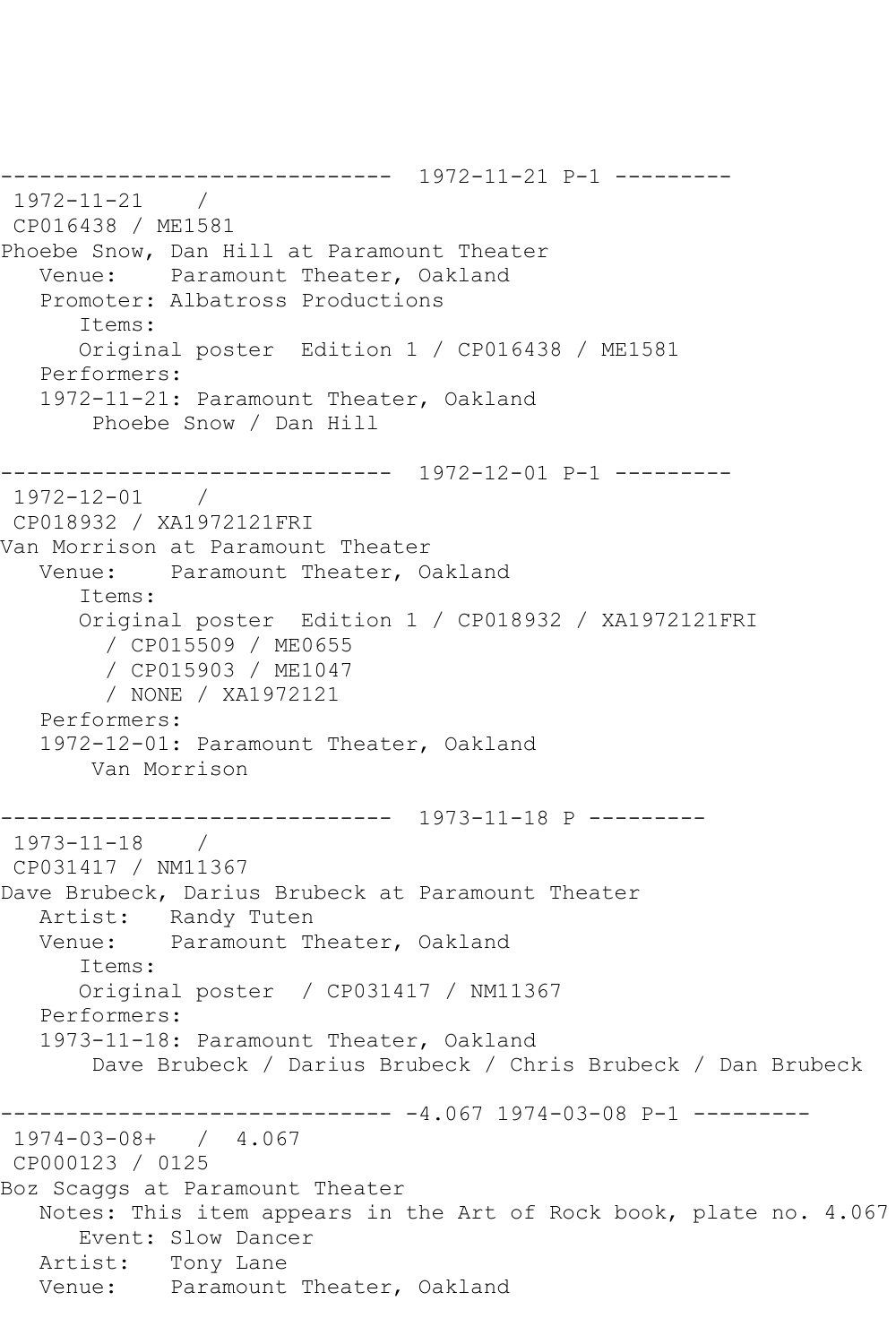```
 Promoter: Bill Graham Presents
       Items:
       Original poster -4.067 Edition 1 / CP000123 / 0125 (19-1/2 x 
23)
         AORPlate: 4.067 
   Performers:
    1974-03-08+: Paramount Theater, Oakland
        Boz Scaggs
                ------------------------------ 1974-04-20 P-1 ---------
1974-04-20 / 
CP016279 / ME1422
Brian Auger, Harvey Mandel at Paramount Theater<br>Venue: Paramount Theater, Oakland
           Paramount Theater, Oakland
       Items:
       Original poster Edition 1 / CP016279 / ME1422
         Description: 1 original (11 x 17)
    Performers:
    1974-04-20: Paramount Theater, Oakland
        Brian Auger / Harvey Mandel / Soft Machine / Journey
    1974-04-21: Miracles / Younghearts
                ------------------------------ 1974-04-24 P-1 ---------
1974-04-24 / 
CP015542 / ME0688
Harry Chapin at Paramount Theater
   Venue: Paramount Theater, Oakland
   Promoter: KPAM
       Items:
       Original poster Edition 1 / CP015542 / ME0688
         / CP015908 / ME1052
    Performers:
    1974-04-24: Paramount Theater, Oakland
        Harry Chapin
------------------------------ 1974-07-30 P-1 ---------
1974-07-30 / 
CP015895 / ME1039
Bachman-Turner Overdrive at Paramount Theater
   Venue: Paramount Theater, Oakland
    Promoter: Albatross Productions
       Items:
       Original poster Edition 1 / CP015895 / ME1039
         / CP015498 / ME0644
    Performers:
    1974-07-30: Paramount Theater, Oakland
        Bachman Turner Overdrive
```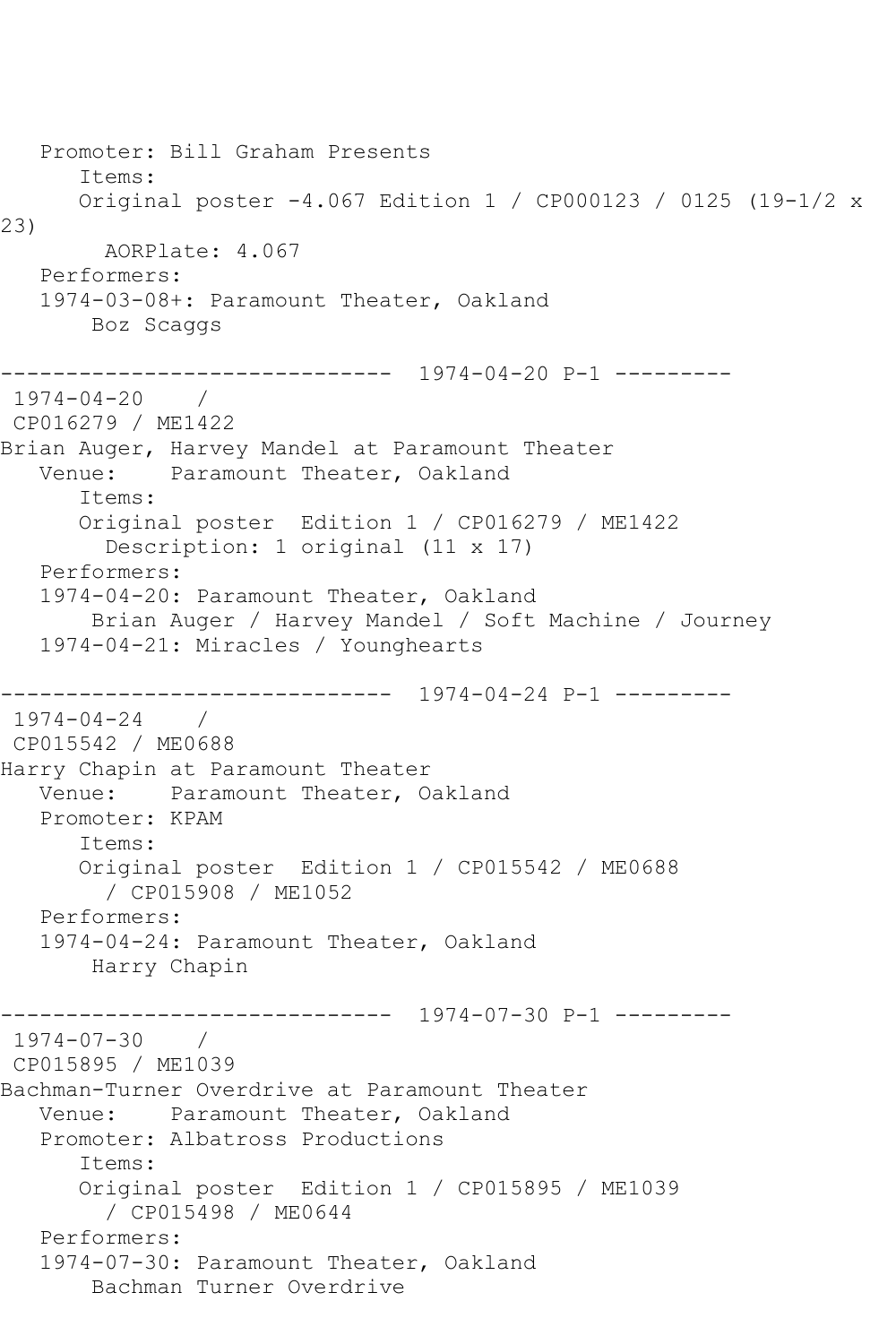------------------------------ 1975-03-28 P-1 --------- 1975-03-28 / CP016101 / ME1245 Rush, Styx at Paramount Theater Venue: Paramount Theater, Oakland Promoter: Get Down Productions Items: Original poster Edition 1 / CP016101 / ME1245 Performers: 1975-03-28: Paramount Theater, Oakland Rush / Styx / Quiver / Sutherland Brothers ------------------------------ 1975-10-03 P-1 --------- 1975-10-03 / CP015531 / ME0677 Frank Zappa, Labelle at Paramount Theater Venue: Paramount Theater, Oakland Promoter: Get Down Productions Items: Original poster Edition 1 / CP015531 / ME0677 Performers: 1975-10-03: Paramount Theater, Oakland Frank Zappa 1975-10-04: Labelle 1975-10-09: Graham Central Station / Lenny Williams ------------------------------ 1975-10-29 P-1 --------- 1975-10-29 / CP015957 / ME1101 Uriah Heep at Paramount Theater Venue: Paramount Theater, Oakland Promoter: Concerts West Items: Original poster Edition 1 / CP015957 / ME1101 Performers: 1975-10-29: Paramount Theater, Oakland Uriah Heep ------------------------------ 1975-10-31 P-1 --------- 1975-10-31 / CP020150 / XK19751031 Bruce Springsteen and the E Street Band at Paramount Theater Venue: Paramount Theater, Oakland Items: Original poster Edition 1 / CP020150 / XK19751031 / NONE / XK1975103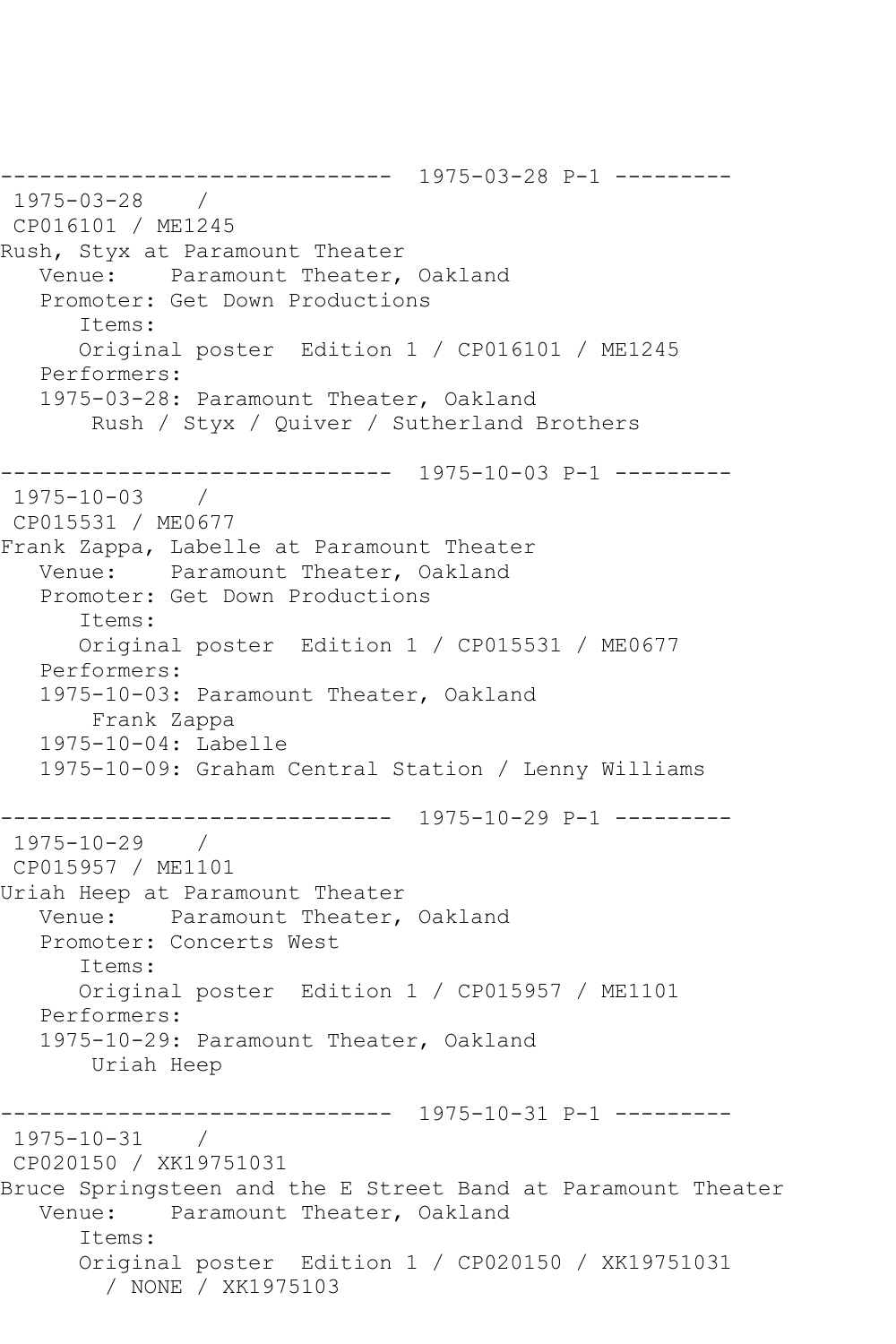```
 Performers:
   1975-10-31: Paramount Theater, Oakland
        Bruce Springsteen
------------------------------ 1975-10-31 P-1 ---------
1975-10-31 / 
CP016073 / ME1217
Northern Soul Explosion, Harold Melvin and the Bluenotes at 
Paramount Theater
   Venue: Paramount Theater, Oakland
       Items:
       Original poster Edition 1 / CP016073 / ME1217
         / CP016447 / ME1590
   Performers:
    1975-10-31: Paramount Theater, Oakland
        Northern Soul Explosion / Harold Melvin and the Bluenotes / 
Sharon Page / Johnny Baker
   1975-11-01: Seattle Center Arena
    1975-11-02: Agrodome, Vancouver
------------------------------ 1975-11-09 P-1 ---------
1975-11-09
CP015941 / ME1085
Maria Muldaur, Danny O'keefe at Paramount Theater
   Venue: Paramount Theater, Oakland
   Promoter: Albatross Productions
       Items:
       Original poster Edition 1 / CP015941 / ME1085
   Performers:
   1975-11-09: Paramount Theater, Oakland
        Maria Muldaur / Danny O'keefe
                ------------------------------ 1975-12-06 P ---------
1975-12-06 / 
CP031275 / NM11225
Lily Tomlin at Paramount Theater
  Artist: Randy Tuten<br>Venue: Paramount T
           Paramount Theater, Oakland
       Items:
       Original poster / CP031275 / NM11225
   Performers:
   1975-12-06: Paramount Theater, Oakland
        Lily Tomlin
    1975-12-07: San Jose Center For the Performing Arts
```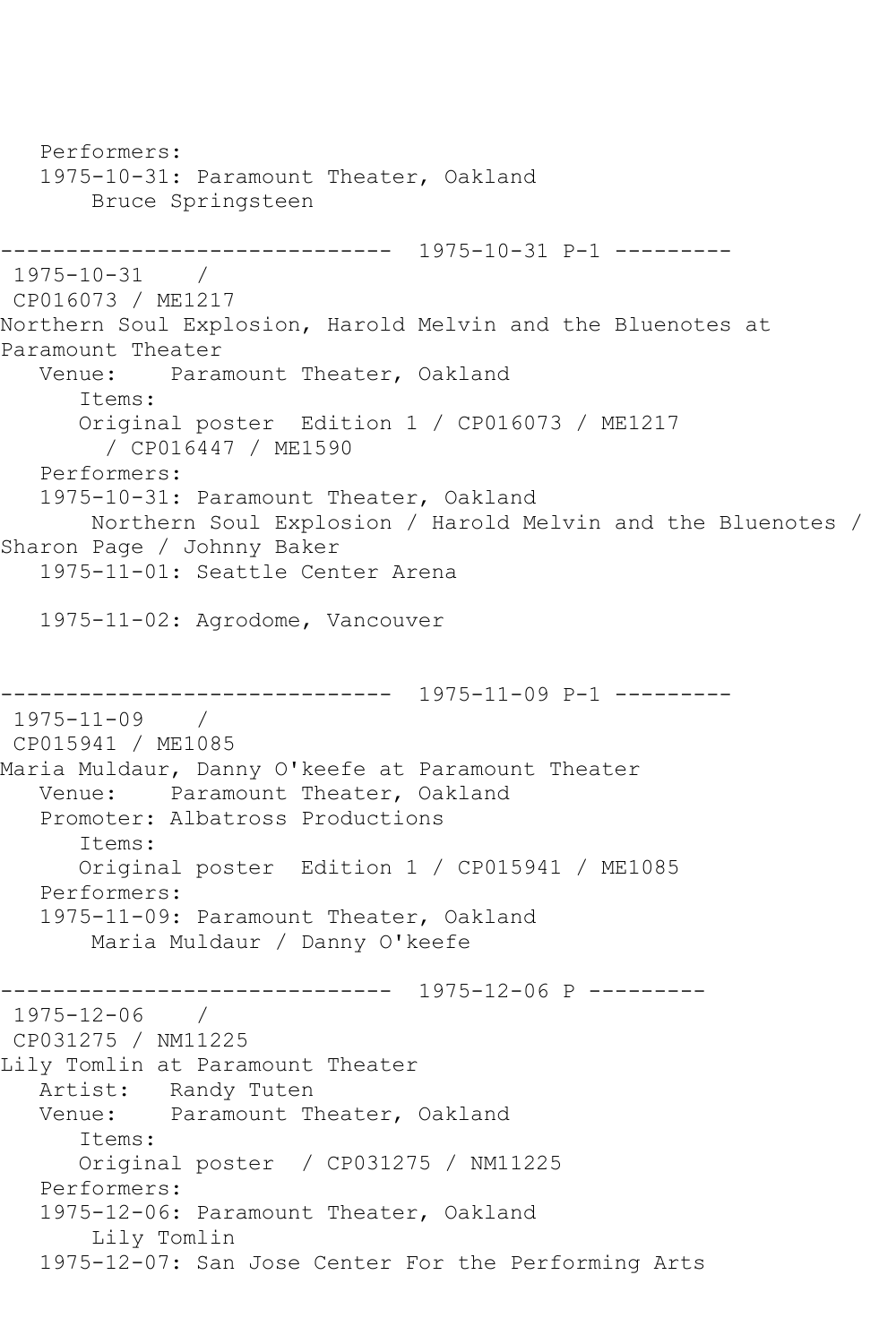------------------------------ -4.068 1975-12-29 P-1 --------- 1975-12-29 / 4.068 CP000144 / 0148 Boz Scaggs at Paramount Theater Notes: This item appears in the Art of Rock book, plate no. 4.068 Event: A Night to Remember Artist: Mikel Covey Venue: Paramount Theater, Oakland Promoter: Book: Art of Rock Items: Original poster -4.068 Edition 1 / CP000144 / 0148 AORPlate: 4.068 Performers: 1975-12-29 1975-12-30: Paramount Theater, Oakland Boz Scaggs ------------------------------ 1976 P-1 --------- 1976 CP020872 / XM1976M Jackson Browne, Orleans at Paramount Theater Venue: Paramount Theater, Oakland Items: Original poster Edition 1 / CP020872 / XM1976M Performers: 1976: Paramount Theater, Oakland Jackson Browne / Orleans ------------------------------ 1976-02-12 P-1 --------- 1976-02-12 / CP020849 / XM19760212 Grover Washington Jr., JR. at Paramount Theater Venue: Paramount Theater, Oakland Items: Original poster Edition 1 / CP020849 / XM19760212 / NONE / XM1976021 Performers: 1976-02-12: Paramount Theater, Oakland Grover Washington Jr. / Jr. ------------------------------ 1976-02-29 P-1 --------- 1976-02-29 / CP016186 / ME1330 Grover Washington Jr., Ronnie Laws at Paramount Theater Venue: Paramount Theater, Oakland Promoter: Get Down Productions Items: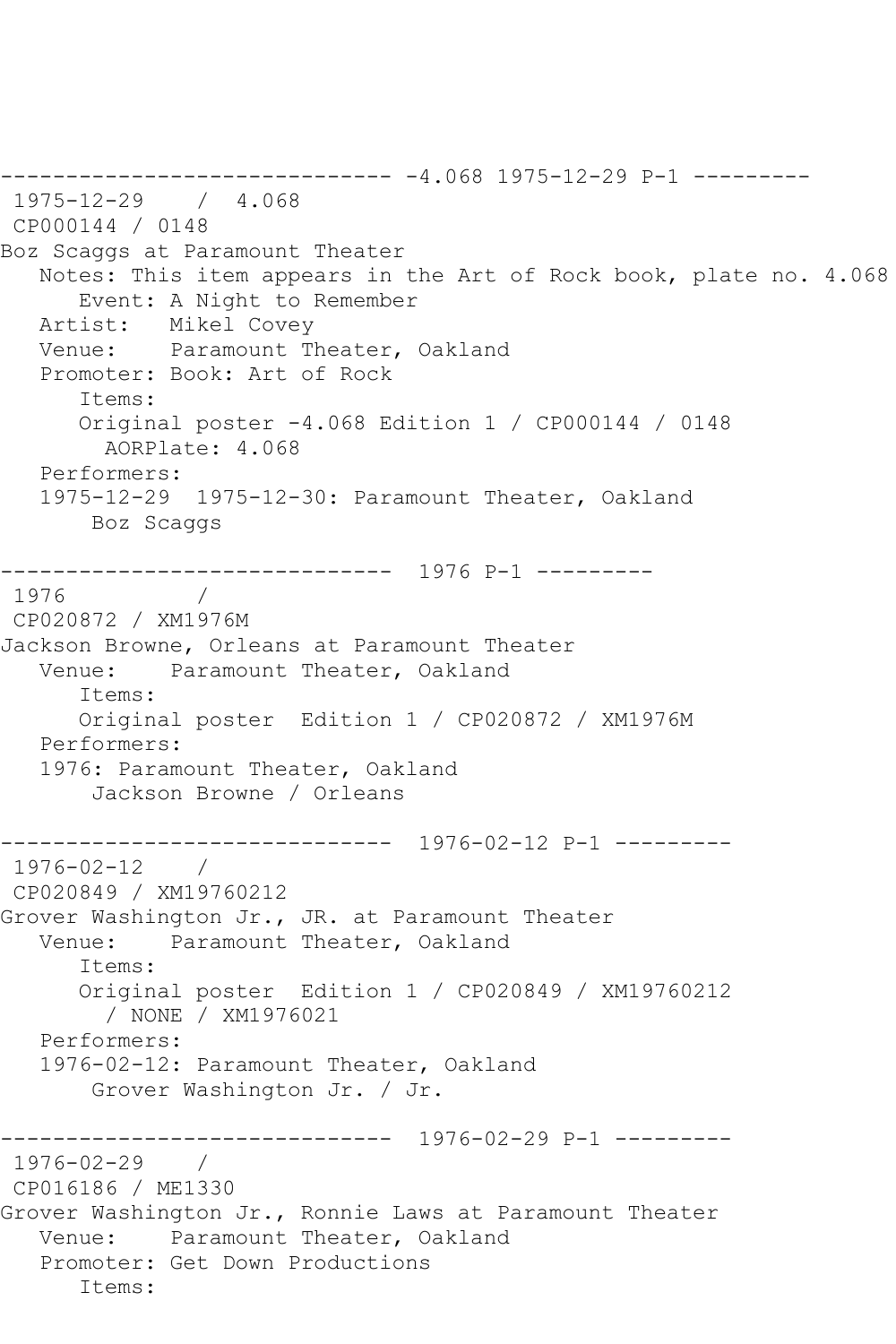Original poster Edition 1 / CP016186 / ME1330 Performers: 1976-02-29: Paramount Theater, Oakland Grover Washington Jr. / Ronnie Laws ------------------------------ 1976-03-20 P-1 --------- 1976-03-20 / CP016104 / ME1248 Supertramp, Heart at Paramount Theater Venue: Paramount Theater, Oakland Promoter: Albatross Productions Items: Original poster Edition 1 / CP016104 / ME1248 Performers: 1976-03-20: Paramount Theater, Oakland Supertramp / Heart ------------------------------ 1976-04-02 P-1 --------- 1976-04-02 / CP020856 / XM19760402 Crusaders, Bill Withers at Paramount Theater Venue: Paramount Theater, Oakland Items: Original poster Edition 1 / CP020856 / XM19760402 / NONE / XM1976040 Performers: 1976-04-02: Paramount Theater, Oakland Crusaders / Bill Withers ------------------------------ 1976-04-17 P-1 --------- 1976-04-17 / CP016096 / ME1240 Smokey Robinson, Esther Phillips at Paramount Theater Venue: Paramount Theater, Oakland Promoter: Get Down Productions Items: Original poster Edition 1 / CP016096 / ME1240 Performers: 1976-04-17: Paramount Theater, Oakland Smokey Robinson / Esther Phillips ------------------------------ 1976-05-29 P --------- 1976-05-29 / CP031287 / NM11237 Bob Marley and the Wailers at Paramount Theater Artist: Randy Tuten Venue: Paramount Theater, Oakland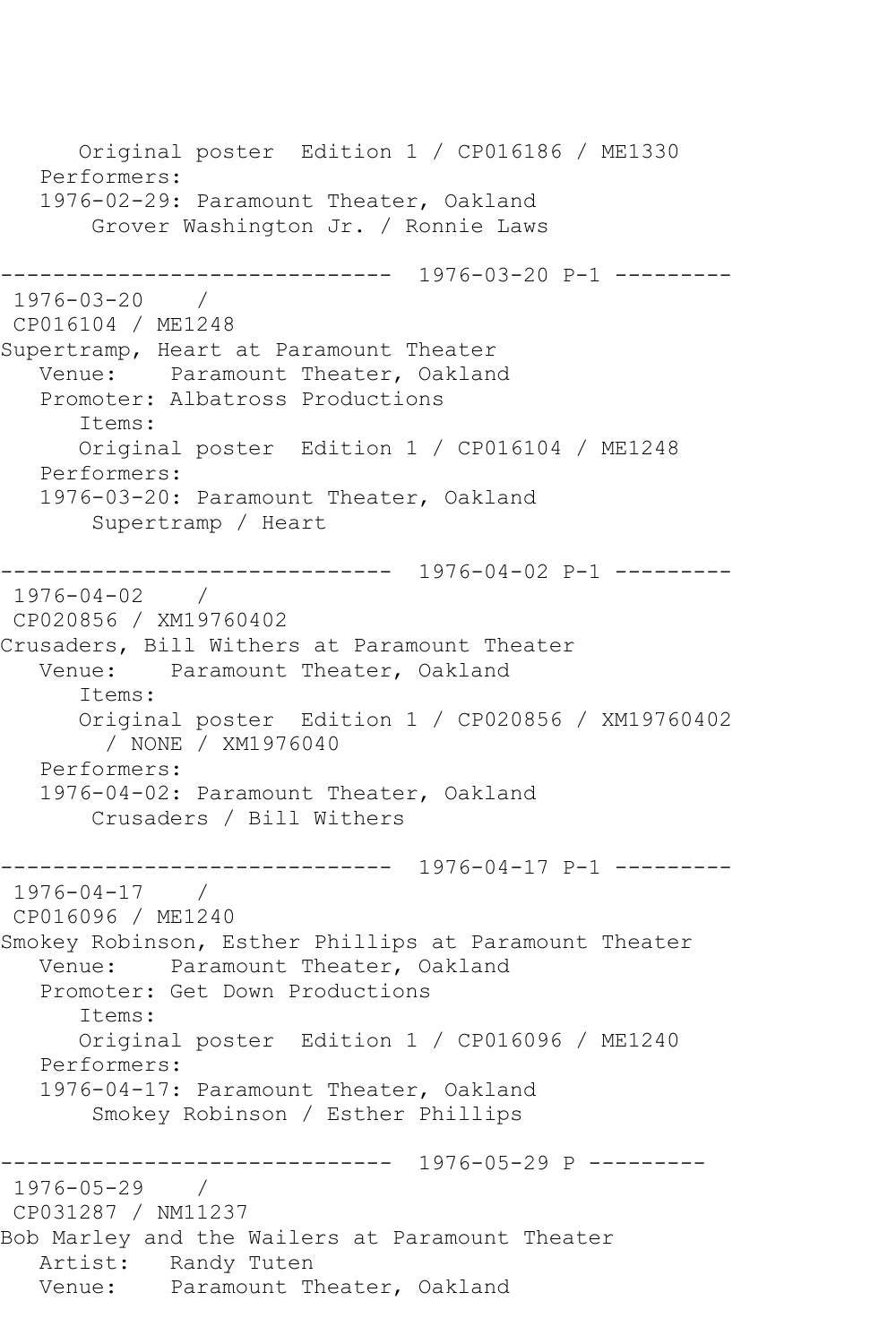```
 Promoter: Bill Graham Presents
       Items:
       Original poster / CP031287 / NM11237
         Notes: I wanted to do something more than just a big picture 
of Bob Marley,since Jamaica is an island I did rope boarders with 
banners waving,with a porthole and he's lookihg through it.The 
second image on detail page is photo of framed original art work.
       Original poster / CP015081 / ME0228
   Performers:
    1976-05-29: Paramount Theater, Oakland
        Bob Marley
------------------------------ 1976-08-16 P-1 ---------
1976-08-16 / 
CP015505 / ME0651
Wishbone Ash, Status Quo at Paramount Theater
   Venue: Paramount Theater, Oakland
    Promoter: Albatross Productions
       Items:
       Original poster Edition 1 / CP015505 / ME0651
         / CP016206 / ME1349
   Performers:
   1976-08-16: Paramount Theater, Oakland
        Wishbone Ash / Status Quo
    1976-08-18: Civic Auditorium
        Return To Forever / Stanley Clarke / Lenny White / Al Dimeola 
/ Chick Corea
   1976-08-26: Paramount Theater, Oakland
        Neil Sedaka
                ------------------------------ 1976-10-02 P ---------
1976-10-02 / 
CP031270 / NM11220
Bruce Springsteen, E Street Band at Paramount Theater
  Artist: Randy Tuten<br>Venue: Paramount T
            Paramount Theater, Oakland
       Items:
       Original poster / CP031270 / NM11220
   Performers:
   1976-10-02: Paramount Theater, Oakland
        Bruce Springsteen / E Street Band
           ------------------------------ 1976-10-08 P-1 ---------
1976-10-08 / 
CP015504 / ME0650
Daryl Hall and John Oates at Paramount Theater
```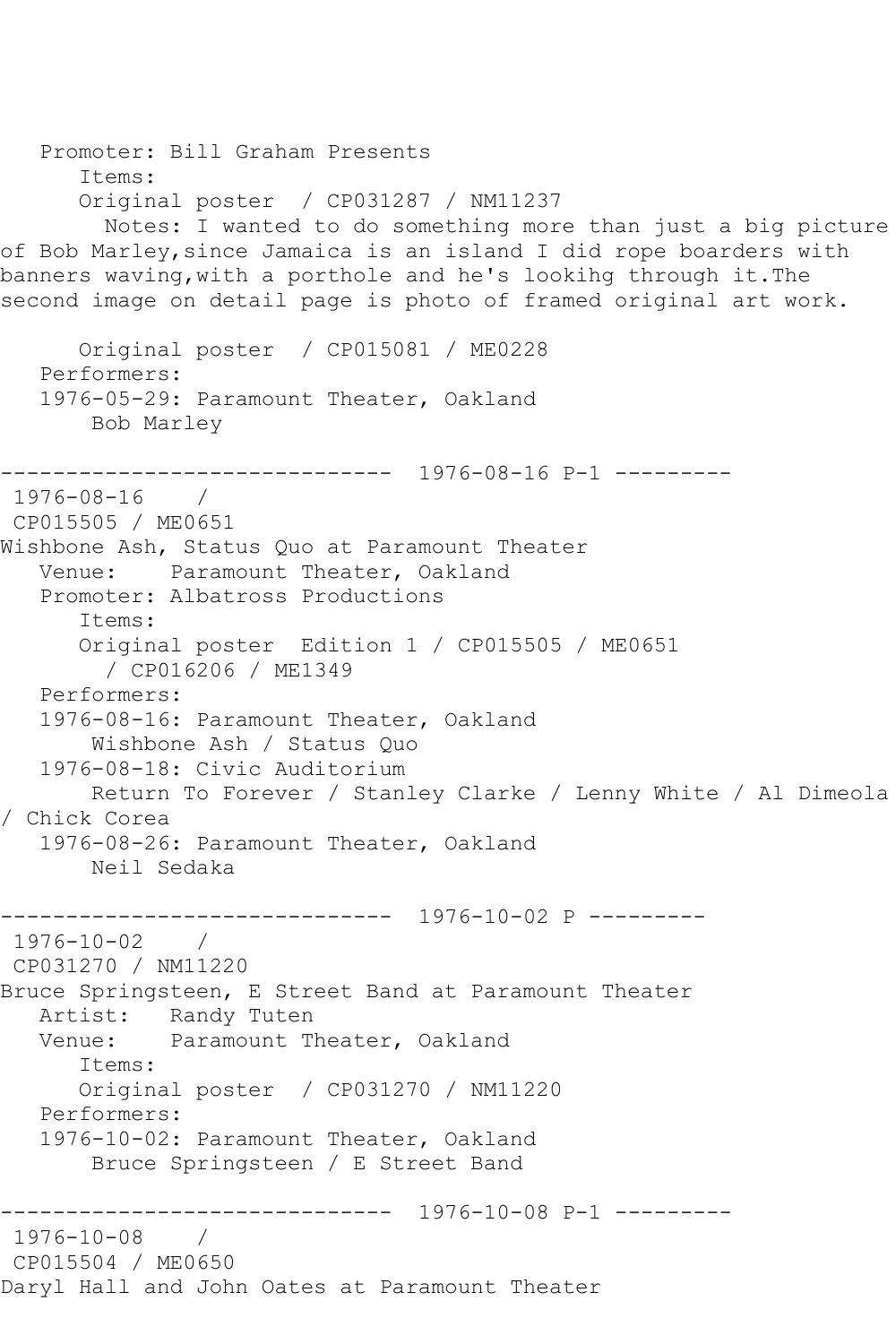Venue: Paramount Theater, Oakland Promoter: Albatross Productions Items: Original poster Edition 1 / CP015504 / ME0650 Performers: 1976-10-08: Paramount Theater, Oakland Daryl Hall ------------------------------ 1976-10-20 P-1 --------- 1976-10-20 / CP016081 / ME1225 Rush, Tommy Brolin at Paramount Theater Venue: Paramount Theater, Oakland Promoter: KVAN Items: Original poster Edition 1 / CP016081 / ME1225 / CP020164 / XK19761029 Performers: 1976-10-20: Paramount Theater, Oakland Rush / Tommy Brolin ------------------------------ 1976-11-26 P --------- 1976-11-26 / CP031274 / NM11224 La Belle at Paramount Theater Artist: Randy Tuten Venue: Paramount Theater, Oakland Items: Original poster / CP031274 / NM11224 Performers: 1976-11-26 1976-11-27: Paramount Theater, Oakland La Belle ------------------------------ PTO 1976-12-11 P-1 --------- 1976-12-11 / PTO CP016099 / ME1243 Lou Reed at Paramount Theater Venue: Paramount Theater, Oakland Promoter: Beaux Arts Associates Items: Original poster PTO Edition 1 / CP016099 / ME1243 Performers: 1976-12-11: Paramount Theater, Oakland Lou Reed ------------------------------ 1976-12-30 P-1 --------- 1976-12-30 /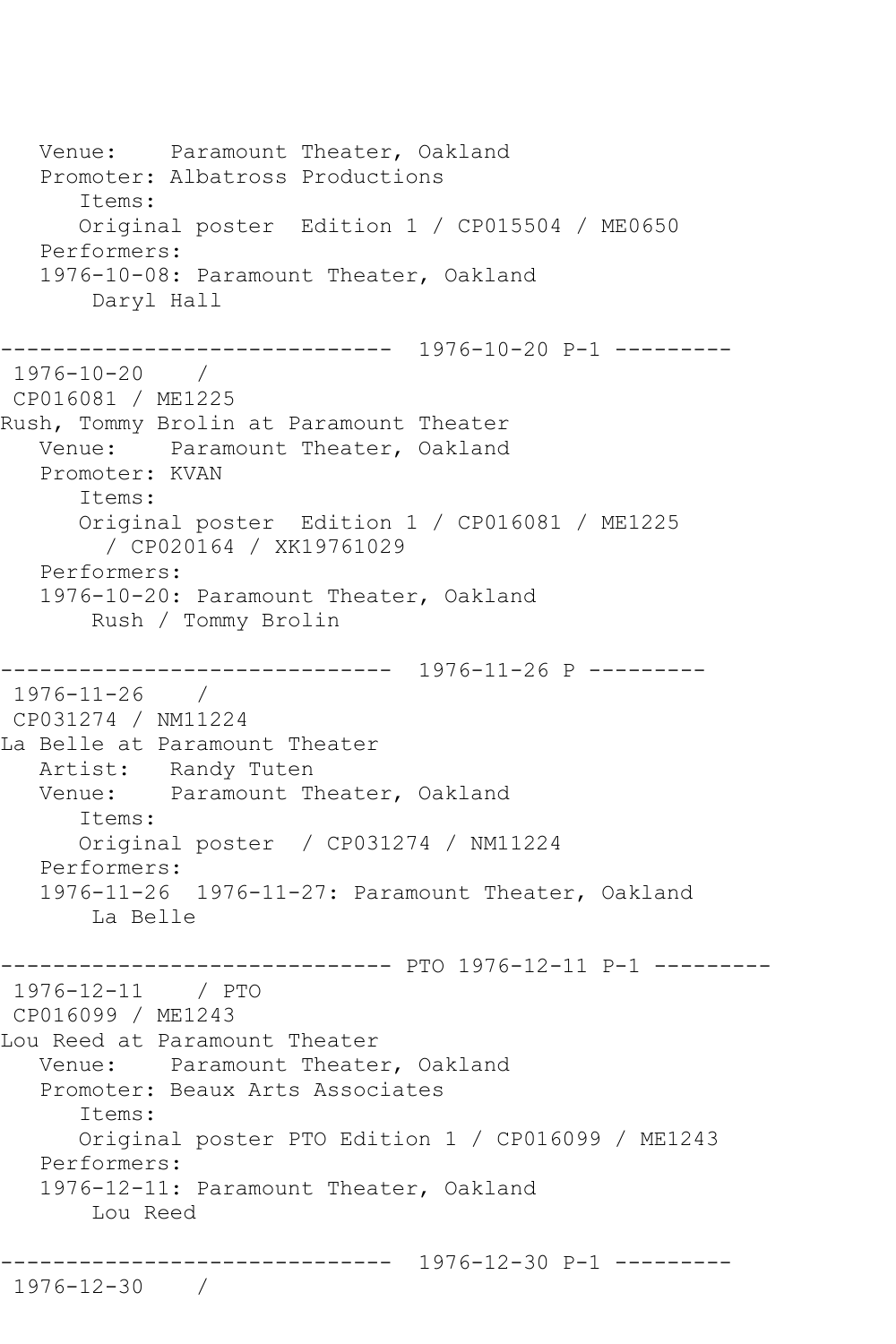CP016413 / ME1556 Herbie Hancock, Wah Wah Watson at Paramount Theater Venue: Paramount Theater, Oakland Promoter: Get Down Productions Items: Original poster Edition 1 / CP016413 / ME1556 Performers: 1976-12-30: Paramount Theater, Oakland Herbie Hancock / Wah Wah Watson / L.A. Express ------------------------------ 1977 P-1 --------- 1977 / CP020911 / XM1977S Supertramp, Procol Harum at Paramount Theater Venue: Paramount Theater, Oakland Items: Original poster Edition 1 / CP020911 / XM1977S Performers: 1977: Paramount Theater, Oakland Supertramp / Procol Harum ------------------------------ 1977-03-05 P-1 --------- 1977-03-05 / CP016403 / ME1546 Leon Redbone at Paramount Theater Venue: Paramount Theater, Oakland Promoter: Albatross Productions Items: Original poster Edition 1 / CP016403 / ME1546 Performers: 1977-03-05: Paramount Theater, Oakland Leon Redbone ------------------------------ 1977-03-23 P-1 --------- 1977-03-23 / CP016199 / ME1342 Elvin Bishop at Paramount Theater Venue: Paramount Theater, Oakland Promoter: Albatross Productions Items: Original poster Edition 1 / CP016199 / ME1342 Performers: 1977-03-23: Paramount Theater, Oakland Elvin Bishop ------------------------------ 1977-03-26 P-1 --------- 1977-03-26 /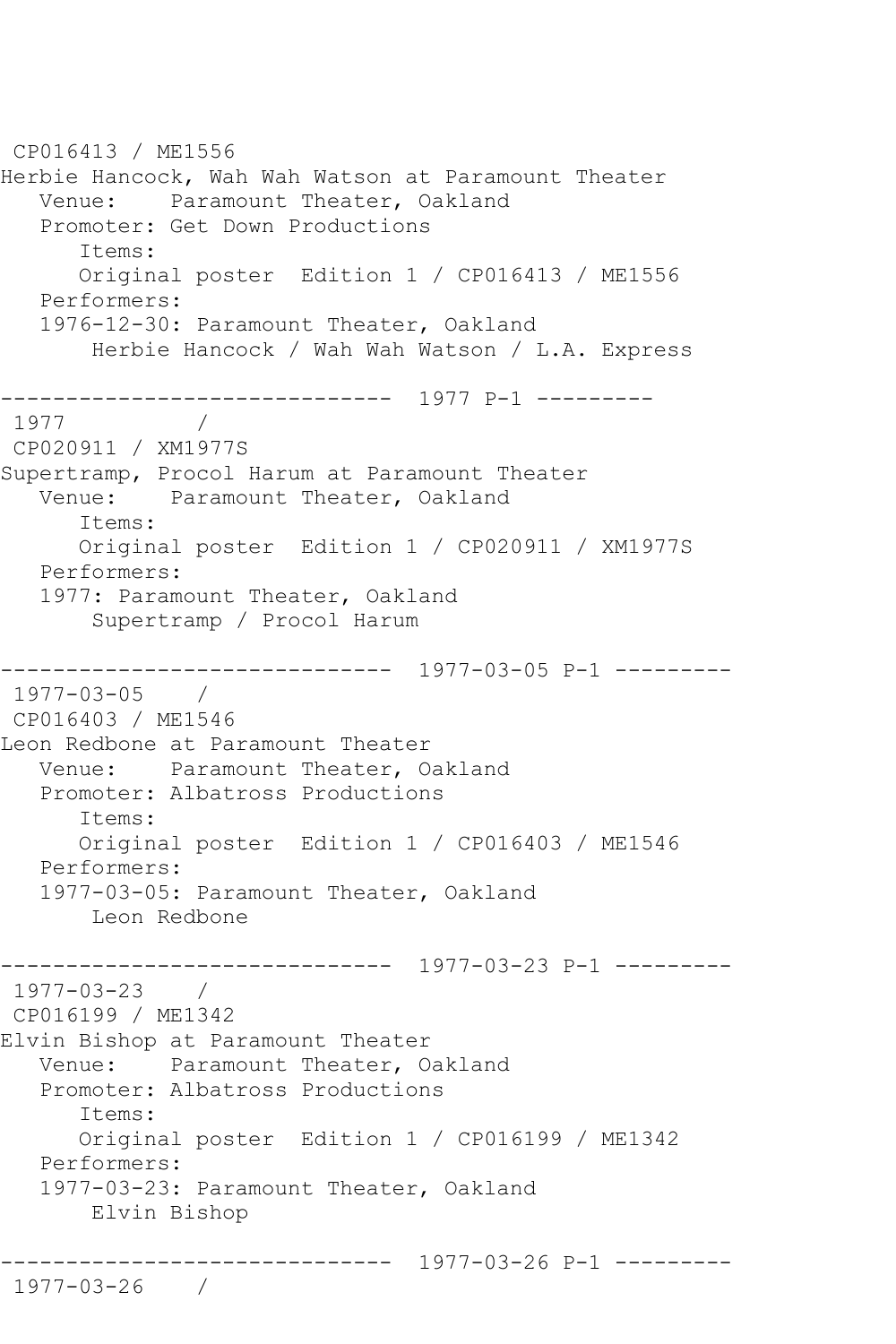CP016478 / ME1621 Chick Corea, Return To Forever at Paramount Theater Venue: Paramount Theater, Oakland Promoter: Albatross Productions Items: Original poster Edition 1 / CP016478 / ME1621 Performers: 1977-03-26: Paramount Theater, Oakland Chick Corea / Return To Forever / Stanley Clarke ------------------------------ PTO 1977-05-08 P-1 --------- 1977-05-08 / PTO CP016359 / ME1502 George Benson, Ron Carter at Paramount Theater Venue: Paramount Theater, Oakland Promoter: Linda Friedman Items: Original poster PTO Edition 1 / CP016359 / ME1502 Performers: 1977-05-08: Paramount Theater, Oakland George Benson / Ron Carter ------------------------------ 1977-05-14 P-1 --------- 1977-05-14 / CP020170 / XK19770514 Hoyt Axton, Ronnie Blakely at Paramount Theater Paramount Theater, Oakland Items: Original poster Edition 1 / CP020170 / XK19770514 Performers: 1977-05-14: Paramount Theater, Oakland Hoyt Axton / Ronnie Blakely ------------------------------ 1977-06-04 P-1 --------- 1977-06-04 / CP020894 / XM19770604 Wild Cherry, Pleasure at Paramount Theater Venue: Paramount Theater, Oakland Items: Original poster Edition 1 / CP020894 / XM19770604 Performers: 1977-06-04: Paramount Theater, Oakland Wild Cherry / Pleasure ------------------------------ 1977-06-07 P --------- 1977-06-07 / CP031255 / NM11205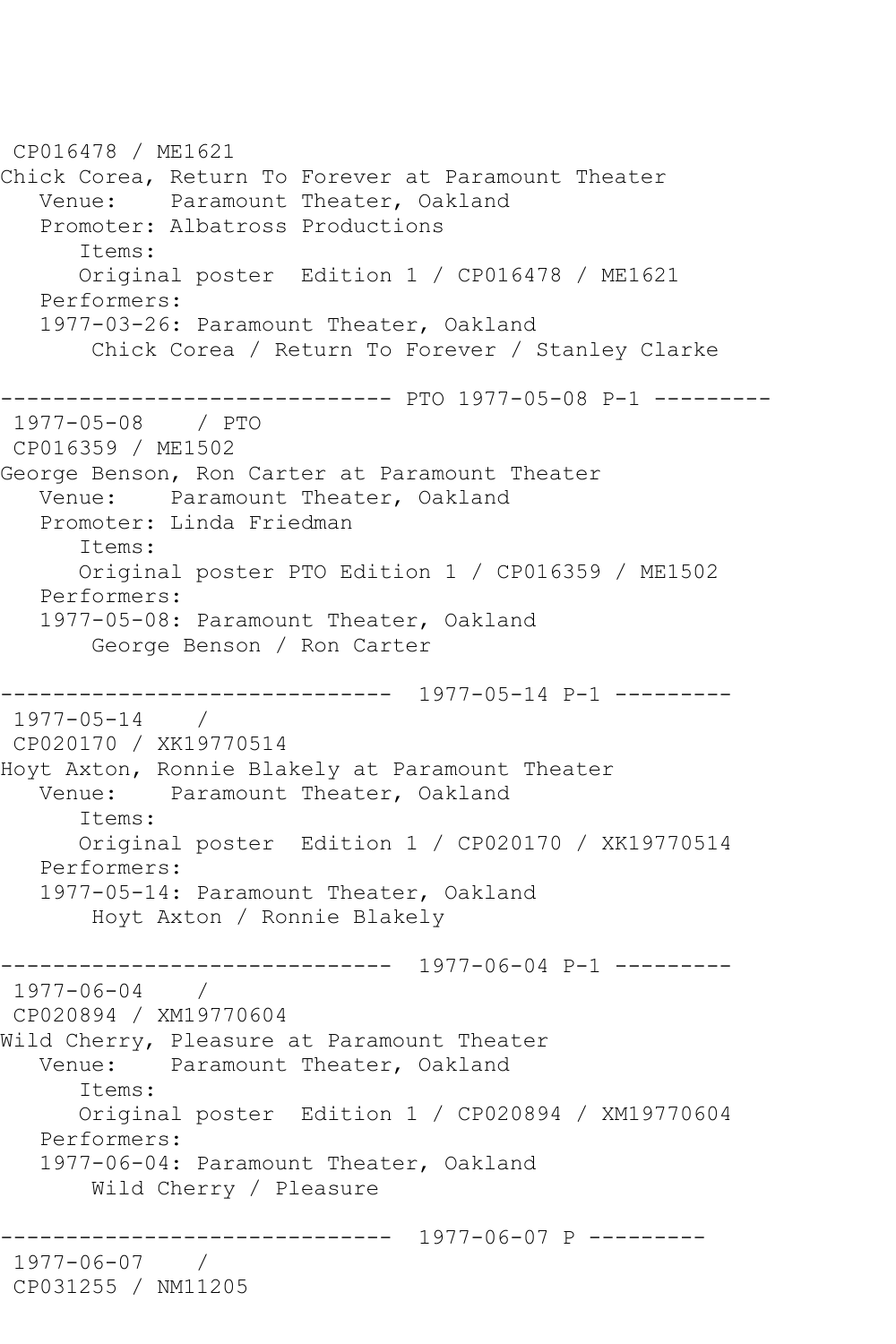Flora Purim, Airto at Paramount Theater Artist: Randy Tuten Venue: Paramount Theater, Oakland Items: Original poster / CP031255 / NM11205 Performers: 1977-06-07: Paramount Theater, Oakland Flora Purim / Airto Moreira / Joao Gilberto ------------------------------ 1977-06-15 P-1 --------- 1977-06-15 / CP020176 / XK19770605 John Mayall at Paramount Theater Venue: Paramount Theater, Oakland Items: Original poster Edition 1 / CP020176 / XK19770605 / NONE / XK1977060 Performers: 1977-06-15: Paramount Theater, Oakland John Mayall ------------------------------ 1977-06-15 P-1 --------- 1977-06-15 / CP016443 / ME1586 The Tubes at Paramount Theater Venue: Paramount Theater, Oakland Promoter: Whistle Stop Productions Items: Original poster Edition 1 / CP016443 / ME1586 Performers: 1977-06-15: Paramount Theater, Oakland Tubes ------------------------------ 1977-10-04 P-1 --------- 1977-10-04 / CP015508 / ME0654 Billy Joel, Neil Sedaka at Paramount Theater Venue: Paramount Theater, Oakland Promoter: Albatross Productions Items: Original poster Edition 1 / CP015508 / ME0654 Performers: 1977-10-04: Paramount Theater, Oakland Billy Joel 1977-10-18: Neil Sedaka 1977-10-22: Hall and Oates 1977-11-18: Randy Newman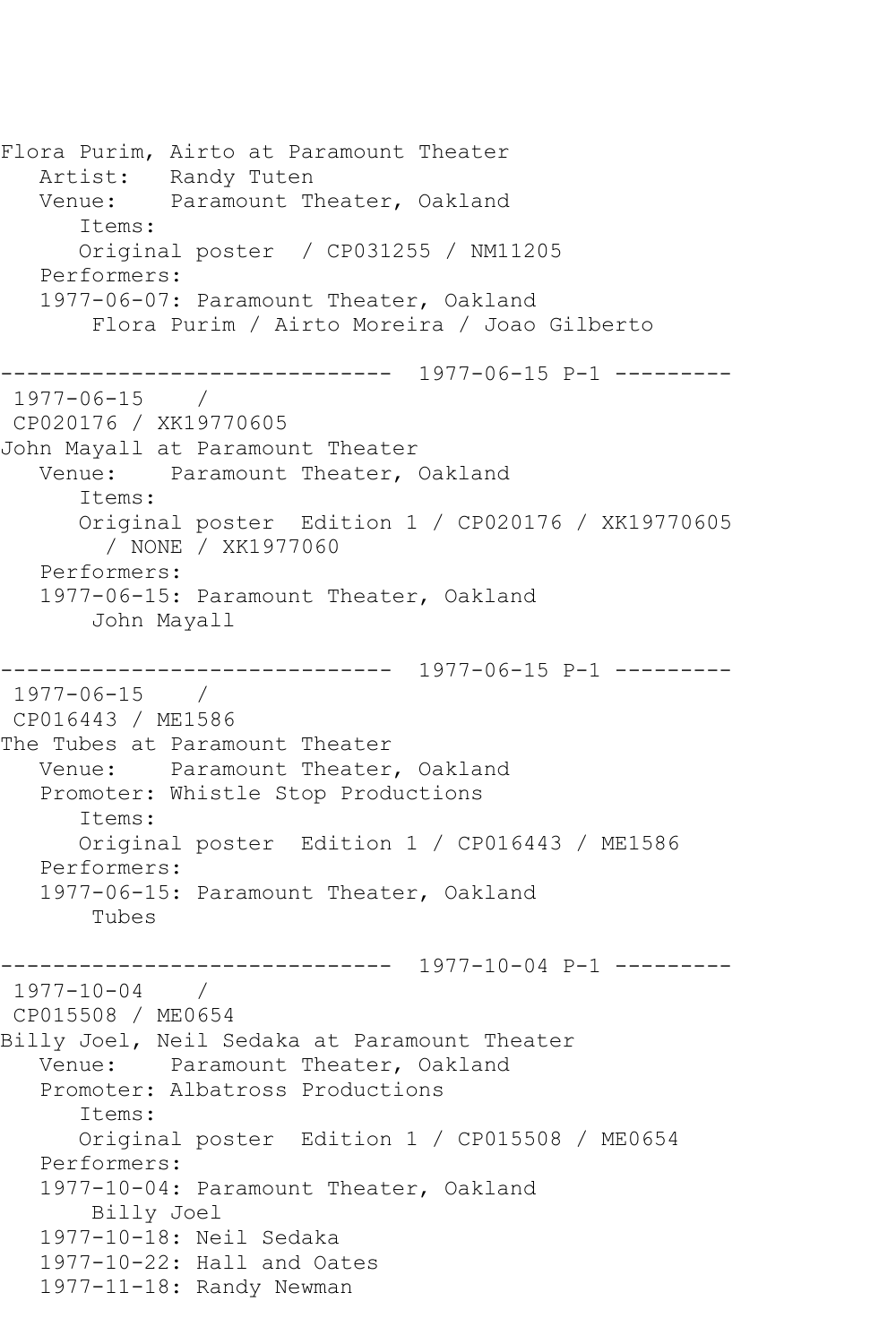------------------------------ 1977-10-06 P-1 --------- 1977-10-06 / CP015496 / ME0642 Dave Brubeck at Paramount Theater Venue: Paramount Theater, Oakland Promoter: Stormy Weather Productions Items: Original poster Edition 1 / CP015496 / ME0642 Performers: 1977-10-06: Paramount Theater, Oakland Dave Brubeck ------------------------------ 1977-10-29 P-1 --------- 1977-10-29 / CP020909 / XM19771029 Tubes at Paramount Theater Venue: Paramount Theater, Oakland Items: Original poster Edition 1 / CP020909 / XM19771029 / NONE / XM1977102 Performers: 1977-10-29: Paramount Theater, Oakland Tubes ------------------------------ 1977-12-03 P-1 --------- 1977-12-03 / CP015933 / ME1077 Brothers Johnson, Aalon at Paramount Theater Venue: Paramount Theater, Oakland Items: Original poster Edition 1 / CP015933 / ME1077 Performers: 1977-12-03: Paramount Theater, Oakland Brothers Johnson / Aalon ------------------------------ 1978-05-13 P-1 --------- 1978-05-13 / CP019004 / XA19780514 Angel Godz, Muddy Waters at Paramount - Philadelphia, PA Venue: Paramount Items: Original poster Edition 1 / CP019004 / XA19780514 / NONE / XA1978051 Performers: 1978-05-13: Paramount Angel Godz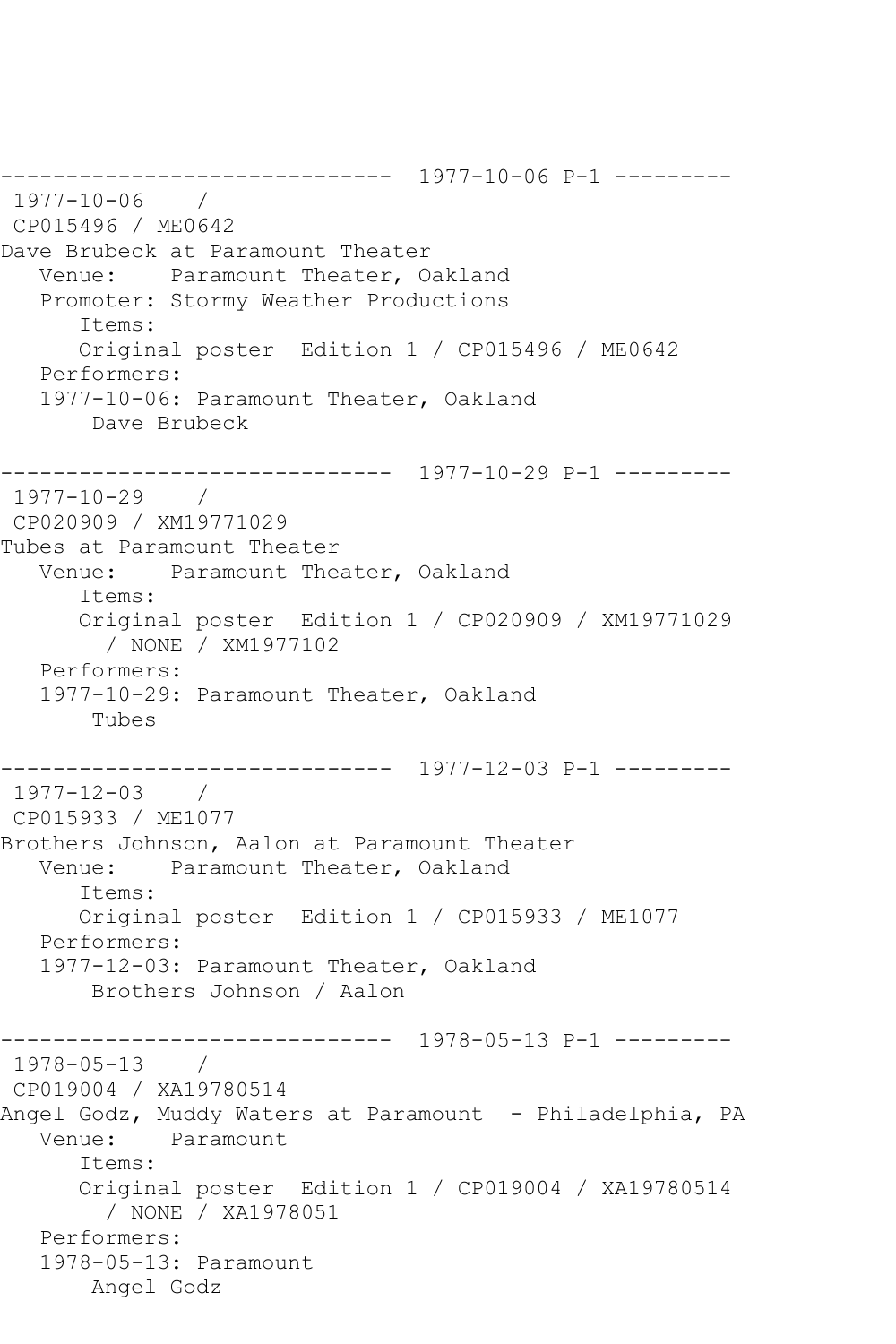1978-05-14 1978-05-15: Euphoria - Portland Or Muddy Waters / Clarence Gatemouth Brown 1978-05-18: Jantzen Beach Arena BTO 1978-05-23: Euphoria - Portland Or Louden Wainwright III / Prism Productions / Doucette 1978-06-17: Paramount Theater, Oakland Leo Sayer / Nigel Olsson ------------------------------ 1978-06-10 P-1 --------- 1978-06-10 / CP016176 / ME1320 Bootsy's Rubber Band, Raydio at Paramount Theater Venue: Paramount Theater, Oakland Promoter: Double Tee Items: Original poster Edition 1 / CP016176 / ME1320 Performers: 1978-06-10: Paramount Theater, Oakland Bootsy's Rubber Band / Raydio ------------------------------ 1978-09-29 P-1 --------- 1978-09-29 / CP020925 / XM19780929 Nazareth at Paramount Theater Venue: Paramount Theater, Oakland Items: Original poster Edition 1 / CP020925 / XM19780929 / NONE / XM1978092 Performers: 1978-09-29: Paramount Theater, Oakland Nazareth ------------------------------ 1979 P-1 --------- 1979 / CP020943 / XM1979A Fred Waring Show at Paramount Theater Venue: Paramount Theater, Oakland Items: Original poster Edition 1 / CP020943 / XM1979A Performers: 1979: Paramount Theater, Oakland Fred Waring Show ------------------------------ 1979-02-09 P --------- 1979-02-09 / CP031209 / NM11159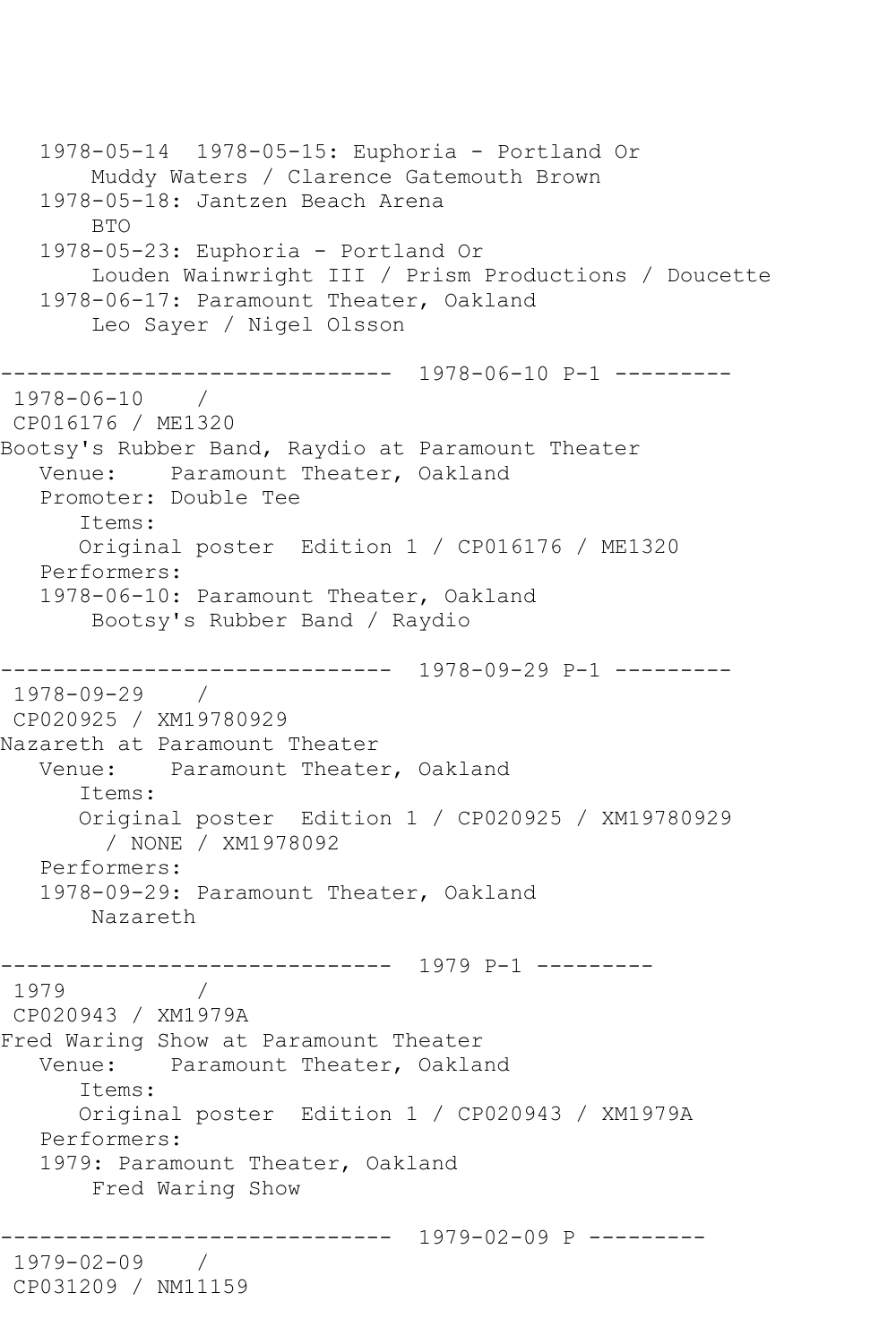Ronnie Laws, Flora Purim at Paramount Theater Artist: Randy Tuten Venue: Paramount Theater, Oakland Items: Original poster / CP031209 / NM11159 Performers: 1979-02-09: Paramount Theater, Oakland Ronnie Laws / Flora Purim / Airto Moreira -<mark>---------------------</mark> 1979-11-19 P-1 ---------<br>-19 /  $1979 - 11 - 19$ CP016160 / ME1304 Bob Marley and the Wailers, Betty Wright at Paramount Theater Venue: Paramount Theater, Oakland Promoter: Stormy Weather Productions Items: Original poster Edition 1 / CP016160 / ME1304 Description: 1 original (13 x 20) Price: 400.00 / CP019012 / XA19791119 / NONE / XA1979111 Performers: 1979-11-19: Paramount Theater, Oakland Bob Marley / Betty Wright ------------------------------ SCMA 1979-12-14 P --------- 1979-12-14 / SCMA CP031198 / NM11148 Pablo Cruise, Karla Bonoff at Sacramento Memorial Auditorium - Sacramento, CA Artist: Randy Tuten Venue: Sacramento Memorial Auditorium Items: Original poster SCMA / CP031198 / NM11148 Performers: 1979-12-14: Sacramento Memorial Auditorium 1979-12-15: Warfield Theater Pablo Cruise / Karla Bonoff / Steve Forbert 1979-12-26 1979-12-28: Grateful Dead 1979-12-27: Marin Veterans Auditorium Pablo Cruise 1979-12-28: Berkeley Community Theater Devo 1979-12-29 1979-12-31: Paramount Theater, Oakland Pablo Cruise 1979-12-30: Oakland Auditorium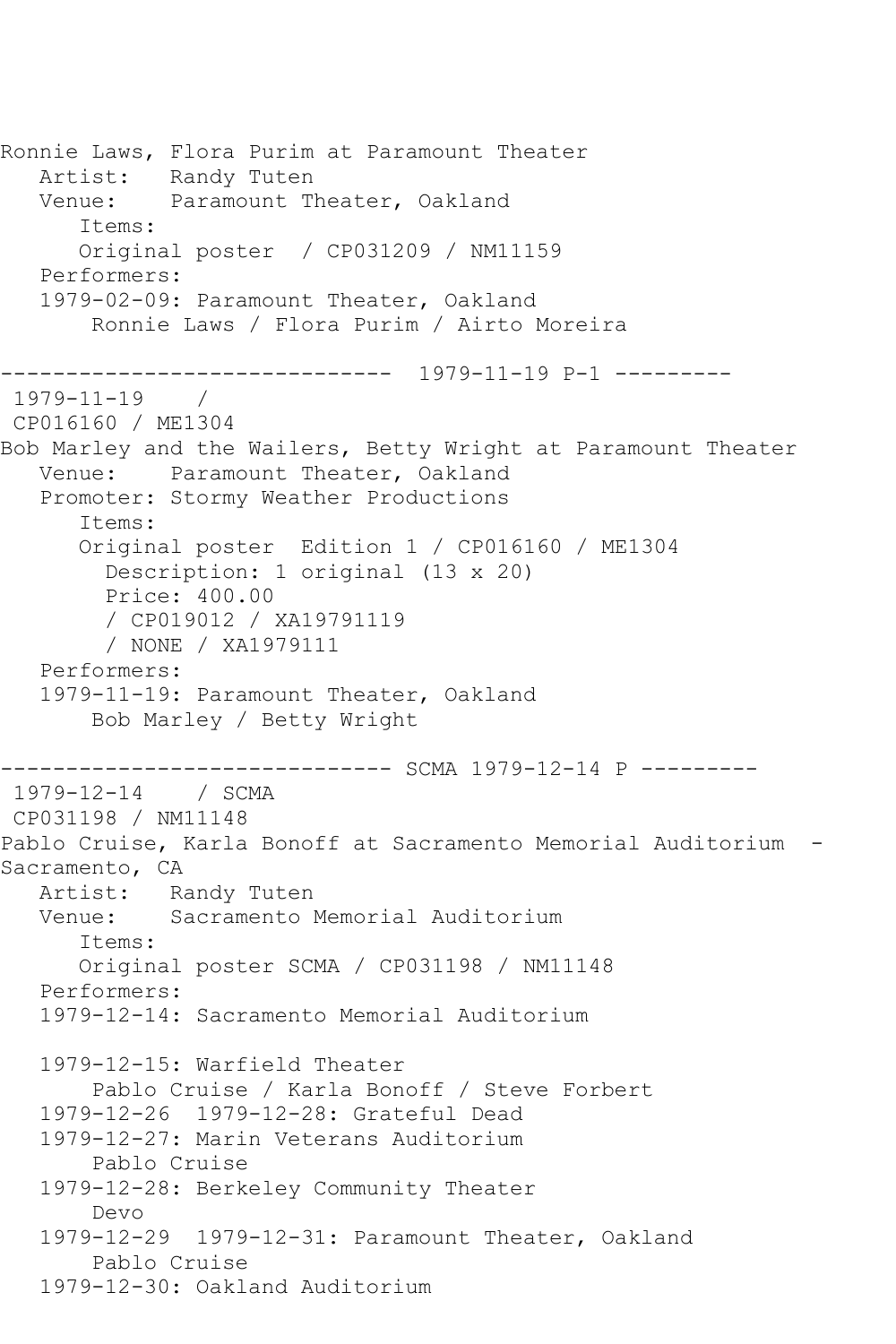```
 Grateful Dead
   1979-12-31: Paramount Theater, Oakland
        Pablo Cruise
   1979-12-31: Oakland Auditorium
       Grateful Dead
   1979-12-31: Oakland Coliseum
       Tom Petty
   1979-12-31: Cow Palace, S.F.
       Blue Oyster Cult / Gamma / Ronnie Montrose
   1979-12-27: Oakland Coliseum
       Moon Martin / Cheap Trick
------------------------------ 1980-08-22 P-1 ---------
1980-08-22 / 
CP015552 / ME0698
Gap Band, Johnny Guitar Watson at Paramount Theater
   Venue: Paramount Theater, Oakland
   Promoter: Hodies Production
       Items:
      Original poster Edition 1 / CP015552 / ME0698
         / CP020963 / XM19800822
         / NONE / XM1980082
   Performers:
   1980-08-22: Paramount Theater, Oakland
       Gap Band / Johnny Guitar Watson / Numonics
------------------------------ SCS 1981-06-05 P ---------
1981-06-05 / SCS 
CP045147 / CP045147
Uranium Savages at Liberty Lunch - Austin, TX
   Artist: Kerry Awn (Kerry Fitzgerald)
   Venue: Liberty Lunch
       Items:
      Original poster SCS / CP045147 / CP045147
   Performers:
   1981-06-05: Liberty Lunch
   1981-06-06: Paramount Theater, Oakland
       Uranium Savages
            ------------------ SCS 1981-10-14 P ---------
1981-10-14 / SCS 
CP045148 / CP045148
Tommy Hancock, Turk Pipkin at Paramount Theater - Oakland, CA
      Benefit: Downtown with Esthers Follies
   Artist: Kerry Awn (Kerry Fitzgerald)
   Venue: Paramount Theater, Oakland
```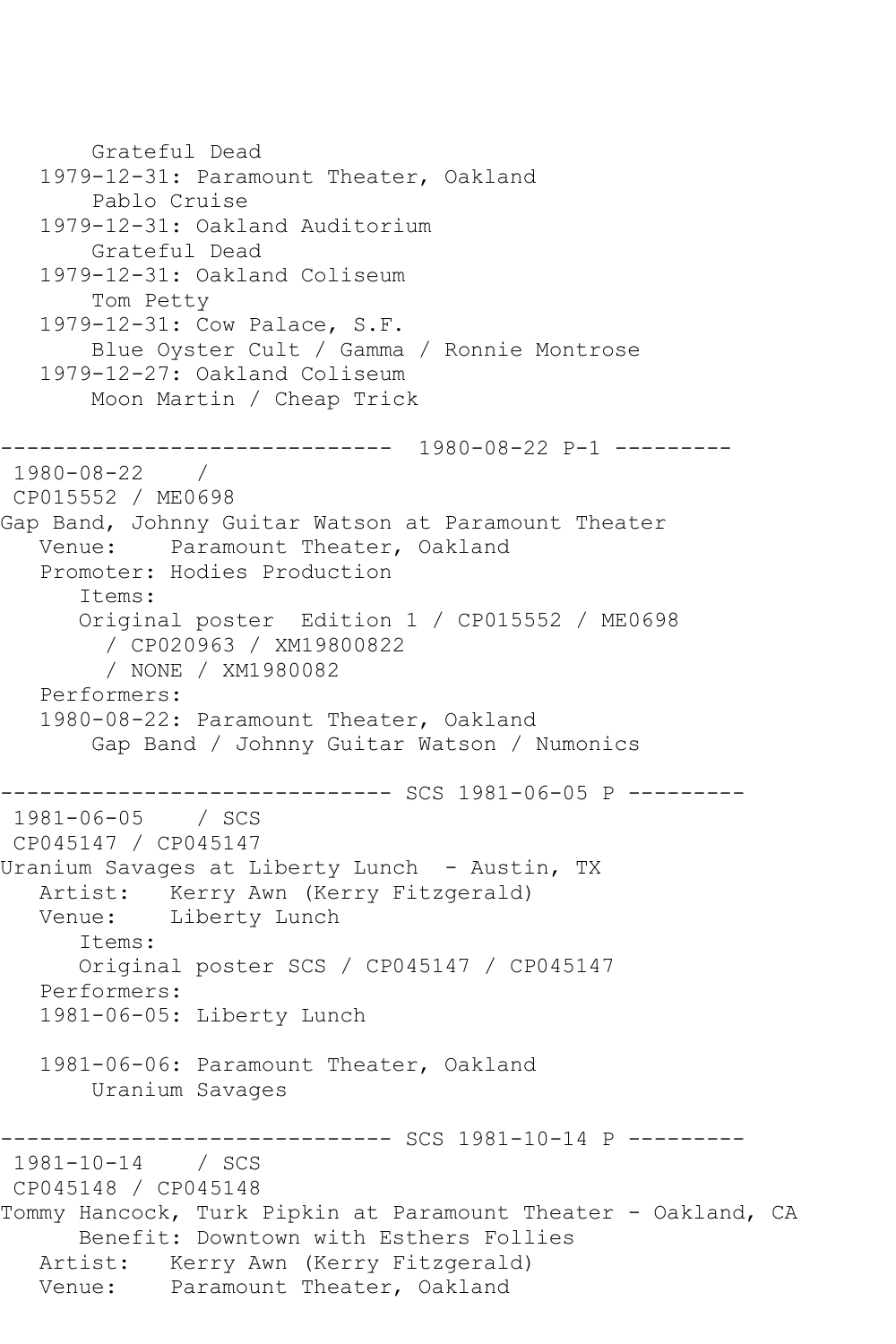Items: Original poster SCS / CP045148 / CP045148 Performers: 1981-10-14: Paramount Theater, Oakland Tommy Hancock / Turk Pipkin / Kerry Awn ------------------------------ 1981-11-27 P-1 --------- 1981-11-27 / CP016077 / ME1221 Devo at Paramount Theater Venue: Paramount Theater, Oakland Promoter: Double Tee Items: Original poster Edition 1 / CP016077 / ME1221 Performers: 1981-11-27: Paramount Theater, Oakland Devo ------------------------------ 1982-02-26 P-1 --------- 1982-02-26 / CP021006 / XM19820226 Bob James, Dan Siegel at Paramount Theater Venue: Paramount Theater, Oakland Items: Original poster Edition 1 / CP021006 / XM19820226 / NONE / XM1982022 Performers: 1982-02-26: Paramount Theater, Oakland Bob James / Dan Siegel ------------------------------ 1982-05-17 P-1 --------- 1982-05-17 / CP016005 / ME1149 Roy Clark at Paramount Theater Venue: Paramount Theater, Oakland Items: Original poster Edition 1 / CP016005 / ME1149 Performers: 1982-05-17 1982-05-18: Paramount Theater, Oakland Roy Clark ------------------------------ SCS 1982-09-17 P --------- 1982-09-17 / SCS CP045153 / CP045153 Paramount Theatre Bumper Sticker Benefit: Esther's Follies Fifth Birthday Bash Artist: Kerry Awn (Kerry Fitzgerald)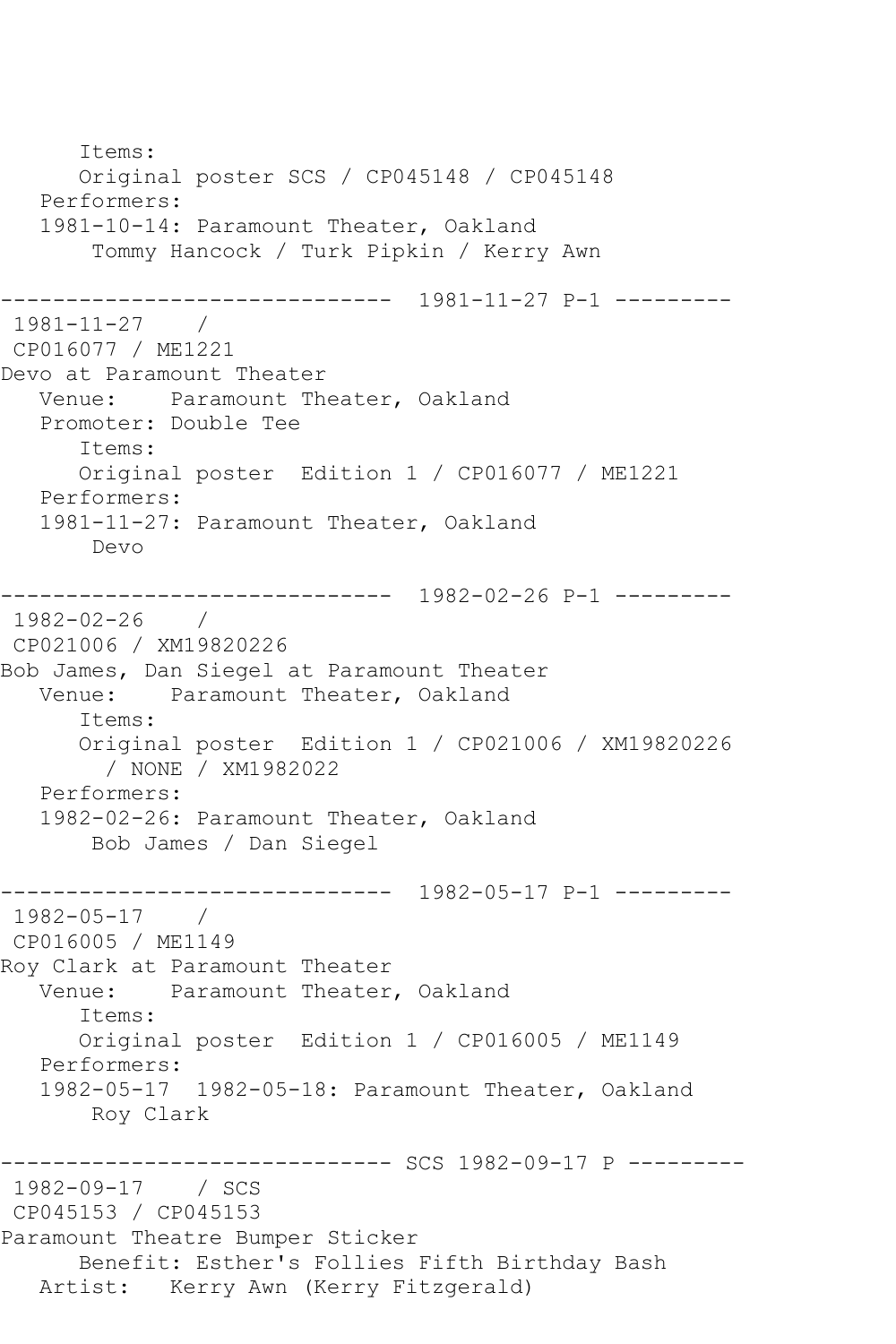Venue: Paramount Theater, Oakland Items: Original poster SCS / CP045153 / CP045153 Performers: 1982-09-17 1982-09-18: Paramount Theater, Oakland ------------------------------ SCS 1983-09-30 P --------- 1983-09-30 / SCS CP045154 / CP045154 Esthers Follies at Paramount Theatre Artist: Kerry Awn (Kerry Fitzgerald)<br>Venue: Paramount Theater, Oakland Paramount Theater, Oakland Items: Original poster SCS / CP045154 / CP045154 Performers: 1983-09-30 1983-10-01: Paramount Theater, Oakland Esthers Follies ------------------------------ 1984-09-08 P-1 --------- 1984-09-08 / CP021079 / XM19840908 Al Green at Paramount Theater Venue: Paramount Theater, Oakland Items: Original poster Edition 1 / CP021079 / XM19840908 / NONE / XM1984090 Performers: 1984-09-08: Paramount Theater, Oakland Al Green ------------------------------ 1986-06-11 P-1 --------- 1986-06-11 / CP053247 Milton Nascimento, Paco De Lucia at Paramount Theater Austin Notes: Printed 2-up next to the Dwight Yoakam poster of 1986-06- 04 Artist: Jagmo (Nels Jacobson) Venue: Paramount Theater Austin Items: Original poster Edition 1 / CP053247 / Performers: 1986-06-11: Paramount Theater Austin Milton Nascimento / Paco De Lucia ------------------------------ 1988-07-22 P-1 ---------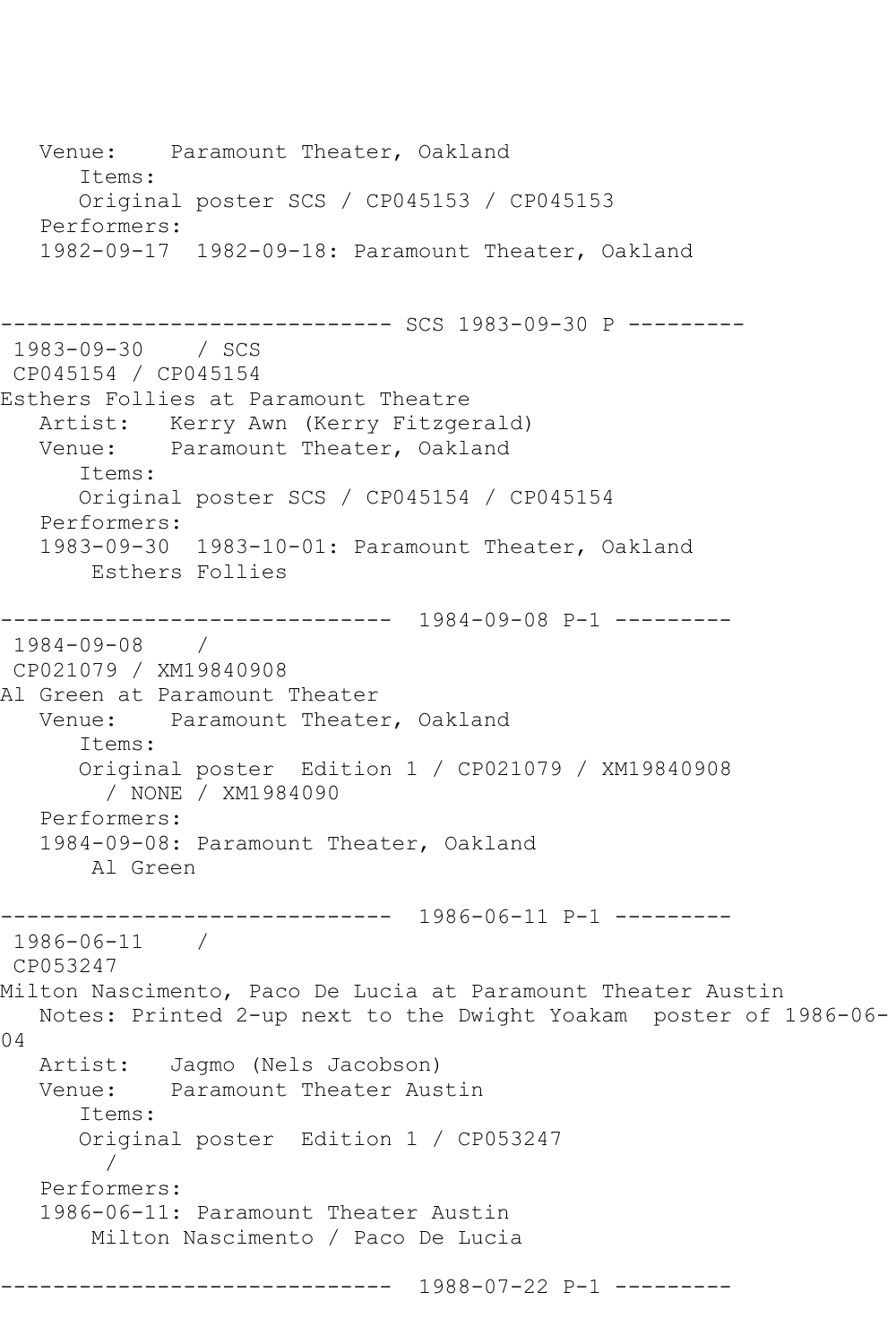1988-07-22 / CP021151 / XM19880722 Iron Maiden at Paramount Theater Venue: Paramount Theater, Oakland Items: Original poster Edition 1 / CP021151 / XM19880722 / NONE / XM1988072 Performers: 1988-07-22: Paramount Theater, Oakland Iron Maiden ------------------------------ PTO-BGP-032-B 1989-06-07 P-1 -------- - 1989-06-07 / PTO BGP-032-B CP006517 / CP01767 Royal Danish Ballet at Paramount Theater Notes: This is #30, but is misnumbered as #32 Private Notes: BGP-032-B Artist: Heirographics (Arlene Owseichik) - Art Director Venue: Paramount Theater, Oakland Promoter: Bill Graham Presents BGP Items: Original poster PTO-BGP-032-B Edition 1 / CP006517 / CP01767  $(13 \times 19 - 1/4)$  Price: 200.00 Performers: 1989-06-07: Paramount Theater, Oakland Royal Danish Ballet 1989-06-09: San Jose Center For the Performing Arts Royal Danish Ballet ------------------------------ 1989-10-10 P-1 --------- 1989-10-10 / CP009475 / CS04220 K.D. Lang at Paramount Theater Austin Artist: Jagmo (Nels Jacobson) Venue: Paramount Theater Austin Items: Original poster Edition 1 / CP009475 / CS04220 / CP015296 / ME0443 Performers: 1989-10-10 1989-10-11: Paramount Theater Austin K.D. Lang --------- SCS 1989-10-13 P ---------1989-10-13 / SCS CP045178 / CP045178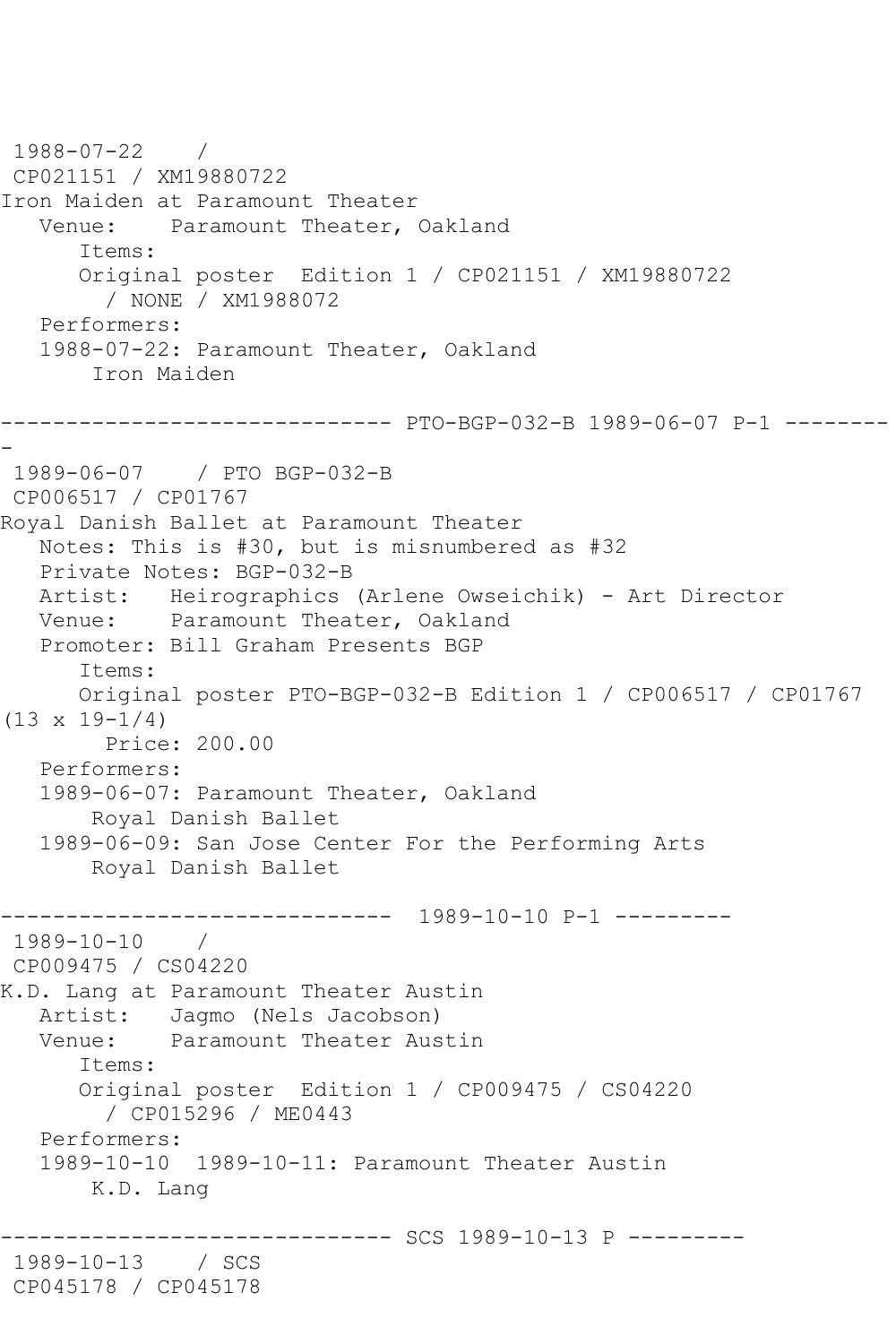Paramount Theatre Bumper Sticker Benefit: Esther Follies 12th Birthday Bash Artist: Kerry Awn (Kerry Fitzgerald) Venue: Paramount Theater, Oakland Items: Original poster SCS / CP045178 / CP045178 Performers: 1989-10-13 1989-10-14: Paramount Theater, Oakland ------------------------------ 1990-03-04 P --------- 1990-03-04 / CP060860 / CP060860 Miles Davis at Paramount Theater Benefit: With Special Guest Venue: Paramount Theater Promoter: LB Presentations Items: Original poster / CP060860 / CP060860 (5 x 4-3/4) Performers: 1990-03-04: Paramount Theater Miles Davis ------------------------------ 1990-04-22 P --------- 1990-04-22 / Planet Party, Darden Smith at Paramount Theater Austin Artist: Jagmo (Nels Jacobson)<br>Venue: Paramount Theater Aus Paramount Theater Austin Items: Original poster / Performers: 1990-04-22: Paramount Theater Austin Planet Party / Darden Smith ------------------------------ 1990-06-28 P-1 --------- 1990-06-28 / CP009504 / CS04249 Cowboy Junkies, Townes Van Zandt at Paramount Artist: Jagmo (Nels Jacobson) Venue: Paramount Theater Austin Items: Original poster Edition 1 / CP009504 / CS04249 (11 x 17) / CP021646 / XNJM19900628 Performers: 1990-06-28: Paramount Theater Austin Cowboy Junkies / Townes Van Zandt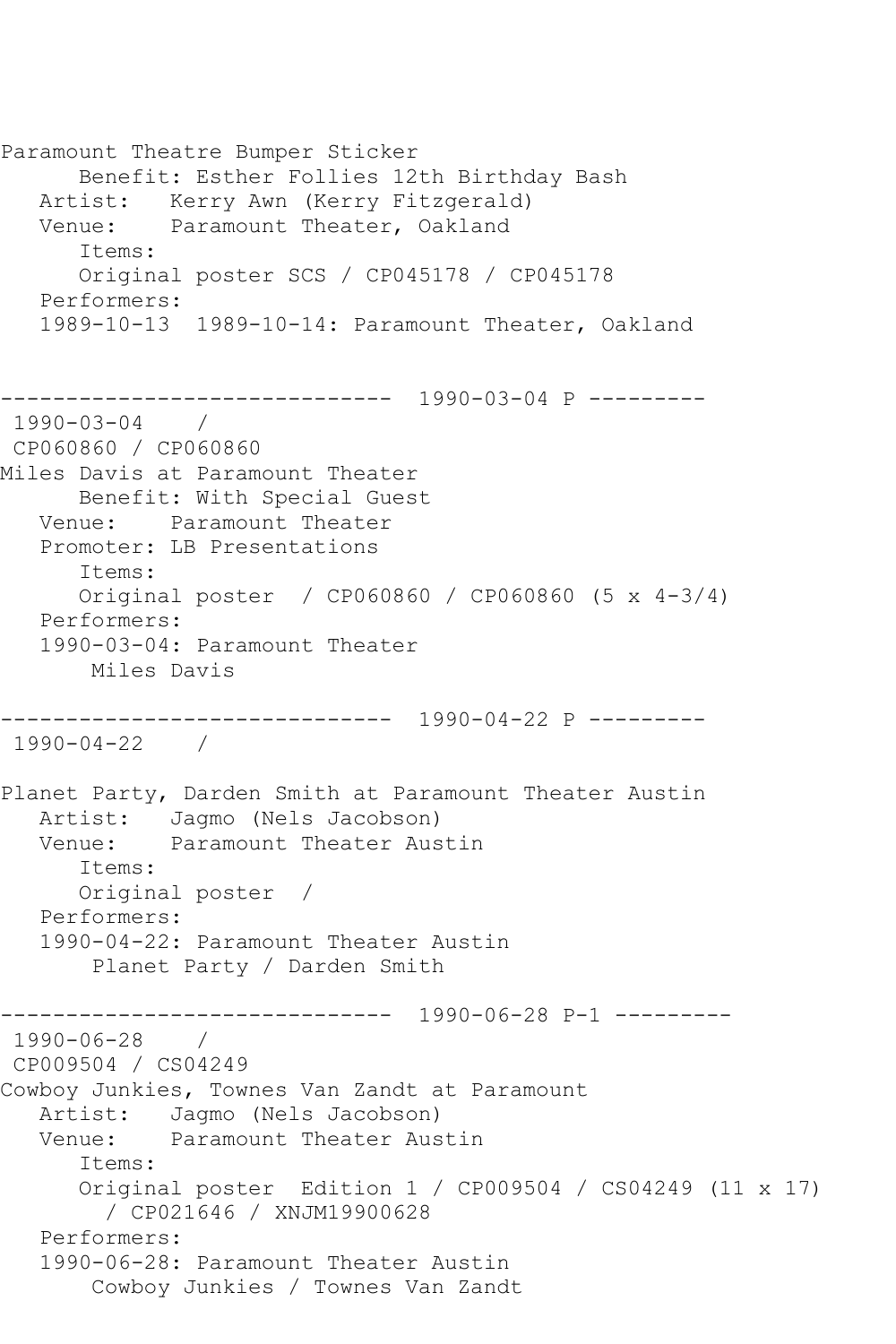------------------------------ AOH 1990-11-12 P --------- 1990-11-12 / AOH CP009438 / CS04183 Little Feat, Basia at Opera House - Austin, TX Artist: Jagmo (Nels Jacobson) Venue: Austin Opera House Items: Original poster AOH / CP009438 / CS04183 (18 x 22-1/4) Performers: 1990-11-12: Austin Opera House Little Feat 1990-11-13: Paramount Theater Austin Basia 1990-11-30: Austin City Coliseum Robert Cray Band 1990-12-06: Austin Opera House Los Lobos 1990-12-31: Austin City Coliseum Joe Ely ------------------------------ 1992-04-04 P --------- 1992-04-04 / CP061315 / CP061315 Mudhoney, Seaweed at Paramount Theater Notes: Limited Edition of 300 This item appears in the book 'The Art of Modern Rock' as AMR # 030.1 Benefit: Subpop Ultra Lame Fest Artist: Frank Kozik Venue: Paramount Theater Promoter: Modern Enterprises Items: Original poster / CP061315 / CP061315 (11-1/4 x 35) Notes: Limited Edition of 300 Performers: 1992-04-04: Paramount Theater Mudhoney / Seaweed / Supersuckers / Pond / Earth ------------------------------ LUBC-BGP-062 1992-08-01 P-1 --------- 1992-08-01 / LUBC BGP-062 CP006525 / CP01775 K.D. Lang at Luther Burbank Center, Santa Rosa Private Notes: BGP-062 Artist: Elsa Bouman Venue: Luther Burbank Center for the Arts Promoter: Bill Graham Presents BGP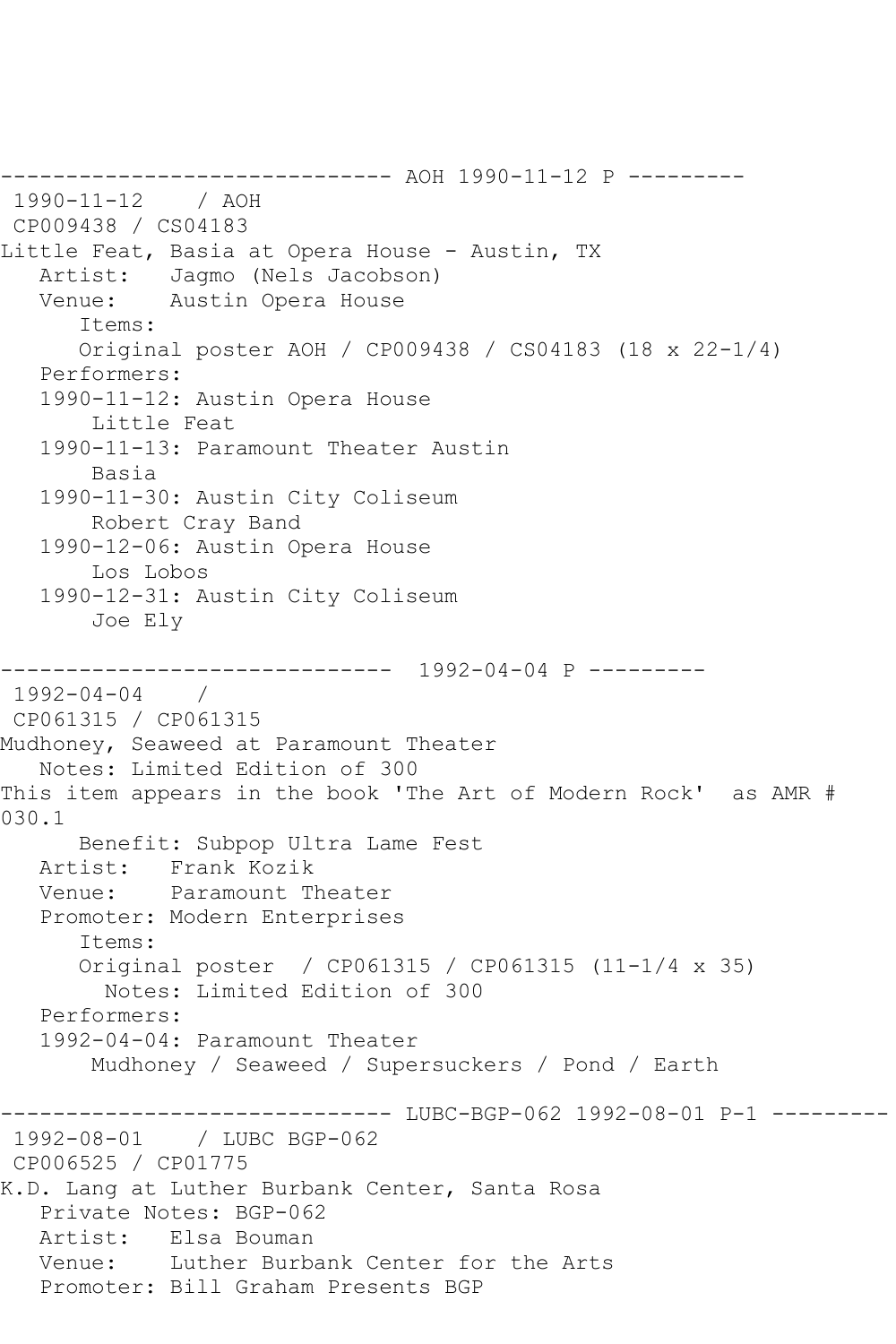Items: Original poster LUBC-BGP-062 Edition 1 / CP006525 / CP01775  $(13 \times 19 - 1/4)$  Price: 46.00 Performers: 1992-08-01: Luther Burbank Center for the Arts K.D. Lang 1992-08-03 92-08-05: Paramount Theater, Oakland K.D. Lang ------------------------------ 1993-09-16 P-1 --------- 1993-09-16 / CP013012 / FK19930916 Dazed and Confused World Premier at Paramount Theater Artist: Frank Kozik Venue: Paramount Theater, Oakland Items: Original poster Edition 1 / CP013012 / FK19930916 / NONE / FK1993091 Performers: 1993-09-16: Paramount Theater, Oakland Dazed and Confused World Premier ------------------------------ 1993-12-31 P --------- 1993-12-31 / CP061345 / CP061345 Gruntruck, Green Apple Quick Step at Paramount Theater Notes: Limited edition of 350. Benefit: New Year's Eve Artist: Frank Kozik Venue: Paramount Theater Promoter: KISW Items: Original poster / CP061345 / CP061345 (11-1/4 x 35) Notes: Limited Edition of 350 Performers: 1993-12-31: Paramount Theater Gruntruck / Green Apple Quick Step ------------------------------ 1994-08-23 P-1 ---------  $1994 - 08 - 23$ CP021232 / XM19940823 Motley Crue at Paramount Theater Venue: Paramount Theater, Oakland Items: Original poster Edition 1 / CP021232 / XM19940823 / NONE / XM1994082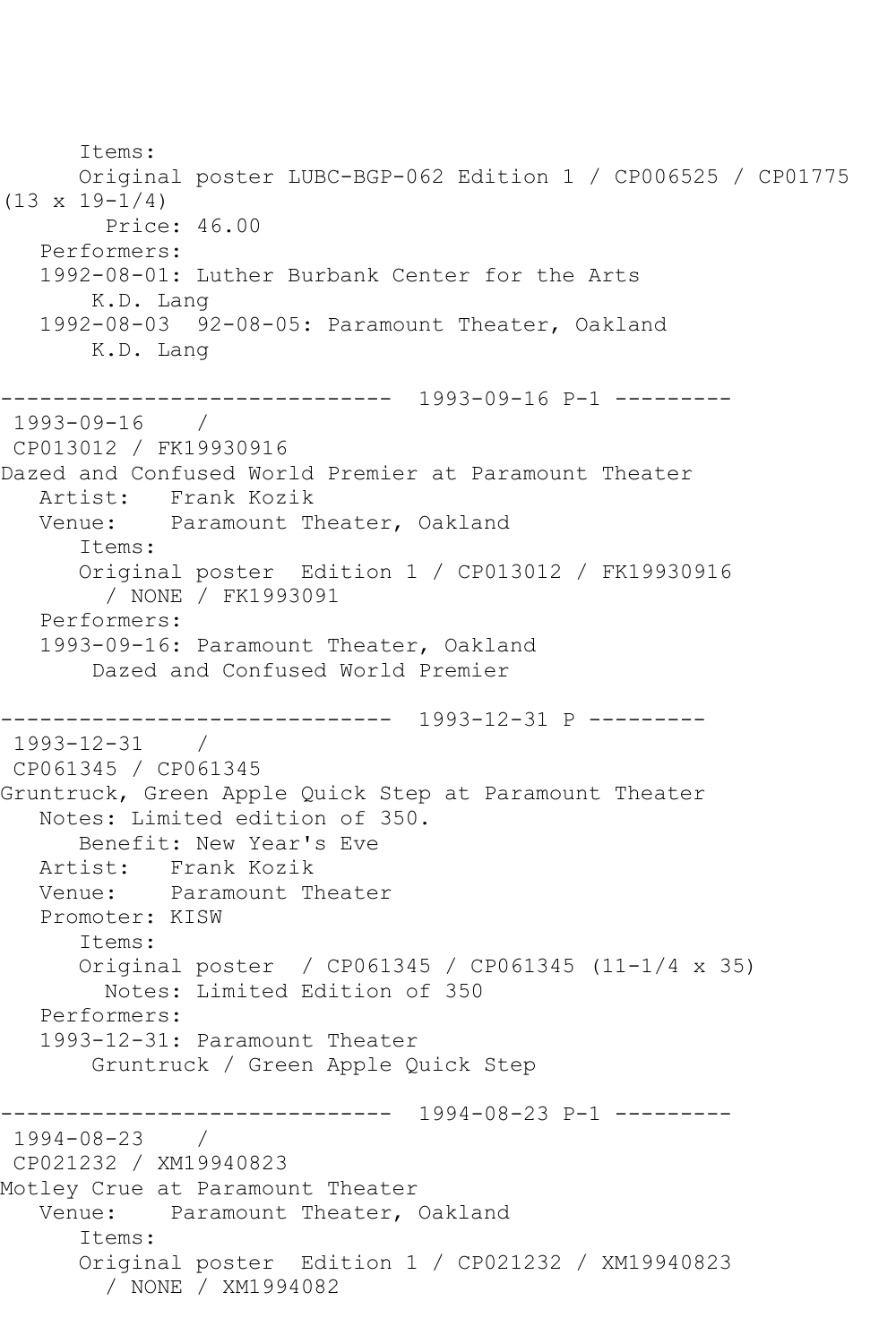Performers: 1994-08-23: Paramount Theater, Oakland Motley Crue ------------------------------ 1994-09-21 P --------- 1994-09-21 / CP030132 / NM10081 Grover Washington Jr. at Paramount Theater Venue: Paramount Theater, Oakland Items: Original poster / CP030132 / NM10081 (11 x 17) Performers: 1994-09-21: Paramount Theater, Oakland Grover Washington Jr. ------------------------------ 1995-11-03 P-1 --------- 1995-11-03 / CP013159 / FK19951103 Sonic Youth, Amps at Paramount Theater Artist: Frank Kozik Venue: Paramount Theater, Oakland Items: Original poster Edition 1 / CP013159 / FK19951103 Performers: 1995-11-03: Paramount Theater, Oakland Sonic Youth / Amps / Bikini Kill ------------------------------ 1996-02-04 P-1 --------- 1996-02-04 / CP019928 / XJ061 Tom Waits at Paramount Theater Benefit: Benefit for the Legal Defense Fund of Don Hyde Artist: Stanley Mouse<br>Venue: Paramount Thea Paramount Theater, Oakland Items: Original poster Edition 1 / CP019928 / XJ061 Performers: 1996-02-04: Paramount Theater, Oakland Tom Waits ------------------------------ 1996-02-04 P --------- 1996-02-04 / CP060601 / CP060601 Tom Waits at Paramount Theater - Oakland, CA Benefit: Benefit Concert for the Legal Defense Fund of Don Hyde Artist: Stanley Mouse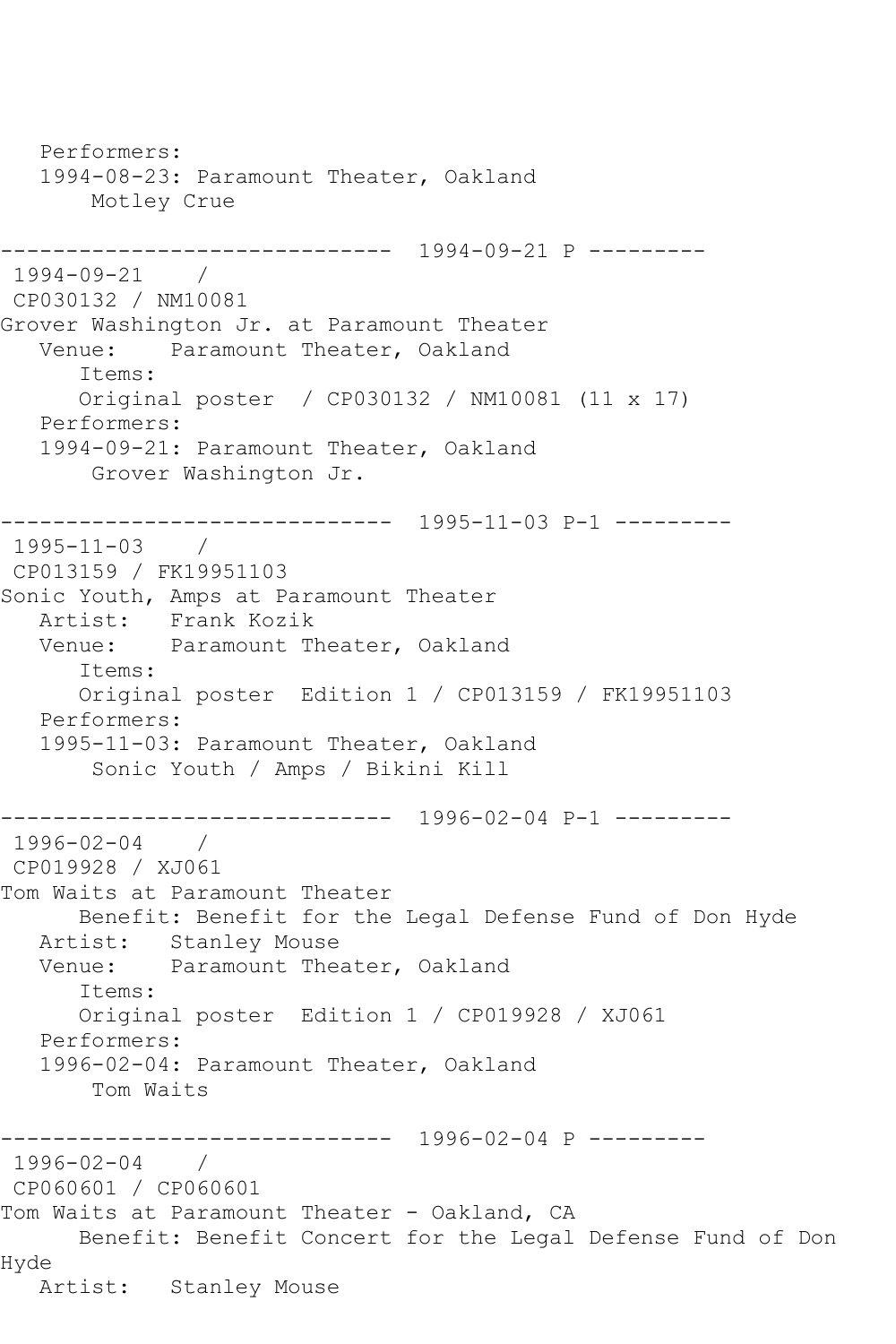Venue: Paramount Theater, Oakland Items: Original poster / CP060601 / CP060601 (12 x 16-5/8) Performers: 1996-02-04: Paramount Theater, Oakland Tom Waits ------------------------------ 1997-02-07 P-1 --------- 1997-02-07 / CP013204 / FK19970207 Beck, Olivia Tremor Control at Paramount Theater Artist: Frank Kozik Venue: Paramount Theater, Oakland Items: Original poster Edition 1 / CP013204 / FK19970207 / NONE / FK1997020 Performers: 1997-02-07: Paramount Theater, Oakland Beck / Olivia Tremor Control ------------------------------ PTO-BGP-164 1997-05-24 P-1 --------- 1997-05-24 / PTO BGP-164 CP006620 / CP01870 Chris Rock, Mario Joyner at Paramount Theater Private Notes: BGP-164 Event: "Roll with the New" Artist: Arlene Owseichik -- Art Director Venue: Paramount Theater, Oakland Promoter: Bill Graham Presents BGP Items: Original poster PTO-BGP-164 Edition 1 / CP006620 / CP01870 (13 x 19-1/4) Price: 53.00 Performers: 1997-05-24: Paramount Theater, Oakland Chris Rock / Mario Joyner ------------------------------ 1997-08-03 P-1 --------- 1997-08-03 / CP015142 / ME0289 Brian Setzer Orchestra at Paramount Theater Venue: Paramount Theater, Oakland Items: Original poster Edition 1 / CP015142 / ME0289 Performers: 1997-08-03: Paramount Theater, Oakland Brian Setzer Orchestra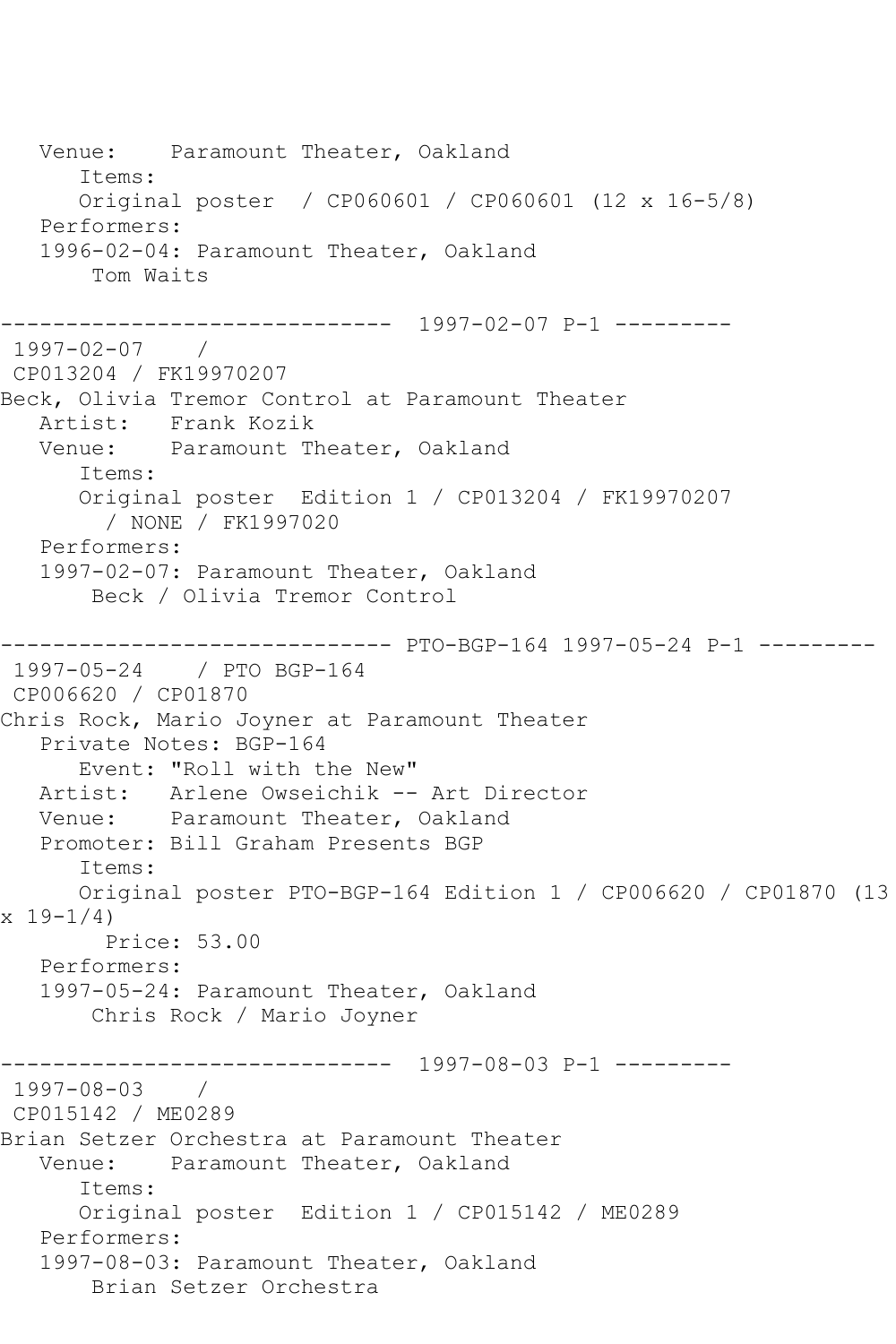------------------------------ 1997-09-12 P-1 --------- 1997-09-12 / CP021336 / XM19970912 Cheap Trick at Paramount Theater Venue: Paramount Theater, Oakland Items: Original poster Edition 1 / CP021336 / XM19970912 / NONE / XM1997091 Performers: 1997-09-12: Paramount Theater, Oakland Cheap Trick ------------------------------ 1997-12-06 P-1 --------- 1997-12-06 / CP015168 / ME0315 Jackson Browne at Paramount Theater Event: Benefit for the EFAA (Emergency Family Assistance Association) Venue: Paramount Theater, Oakland Items: Original poster Edition 1 / CP015168 / ME0315 Performers: 1997-12-06: Paramount Theater, Oakland Jackson Browne ------------------------------ 1997-12-12 P --------- 1997-12-12 / CP700825 / CP700825 Bruce Springsteen, John Mayer at Ryman Auditorium Notes: This item appears in the book 'The Art of Modern Rock' as AMR # 196 Artist: Hatch Show Print<br>Venue: Ryman Auditorium Ryman Auditorium Promoter: House of Blues Concerts Items: Original poster / CP700825 / CP700825 (13-1/2 x 22) Performers: 1997-12-12: Ryman Auditorium Bruce Springsteen 2002-08-09: Schnitzer Concert Hall John Mayer / Guster 2002-08-10 2002-08-11: Paramount Theater ------------------------------ 1998-08-02 P-1 ---------

1998-08-02 /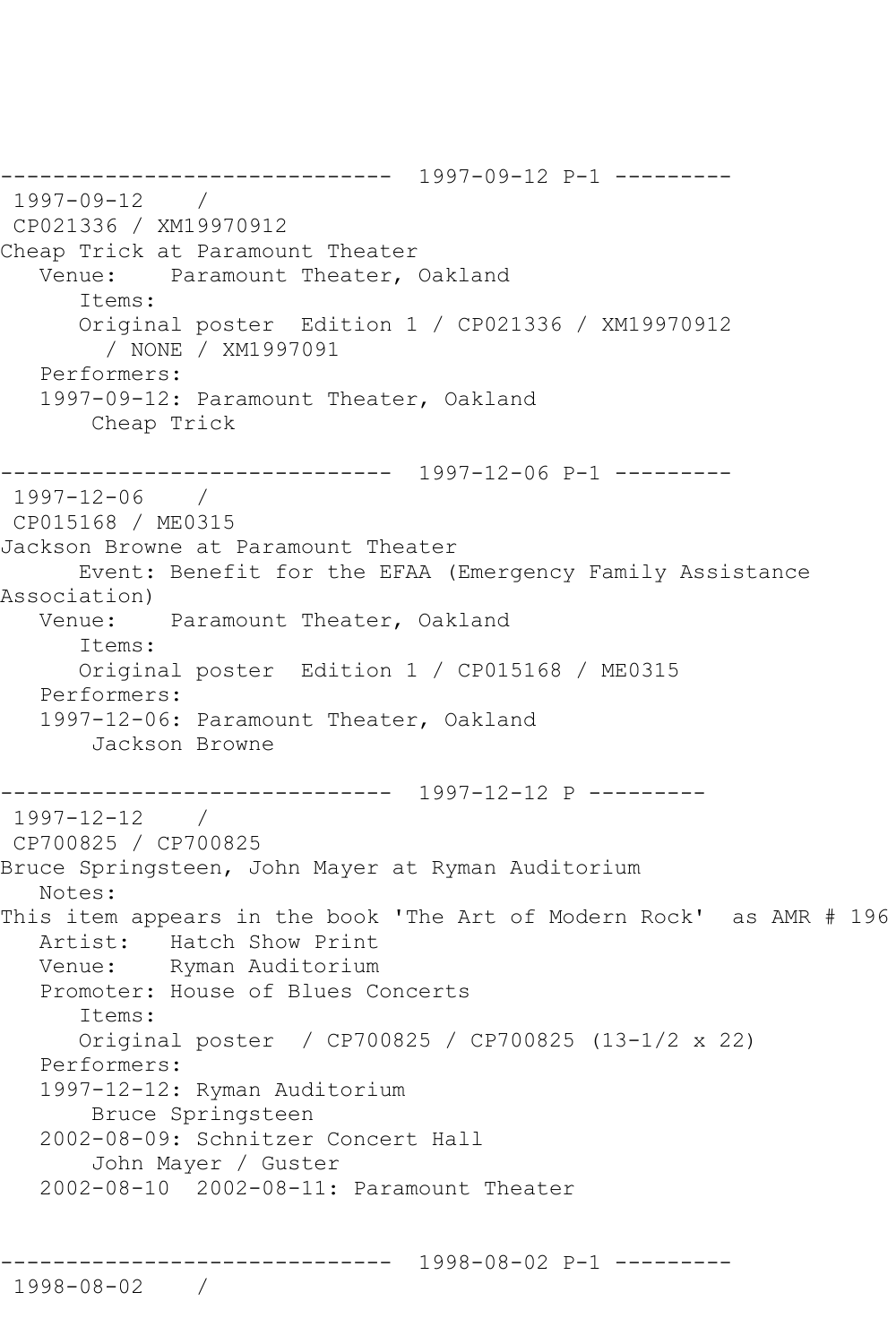CP021387 / XM19980802 Brian Setzer Orchestra at Paramount Theater Venue: Paramount Theater, Oakland Items: Original poster Edition 1 / CP021387 / XM19980802 Performers: 1998-08-02: Paramount Theater, Oakland Brian Setzer Orchestra ------------------------------ 1998-09-16 P-1 --------- 1998-09-16 / CP021400 / XM19980916 Joan Baez at Paramount Theater Venue: Paramount Theater, Oakland Items: Original poster Edition 1 / CP021400 / XM19980916 / NONE / XM1998091 Performers: 1998-09-16: Paramount Theater, Oakland Joan Baez ------------------------------ HOAR-BGP-207 1998-12-31 P-1 --------- 1998-12-31 / HOAR BGP-207 CP006663 / CP01913 Bernie Mac, Chris Thomas at Houston Arena, Houseton Private Notes: BGP-207 Artist: Christopher Peterson Venue: Houston Arena, Houston Promoter: Bill Graham Presents BGP Items: Original poster HOAR-BGP-207 Edition 1 / CP006663 / CP01913  $(13 \times 19 - 1/4)$  Price: 52.00 Performers: 1998-12-31: Houston Arena, Houston Bernie Mac / Chris Thomas 1998-12-31: Paramount Theater, Oakland Tommy Davidson / Don DC Curry ------------------------------ WAR-BGP-219 1999-09-30 P-1 --------- 1999-09-30 / WAR BGP-219 CP005452 / CP00701 Elvis Costello, Steve Nieve at Warfield Theater - San Francisco, CA Private Notes: BGP-219 Artist: Hugh D' Andrade Venue: Warfield Theater Promoter: Bill Graham Presents BGP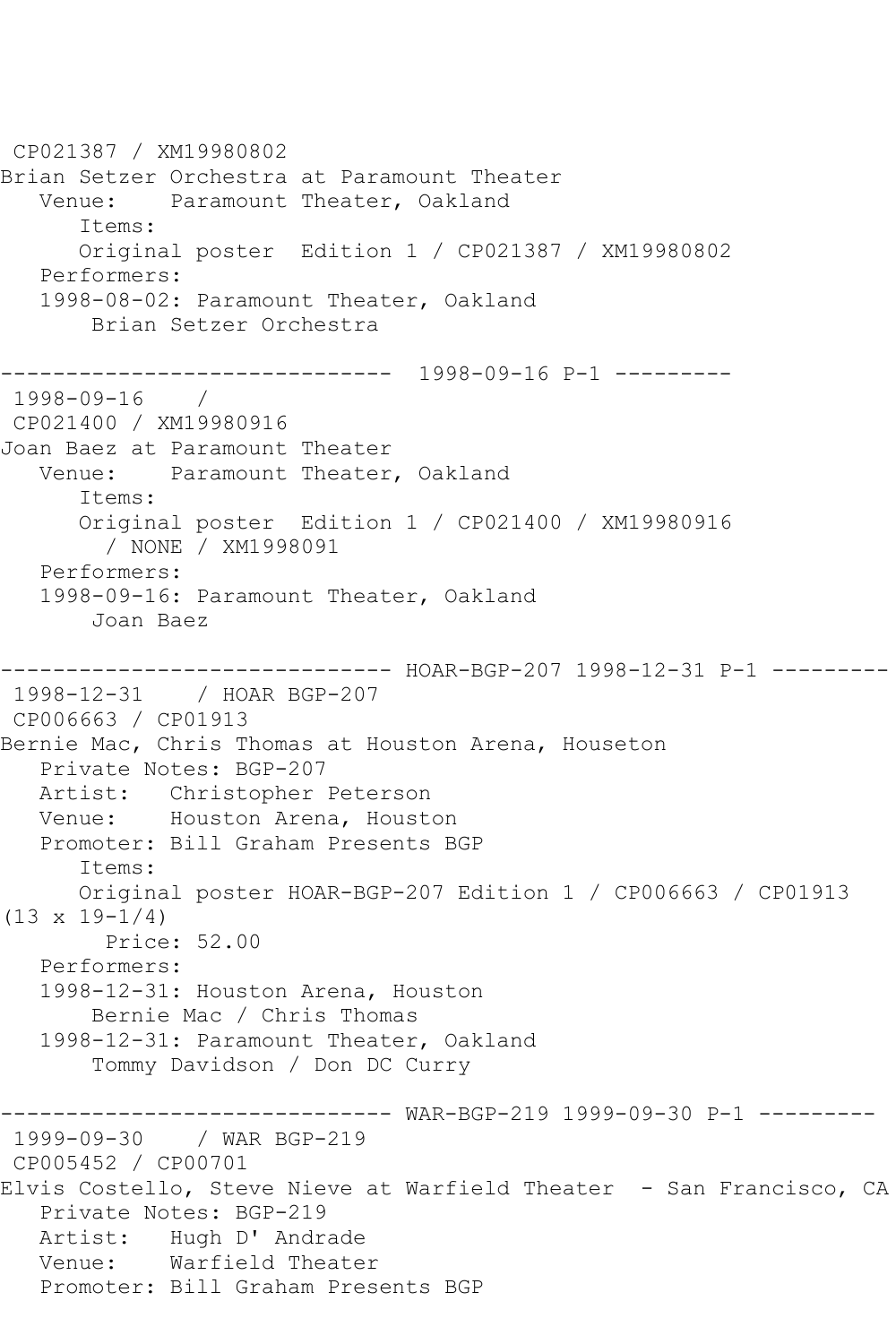Items: Original poster WAR-BGP-219 Edition 1 / CP005452 / CP00701 (13  $x 19 - 1/4$  Price: 79.00 Performers: 1999-09-30: Warfield Theater Elvis Costello / Steve Nieve 1999-10-01: Paramount Theater, Oakland ------------------------------ PTO 19zz-01-28 P-1 --------- 19zz-01-28 / PTO CP015914 / ME1058 Arlo Guthrie, Kink at Paramount Theater Venue: Paramount Theater, Oakland Items: Original poster PTO Edition 1 / CP015914 / ME1058 Performers: 19zz-01-28: Paramount Theater, Oakland Arlo Guthrie / Kink ------------------------------ 19zz-02-02 P-1 --------- 19zz-02-02 / CP016212 / ME1355 B.B. King at Paramount Theater Venue: Paramount Theater, Oakland Items: Original poster Edition 1 / CP016212 / ME1355 Performers: 19zz-02-02: Paramount Theater, Oakland B.B. King ------------------------------ 19zz-02-05 P-1 ---------  $19zz-02-05$ CP015559 / ME0705 The Police, Specials at Paramount Theater<br>Venue: Paramount Theater, Oakland Paramount Theater, Oakland Items: Original poster Edition 1 / CP015559 / ME0705 Performers: 19zz-02-05: Paramount Theater, Oakland Police / Specials / Pearl Harbor / Explosions ------------------------------ 19zz-02-07 P-1 --------- 19zz-02-07 / CP016214 / ME1357 Kinks, Pretty Things at Paramount Theater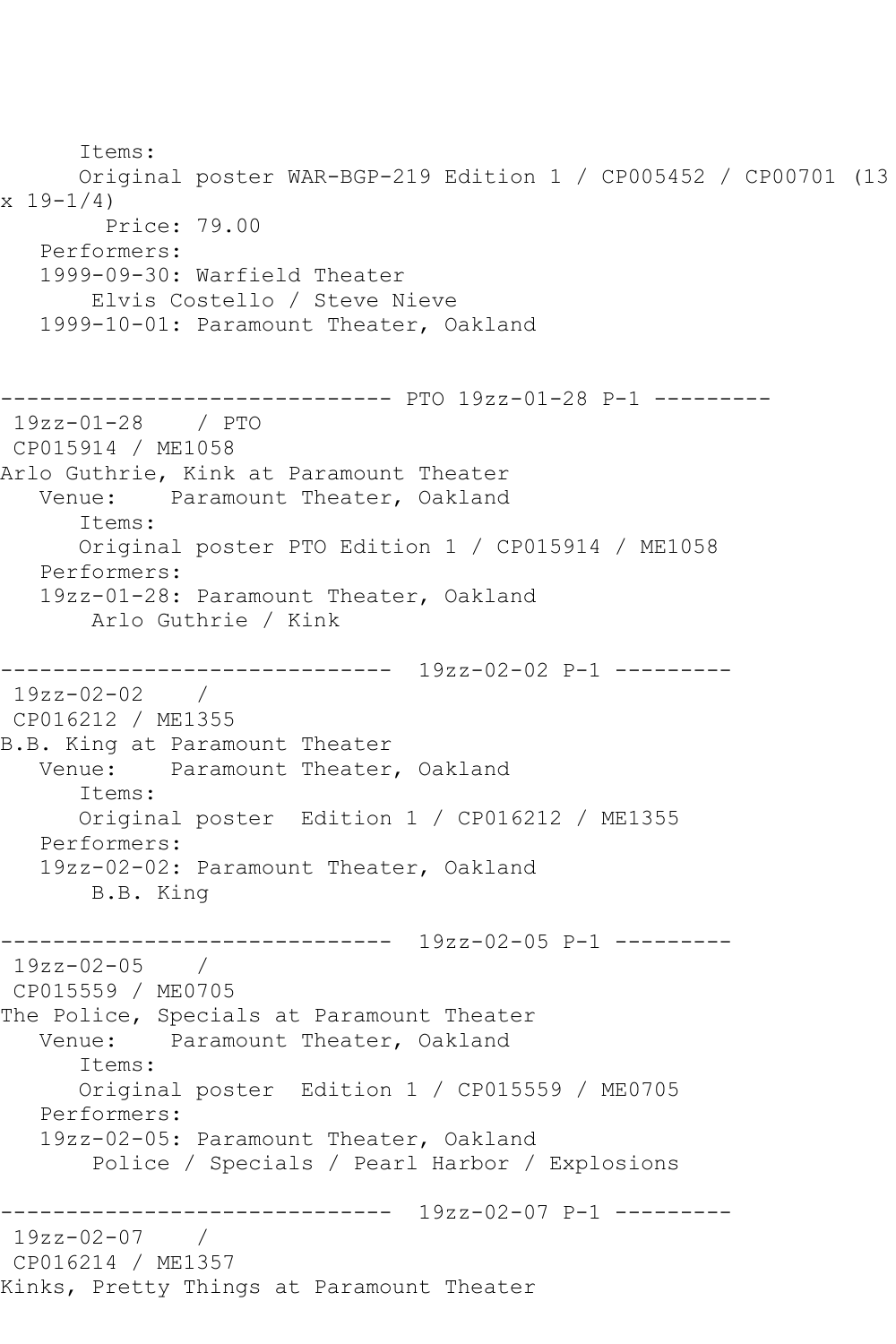Venue: Paramount Theater, Oakland Promoter: Amazing Music Presents Items: Original poster Edition 1 / CP016214 / ME1357 Performers: 19zz-02-07: Paramount Theater, Oakland Kinks / Pretty Things ------------------------------ 19zz-02-18 P-1 --------- 19zz-02-18 / CP016394 / ME1537 Commander Cody and his Lost Planet Airmen, New Riders of the Purple Sage at Paramount Theater Venue: Paramount Theater, Oakland Promoter: Kink Items: Original poster Edition 1 / CP016394 / ME1537 Performers: 19zz-02-18: Paramount Theater, Oakland Commander Cody and his Lost Planet Airmen / New Riders of the Purple Sage / Stanky Brown Group ------------------------------ 19zz-02-19 P-1 --------- 19zz-02-19 / CP016075 / ME1219 Canned Heat Blues Band, Charlie Musselwhite at Paramount Theater Venue: Paramount Theater, Oakland Items: Original poster Edition 1 / CP016075 / ME1219 Performers: 19zz-02-19: Paramount Theater, Oakland Canned Heat Blues Band / Charlie Musselwhite / Pete Karnes / American Entertainment ------------------------------ 19zz-02-21 P --------- 19zz-02-21 / Janis Ian, Louden Wainwright III at Paramount Theater Venue: Paramount Theater, Oakland Items: Original poster / Performers: 19zz-02-21: Paramount Theater, Oakland Janis Ian / Louden Wainwright III ------------------------------ 19zz-02-25 P-1 --------- 19zz-02-25 /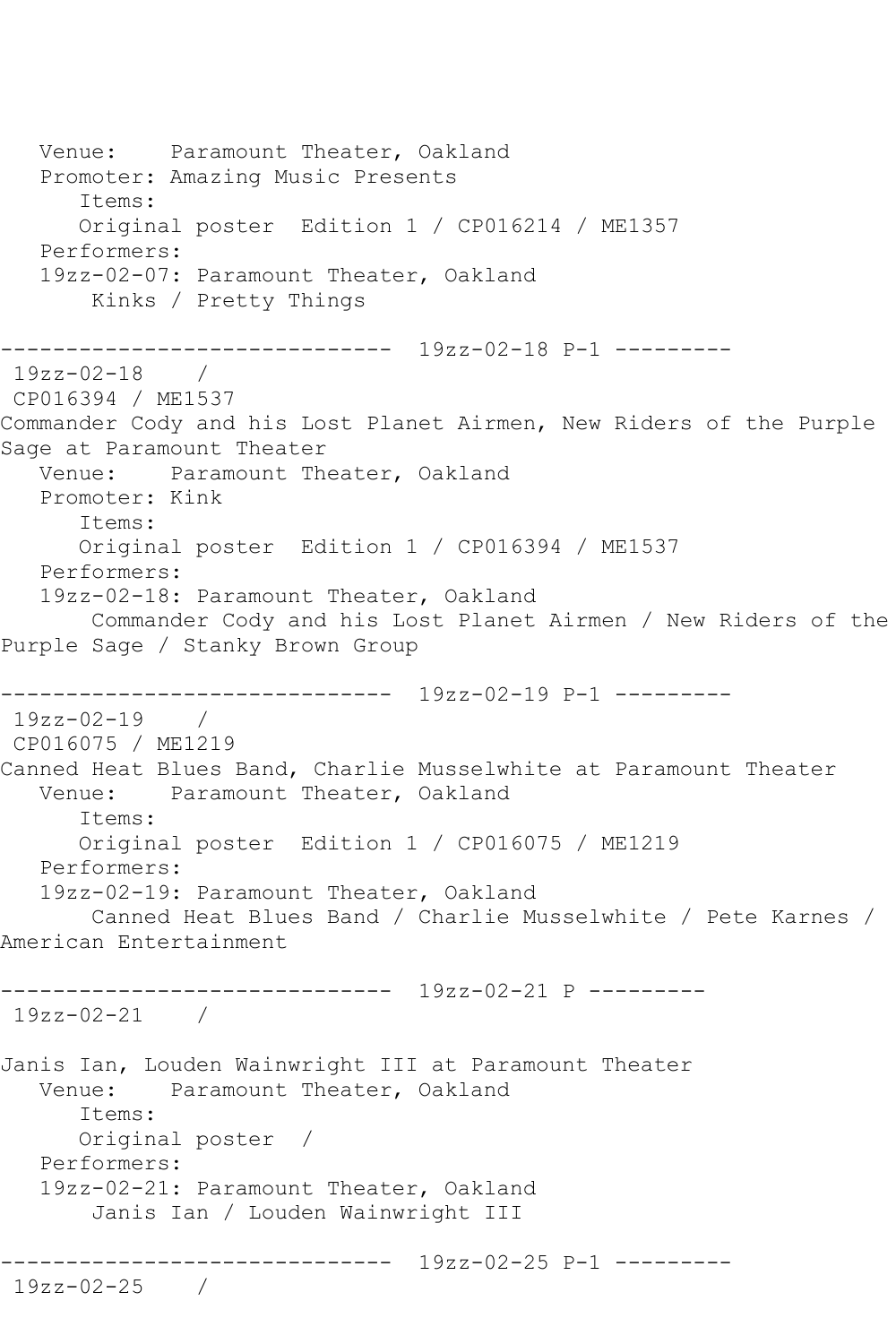CP016193 / ME1336 Jerry Lee Lewis at Paramount Theater Venue: Paramount Theater, Oakland Promoter: M.B. Productions Items: Original poster Edition 1 / CP016193 / ME1336 Performers: 19zz-02-25: Paramount Theater, Oakland Jerry Lee Lewis ------------------------------ 19zz-03-11 P-1 --------- 19zz-03-11 / CP015497 / ME0643 Dave Brubeck at Paramount Theater Notes: 1970s Venue: Paramount Theater, Oakland Promoter: Burke Garrett Items: Original poster Edition 1 / CP015497 / ME0643 Performers: 19zz-03-11: Paramount Theater, Oakland Dave Brubeck ------------------------------ 19zz-03-12 P-1 --------- 19zz-03-12 / CP016004 / ME1148 George Carlin at Paramount Theater Venue: Paramount Theater, Oakland Promoter: Double Tee Items: Original poster Edition 1 / CP016004 / ME1148 Performers: 19zz-03-12: Paramount Theater, Oakland George Carlin ------------------------------ 19zz-03-18 P --------- 19zz-03-18 / CP004691 / CD05994 Jerry Jeff Walker at Paramount Theater Venue: Paramount Theater, Oakland Items: Original poster / CP004691 / CD05994 Performers: 19zz-03-18: Paramount Theater, Oakland Jerry Jeff Walker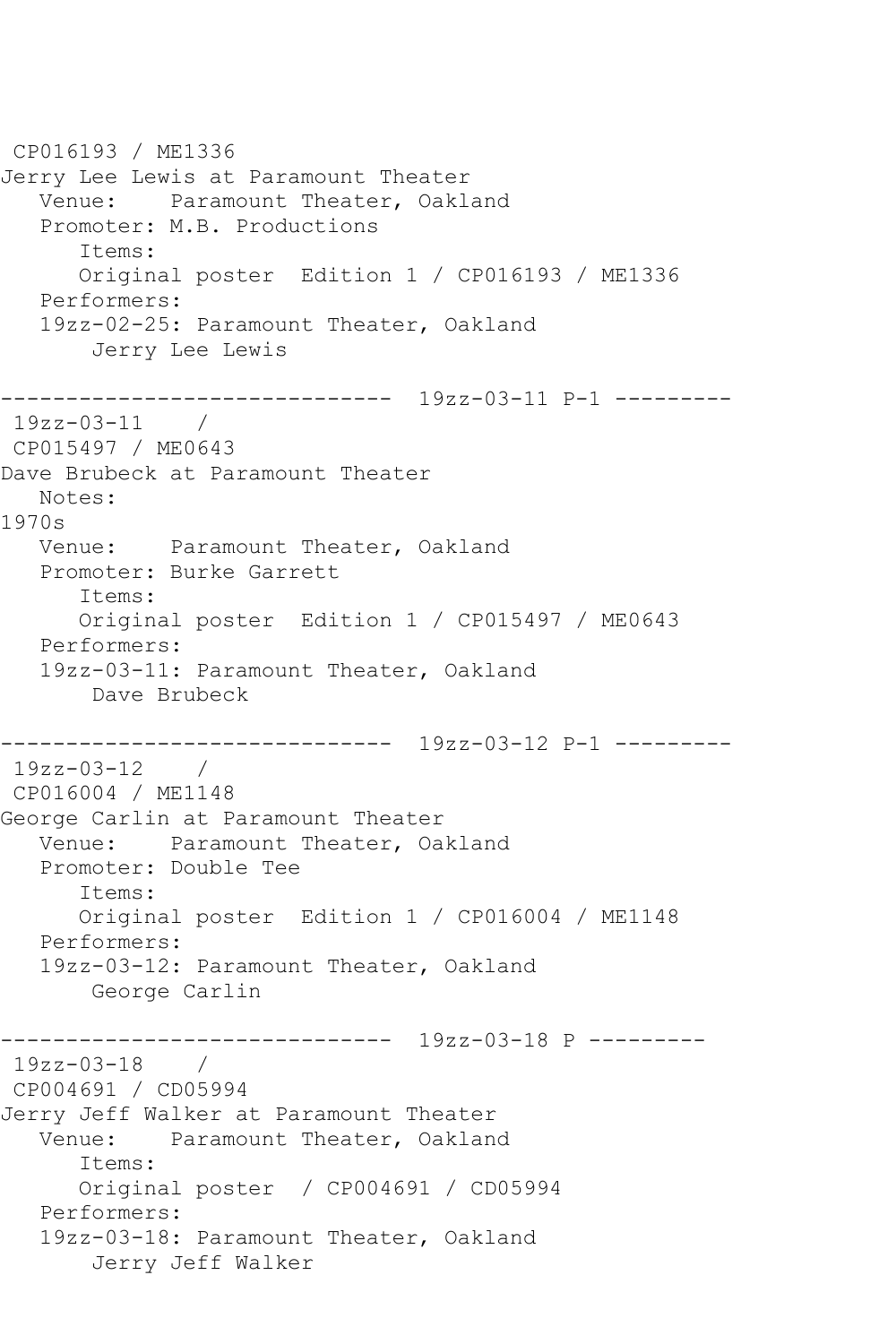------------------------------ 19zz-03-29 P-1 --------- 19zz-03-29 / CP015999 / ME1143 Tompall Glaser and his Outlaw Band, Larry Jon Wilson at Paramount Theater Venue: Paramount Theater, Oakland Items: Original poster Edition 1 / CP015999 / ME1143 Performers: 19zz-03-29: Paramount Theater, Oakland Tompall Glaser and his Outlaw Band / Larry Joe Wilson / Scorpio Productions ------------------------------ 19zz-04-01 P-1 --------- 19zz-04-01 / CP016679 / ME1822 Boomtown Rats, Sue and Sand at Paramount Theater Venue: Paramount Theater, Oakland Items: Original poster Edition 1 / CP016679 / ME1822 Performers: 19zz-04-01: Paramount Theater, Oakland Boomtown Rats / Sue and Sand / Next ------------------------------ 19zz-04-02 P-1 --------- 19zz-04-02 / CP016149 / ME1293 B.B. King, Freckle at Paramount Theater Venue: Paramount Theater, Oakland Items: Original poster Edition 1 / CP016149 / ME1293 Performers: 19zz-04-02: Paramount Theater, Oakland B.B. King / Freckle ------------------------------ 19zz-04-09 P-1 --------- 19zz-04-09 / CP016189 / ME1333 Hoyt Axton, Katy Moffat at Paramount Theater Venue: Paramount Theater, Oakland Promoter: Kink Items: Original poster Edition 1 / CP016189 / ME1333 Performers: 19zz-04-09: Paramount Theater, Oakland Hoyt Axton / Katy Moffat / Jonathon Edwards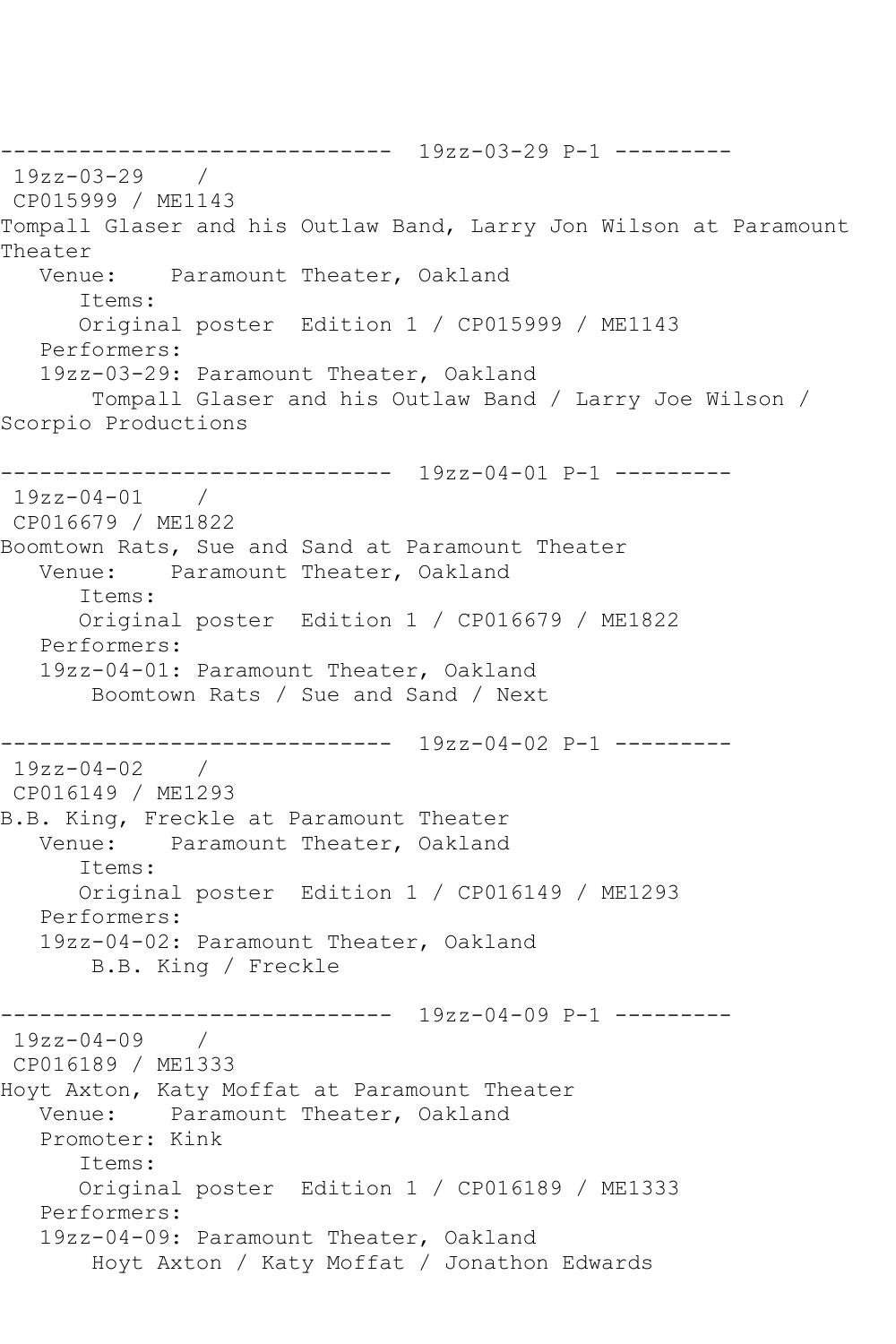------------------------------ 19zz-04-17 P-1 --------- 19zz-04-17 / CP016486 / ME1629 Supertramp, Procol Harum at Paramount Theater Venue: Paramount Theater, Oakland Promoter: Albatross Productions Items: Original poster Edition 1 / CP016486 / ME1629 Performers: 19zz-04-17: Paramount Theater, Oakland Supertramp / Procol Harum ------------------------------ 19zz-04-29 P-1 --------- 19zz-04-29 / CP016263 / ME1406 New Christy Minstrels at Paramount Theater Venue: Paramount Theater, Oakland Promoter: Paramount Cabaret Items: Original poster Edition 1 / CP016263 / ME1406 Performers: 19zz-04-29: Paramount Theater, Oakland New Christy Minstrels ------------------------------ 19zz-05-01 P-1 --------- 19zz-05-01 / CP020726 / XM077 Tears For Fears at Paramount Theater Venue: Paramount Theater, Oakland Items: Original poster Edition 1 / CP020726 / XM077 Performers: 19zz-05-01: Paramount Theater, Oakland Tears For Fears ------------------------------ 19zz-05-03 P-1 --------- 19zz-05-03 / CP015998 / ME1142 Concord Jazz Tour at The Paramount Venue: Paramount Theater, Oakland Items: Original poster Edition 1 / CP015998 / ME1142 Performers: 19zz-05-03: Paramount Theater, Oakland Scorpio Productions / L.A. Four / Laurindo Almeida / Ray Brown / Shelly Manne / Bud Shank / Herb Ellis / Barney Kessel / Plas Johnson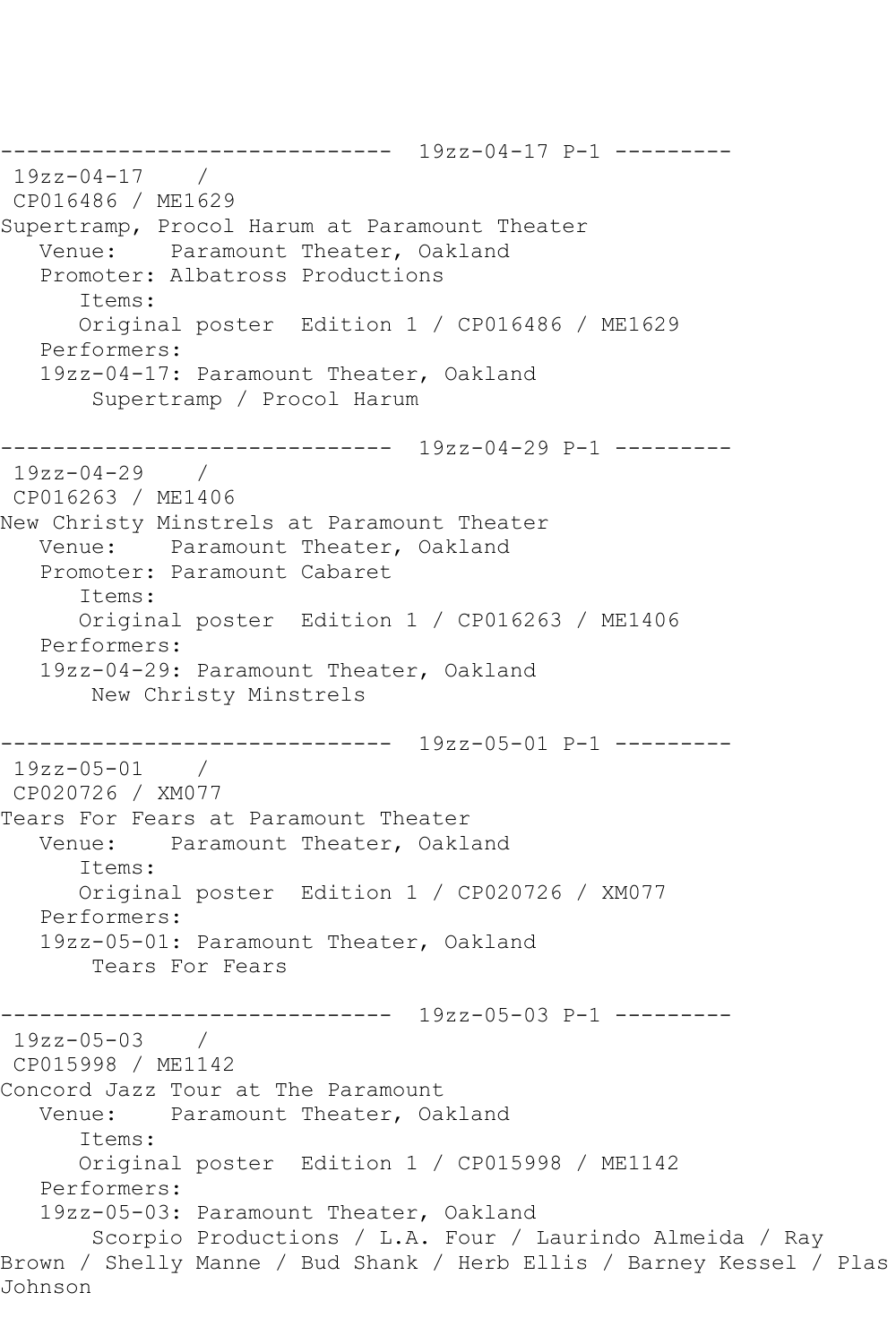------------------------------ 19zz-05-04 P-1 --------- 19zz-05-04 / CP016387 / ME1530 Bob Welch and the Dixon House Band at Paramount Theater Venue: Paramount Theater, Oakland Promoter: Double Tee Items: Original poster Edition 1 / CP016387 / ME1530 Performers: 19zz-05-04: Paramount Theater, Oakland Bob Welch ------------------------------ 19zz-05-09 P-1 --------- 19zz-05-09 / CP015928 / ME1072 Melissa Manchester, Steve Goodman at Paramount Theater Venue: Paramount Theater, Oakland Promoter: Kink Items: Original poster Edition 1 / CP015928 / ME1072 Performers: 19zz-05-09: Paramount Theater, Oakland Melissa Manchester / Steve Goodman ------------------------------ 19zz-05-21 P-1 --------- 19zz-05-21 / CP016096 / ME1240 Jimmy Buffett and the Coral Reefer Band, Jerry Jeff Walker at Paramount Theater Venue: Paramount Theater, Oakland Items: Original poster Edition 1 / CP016096 / ME1240 Performers: 19zz-05-21: Paramount Theater, Oakland Jimmy Buffett / Jerry Jeff Walker / Lost Gonzo Band ------------------------------ 19zz-05-29 P-1 --------- 19zz-05-29 / CP016105 / ME1249 Journey, Thin Lizzy at Paramount Theater Venue: Paramount Theater, Oakland Promoter: KVAN Items: Original poster Edition 1 / CP016105 / ME1249 Performers: 19zz-05-29: Paramount Theater, Oakland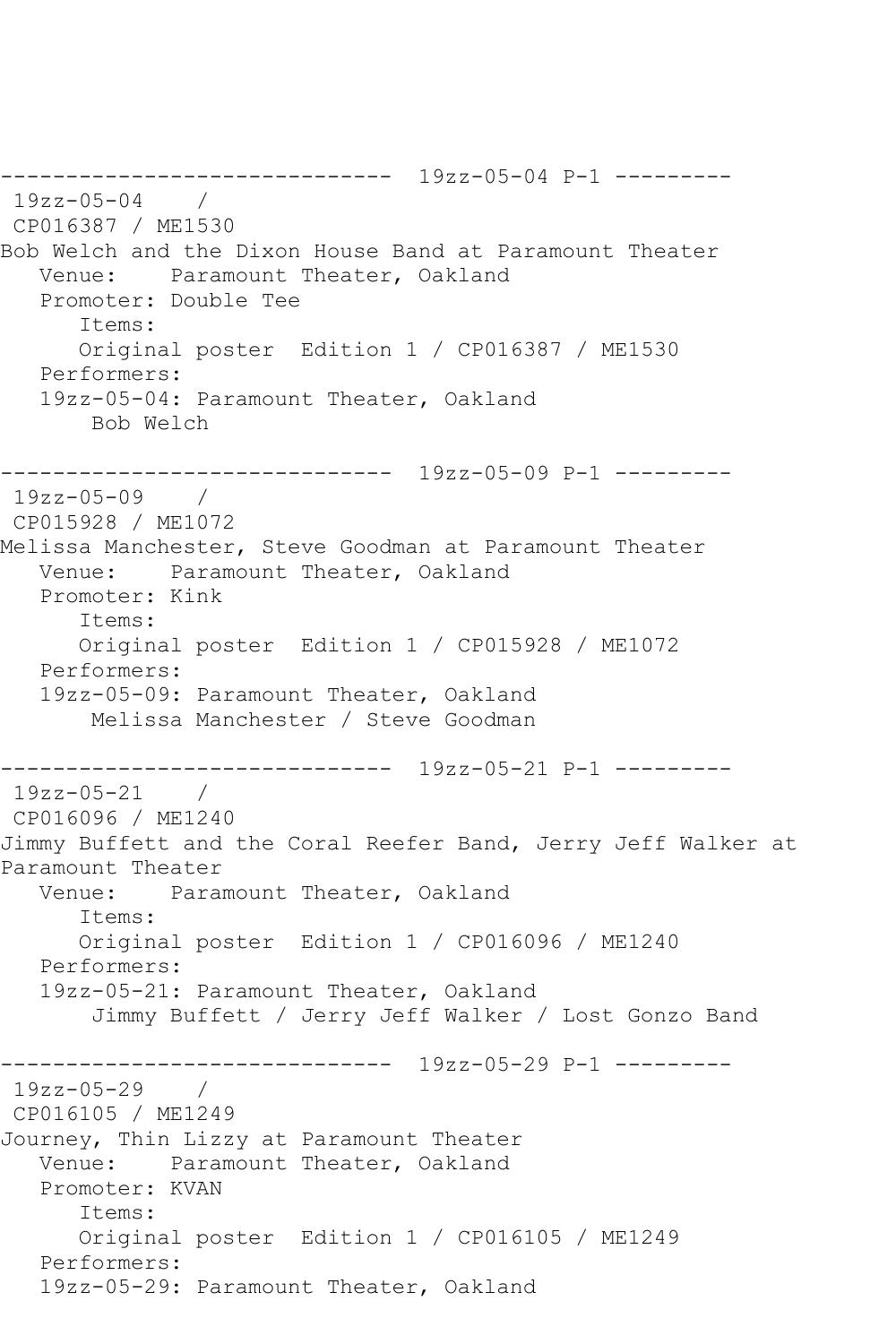Journey / Thin Lizzy

```
------------------------------ 19zz-06-03 P-1 ---------
19zz-06-03 / 
CP016484 / ME1627
Ramsey Lewis, Freddie Hubbard at Paramount Theater
   Venue: Paramount Theater, Oakland
       Items:
      Original poster Edition 1 / CP016484 / ME1627
   Performers:
   19zz-06-03: Paramount Theater, Oakland
        Ramsey Lewis / Freddie Hubbard
------------------------------ 19zz-06-04 P-1 ---------
19zz-06-04 / 
CP015923 / ME1067
Tanya Tucker, Octavian at Paramount Theater
   Venue: Paramount Theater, Oakland
   Promoter: Northwest Releasing
       Items:
      Original poster Edition 1 / CP015923 / ME1067
   Performers:
   19zz-06-04: Paramount Theater, Oakland
        Tanya Tucker / Octavian
------------------------------ 19zz-06-04 P-1 ---------
19zz-06-04 / 
CP016416 / ME1559
Wild Cherry, Pleasure at Paramount Theater
   Venue: Paramount Theater, Oakland
   Promoter: KYAC
       Items:
      Original poster Edition 1 / CP016416 / ME1559
   Performers:
   19zz-06-04: Paramount Theater, Oakland
        Wild Cherry / Pleasure
         ------------------------------ 19zz-06-05 P-1 ---------
19zz-06-05 / 
CP016266 / ME1409
Rain Playes Beatle Music at Paramount Theater
   Venue: Paramount Theater, Oakland
       Items:
      Original poster Edition 1 / CP016266 / ME1409
   Performers:
   19zz-06-05: Paramount Theater, Oakland
       Rain / Beatles
```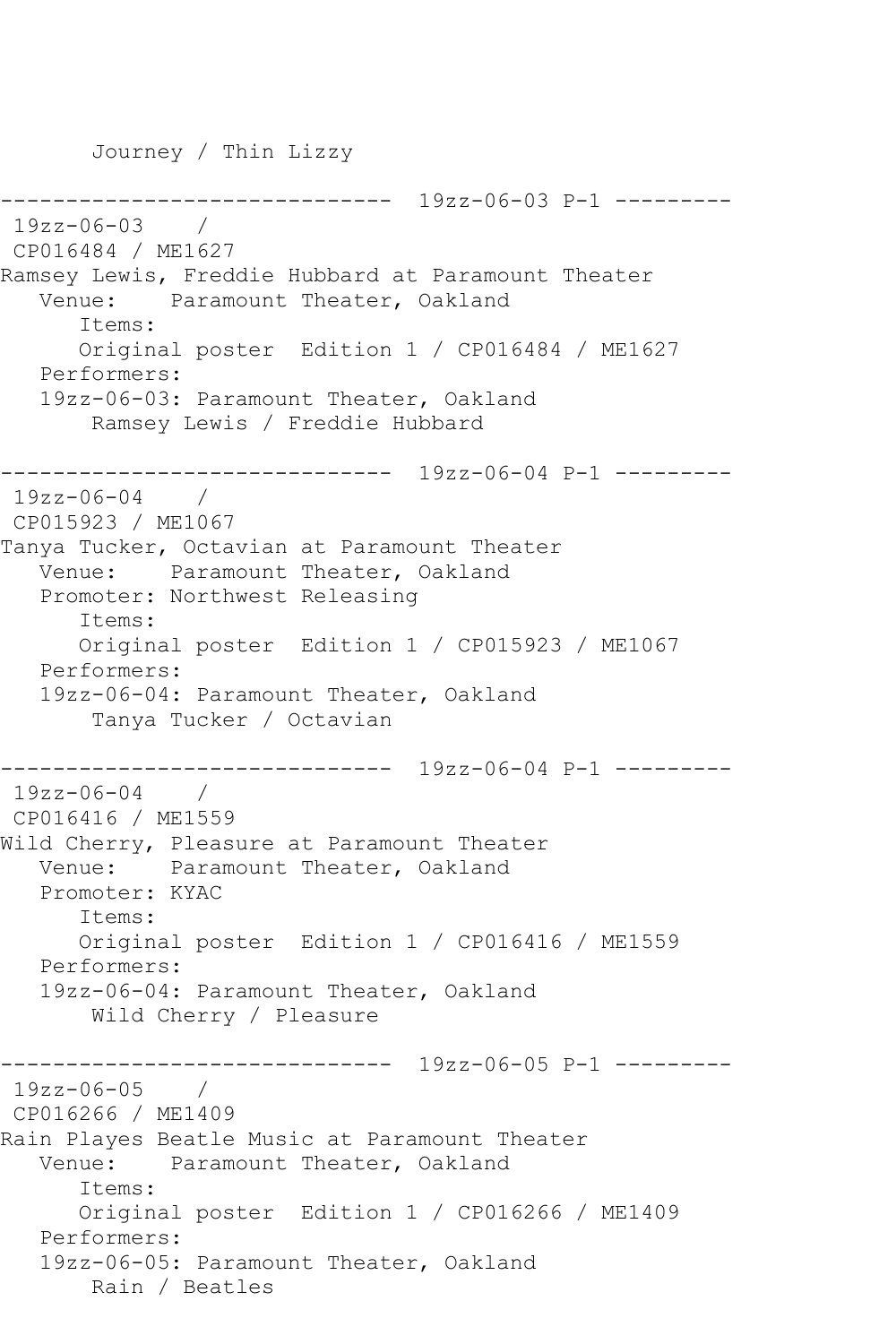------------------------------ 19zz-06-23 P-1 --------- 19zz-06-23 / CP015912 / ME1056 Warren Zevon, Wendy Waldman at Paramount Theater Venue: Paramount Theater, Oakland Items: Original poster Edition 1 / CP015912 / ME1056 Performers: 19zz-06-23: Paramount Theater, Oakland Warren Zevon / Wendy Waldman ------------------------------ 19zz-07-07 P-1 --------- 19zz-07-07 / CP016061 / ME1205 Kris Kristofferson, Billy Swan at Paramount Theater Venue: Paramount Theater, Oakland Items: Original poster Edition 1 / CP016061 / ME1205 Performers: 19zz-07-07: Paramount Theater, Oakland Kris Kristofferson / Billy Swan ------------------------------ 19zz-07-08 P-1 --------- 19zz-07-08 / CP016112 / ME1256 Camel, R.E.O. Speedwagon at Paramount Theater Venue: Paramount Theater, Oakland Promoter: KVAN Items: Original poster / CP020901 / XM19770708 Original poster Edition 1 / CP016112 / ME1256 Performers: 19zz-07-08: Paramount Theater, Oakland Camel / R.E.O. Speedwagon ------------------------------ 19zz-07-11 P-1 --------- 19zz-07-11 / CP016135 / ME1279 Average White Band, Sons of Champlin at Paramount Theater Venue: Paramount Theater, Oakland Items: Original poster Edition 1 / CP016135 / ME1279 Performers: 19zz-07-11: Paramount Theater, Oakland Average White Band / Sons of Champlin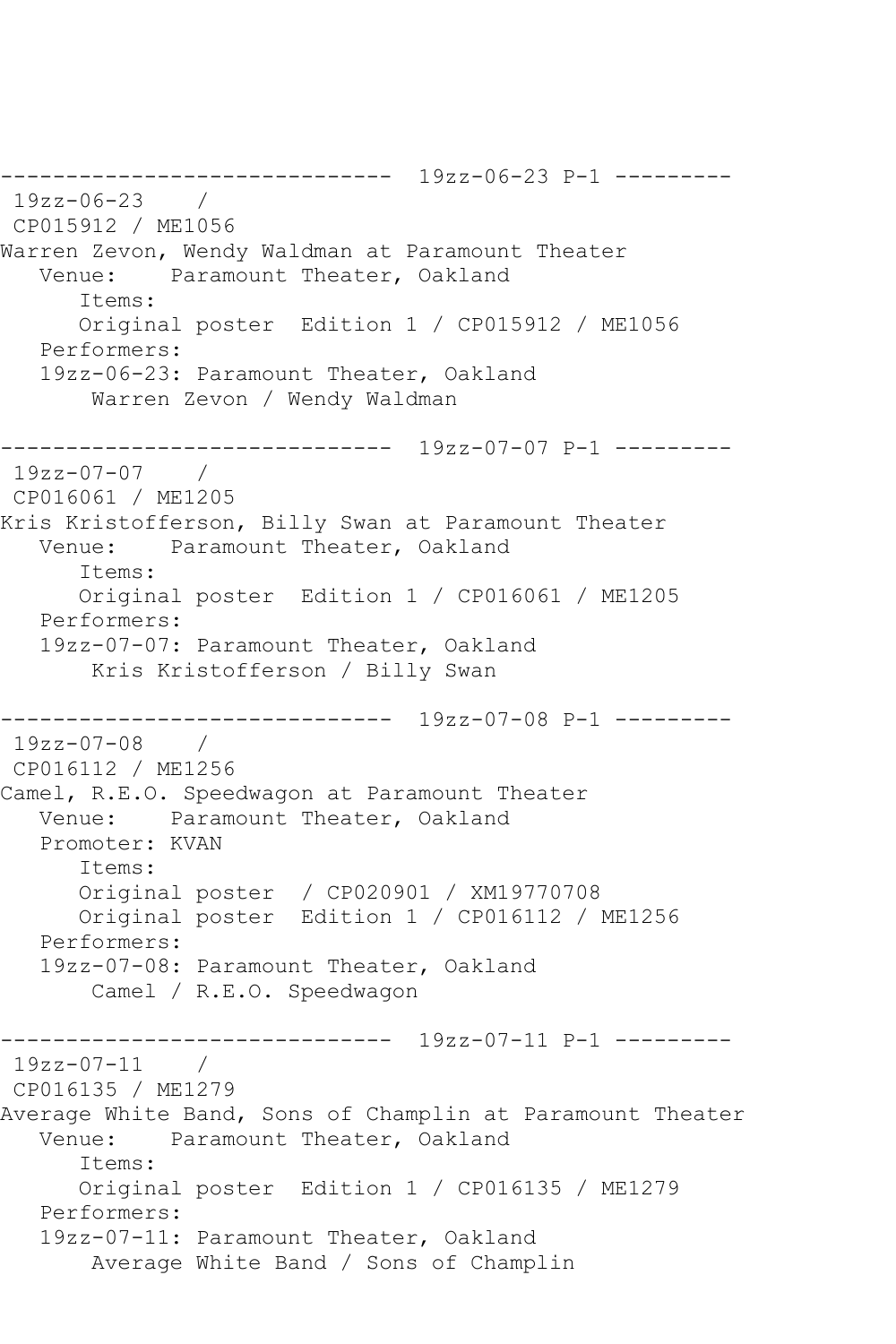------------------------------ 19zz-07-11 P-1 --------- 19zz-07-11 / CP016458 / ME1601 Cold Blood, Tower of Power at Paramount Theater Venue: Paramount Theater, Oakland Promoter: KPAM Items: Original poster Edition 1 / CP016458 / ME1601 Performers: 19zz-07-11: Paramount Theater, Oakland Cold Blood / Tower of Power ------------------------------ 19zz-07-14 P-1 --------- 19zz-07-14 / CP016428 / ME1571 Bob James, David Oliver at Paramount Theater Venue: Paramount Theater, Oakland Promoter: Kink Items: Original poster Edition 1 / CP016428 / ME1571 Performers: 19zz-07-14: Paramount Theater, Oakland Bob James / David Oliver ------------------------------ 19zz-07-14 P-1 --------- 19zz-07-14 / CP016159 / ME1303 A Flock of Seagulls, The Fixx at Paramount Theater Venue: Paramount Theater, Oakland Promoter: KYYX Items: Original poster Edition 1 / CP016159 / ME1303 Performers: 19zz-07-14: Paramount Theater, Oakland Flock of Seagulls / Fixx ------------------------------ 19zz-07-23 P-1 --------- 19zz-07-23 / CP016275 / ME1418 New Riders of the Purple Sage, Emmylou Harris at Paramount Theater<br>Venue: Paramount Theater, Oakland Paramount Theater, Oakland Promoter: Kink Items: Original poster Edition 1 / CP016275 / ME1418 Performers: 19zz-07-23: Paramount Theater, Oakland New Riders of the Purple Sage / Emmylou Harris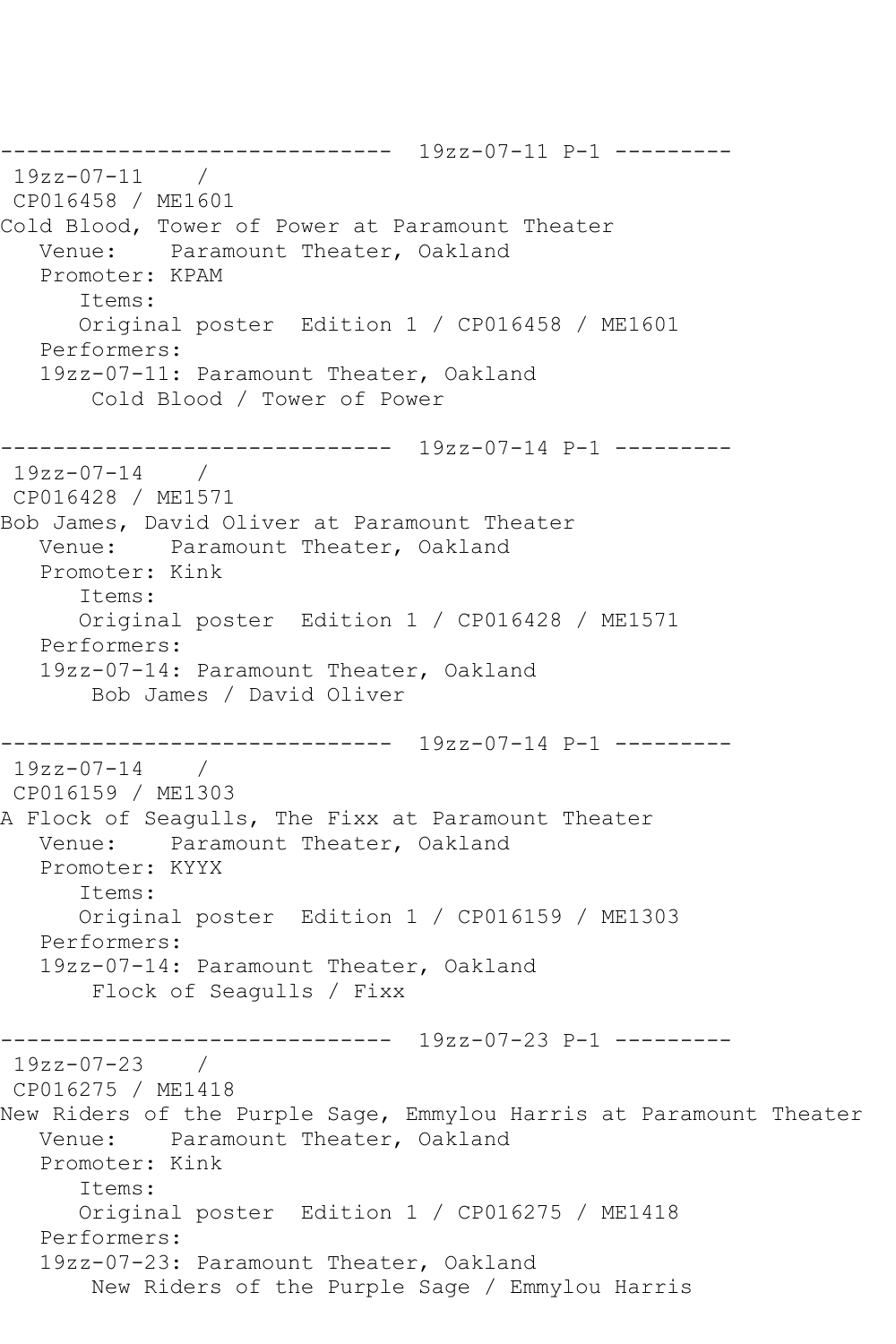------------------------------ 19zz-07-25 P-1 --------- 19zz-07-25 / CP016007 / ME1151 Grateful Dead at Portland Paramount Theater - Portland, OR Venue: Portland Paramount Theater Promoter: Pacific Presentations Items: Original poster Edition 1 / CP016007 / ME1151 Performers: 19zz-07-25 19zz-07-26: Portland Paramount Theater Grateful Dead ------------------------------ PTO 19zz-07-28 P-1 --------- 19zz-07-28 / PTO CP016095 / ME1239 Meatloaf, Prism at Paramount Theater Venue: Paramount Theater, Oakland Items: Original poster PTO Edition 1 / CP016095 / ME1239 Performers: 19zz-07-28: Paramount Theater, Oakland Meatloaf / Prism Productions ------------------------------ 19zz-08-12 P-1 --------- 19zz-08-12 / CP016091 / ME1235 Parliament Funkadelic, Bootsy's Rubber Band at Paramount Theater Venue: Paramount Theater, Oakland Items: Original poster Edition 1 / CP016091 / ME1235 Performers: 19zz-08-12: Paramount Theater, Oakland Parliament Funkadelic / Bootsy's Rubber Band / Horizon Presentations ------------------------------ 19zz-08-19 P-1 --------- 19zz-08-19 / CP016412 / ME1555 Pure Prarie League, Jerry Jeff Walker at Paramount Theater Venue: Paramount Theater, Oakland Promoter: Barrett Ryan Entertainment Items: Original poster Edition 1 / CP016412 / ME1555 Performers: 19zz-08-20: Paramount Theater, Oakland Pure Prarie League / Jerry Jeff Walker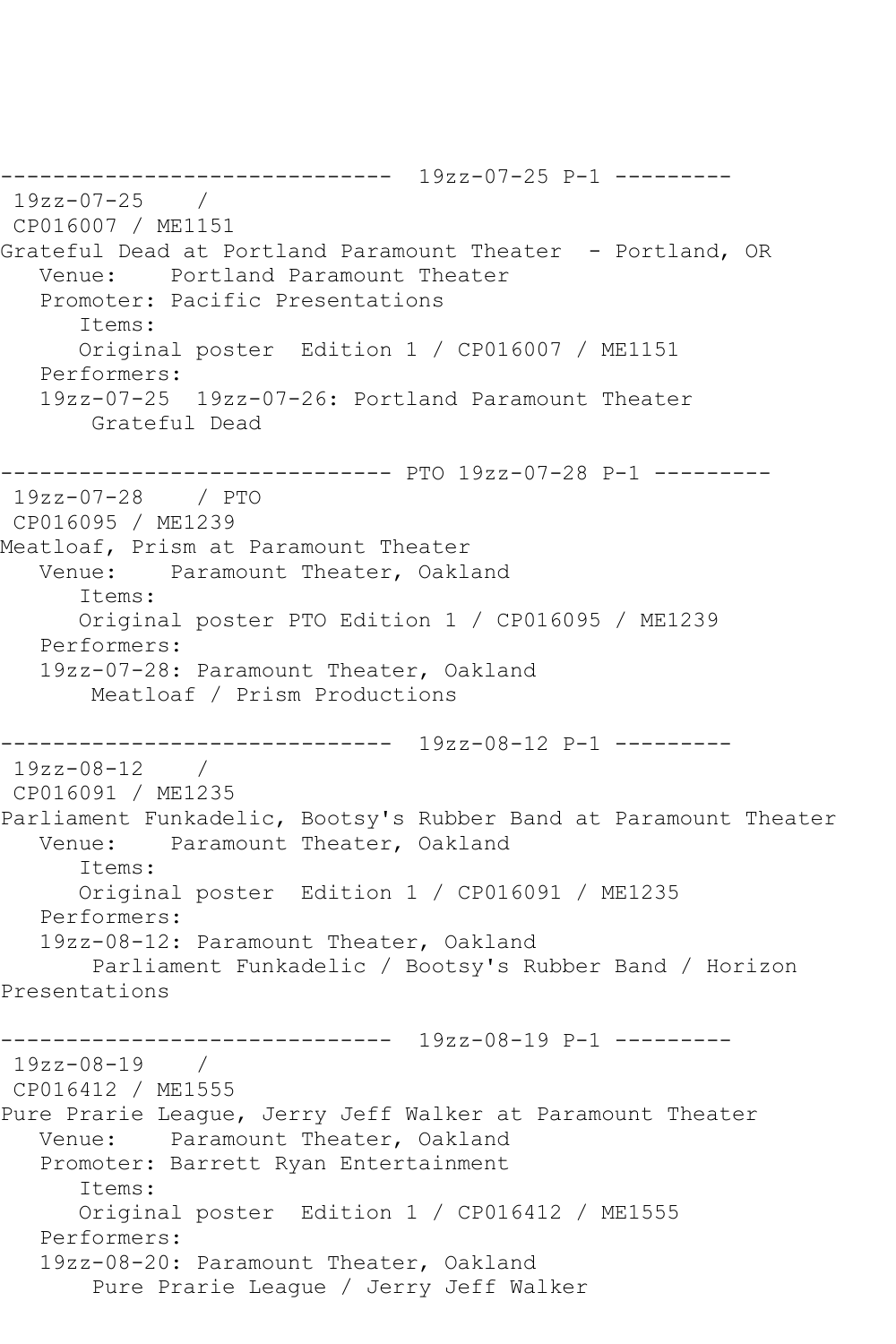19zz-08-19: Crazy Horse, Corvallis Sequel 19zz-08-20: Foghorn Tavern Brats ------------------------------ 19zz-08-23 P-1 --------- 19zz-08-23 / CP015952 / ME1096 John Klemmer, Dan Siegel at Paramount Theater Venue: Paramount Theater, Oakland Items: Original poster Edition 1 / CP015952 / ME1096 Performers: 19zz-08-23: Paramount Theater, Oakland John Klemmer / Dan Siegel / Northwest Productions ------------------------------ 19zz-08-25 P-1 --------- 19zz-08-25 / CP016039 / ME1183 Phish at Paramount Theater Venue: Paramount Theater, Oakland Items: Original poster Edition 1 / CP016039 / ME1183 Performers: 19zz-08-25: Paramount Theater, Oakland Phish 19zz-08-26: Arlene Schnitzer Concert Hall ------------------------------ 19zz-08-27 P-1 --------- 19zz-08-27 / CP015463 / ME0609 Jimmy Cliff, Peter Tosh at Paramount Theater Venue: Paramount Theater, Oakland Items: Original poster Edition 1 / CP015463 / ME0609 Performers: 19zz-08-27: Paramount Theater, Oakland Jimmy Cliff / Peter Tosh ------------------------------ 19zz-08-27 P-1 --------- 19zz-08-27 / CP015919 / ME1063 Seals and Crofts, Deardorff and Joseph at Paramount Theater Venue: Paramount Theater, Oakland Promoter: Double Tee Items: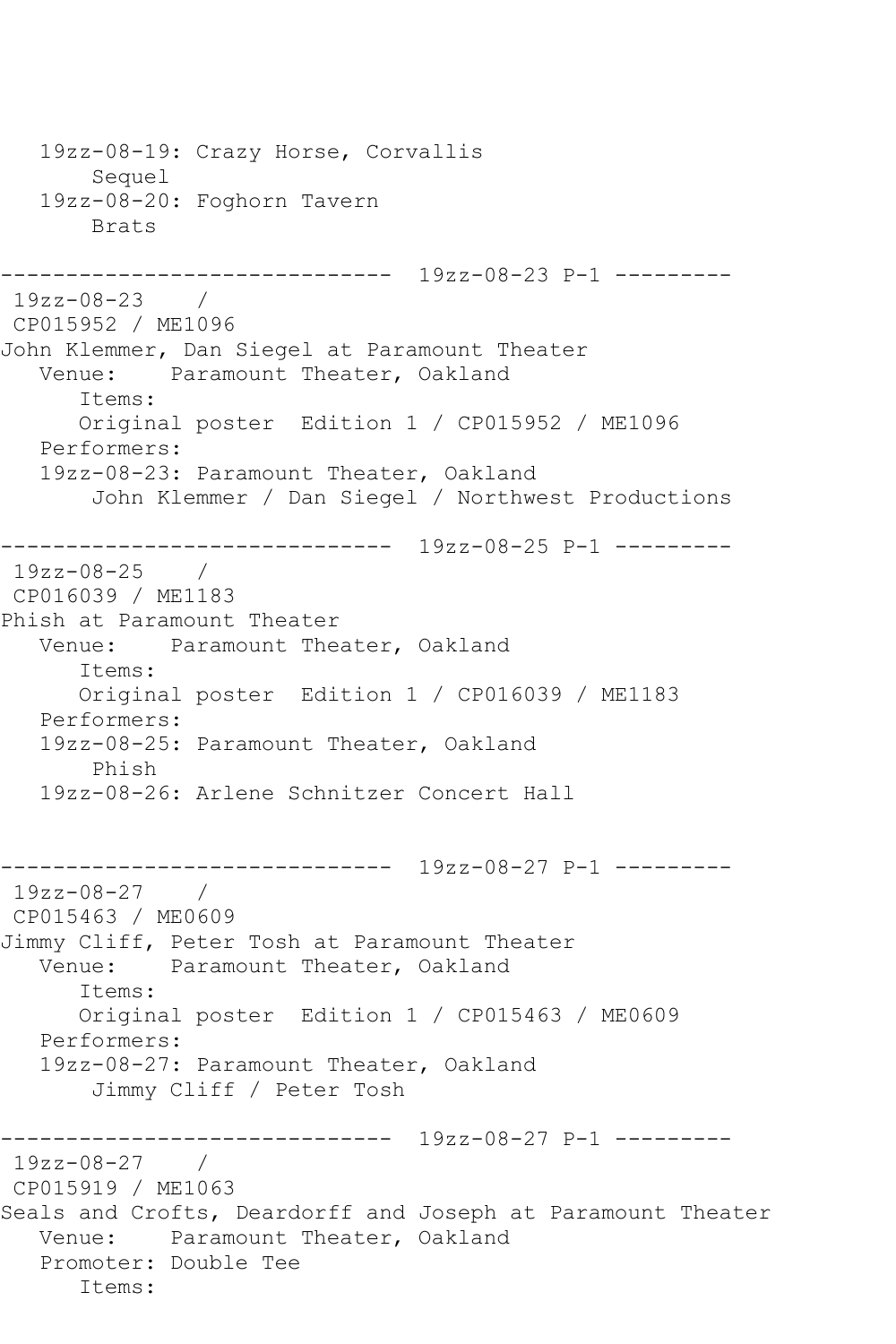Original poster Edition 1 / CP015919 / ME1063 Performers: 19zz-08-27: Paramount Theater, Oakland Seals and Crofts / Deardorff and Joseph ------------------------------ 19zz-09-17 P-1 --------- 19zz-09-17 / CP016358 / ME1501 George Benson, KPLZ at Paramount Theater Venue: Paramount Theater, Oakland Items: Original poster Edition 1 / CP016358 / ME1501 Performers: 19zz-09-17: Paramount Theater, Oakland George Benson / KPLZ ------------------------------ 19zz-09-26 P-1 --------- 19zz-09-26 / CP016108 / ME1252 Barry Manilow, Lady Flash at Paramount Theater Venue: Paramount Theater, Oakland Promoter: KGW Items: Original poster Edition 1 / CP016108 / ME1252 Performers: 19zz-09-26: Paramount Theater, Oakland Barry Manilow / Lady Flash ------------------------------ 19zz-09029 P-1 --------- 19zz-09029 / CP016106 / ME1250 Nazareth at Paramount Theater Venue: Paramount Theater, Oakland Promoter: KVAN Items: Original poster Edition 1 / CP016106 / ME1250 Performers: 19zz-09029: Paramount Theater, Oakland Nazareth ------------------------------ 19zz-10-02 P-1 --------- 19zz-10-02 / CP015876 / ME1020 Bonnie Raitt, Tom Waits at Paramount Theater Venue: Paramount Theater, Oakland Promoter: Double Tee Items: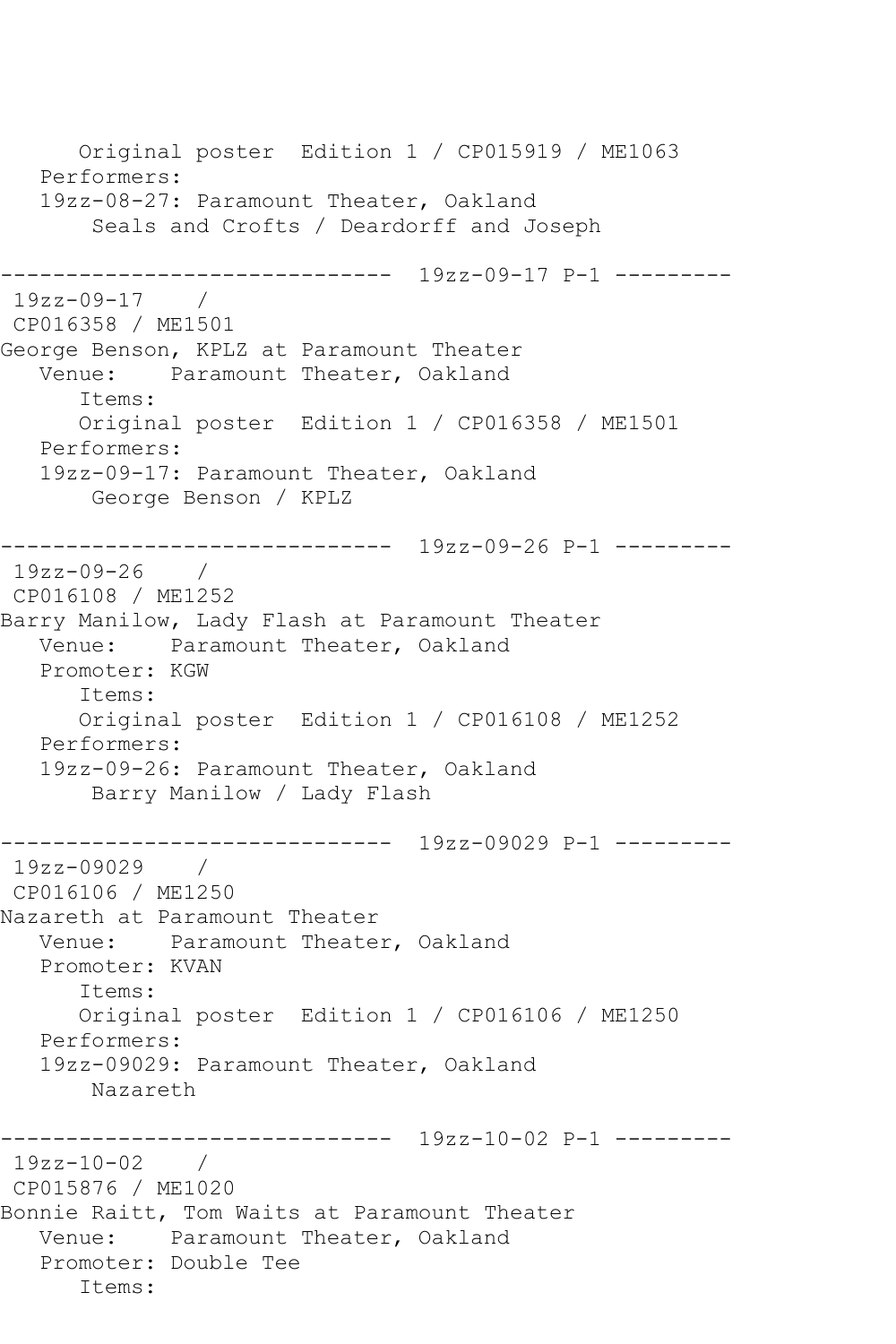Original poster Edition 1 / CP015876 / ME1020 Performers: 19zz-10-02: Paramount Theater, Oakland Bonnie Raitt / Tom Waits ------------------------------ 19zz-10-15 P-1 --------- 19zz-10-15 / CP016363 / ME1506 Ramsey Lewis, Carmen Mccrae at Paramount Theater Venue: Paramount Theater, Oakland Promoter: Mike Grogan Items: Original poster Edition 1 / CP016363 / ME1506 Performers: 19zz-10-15: Paramount Theater, Oakland Ramsey Lewis / Carmen Mccrae ------------------------------ PTO 19zz-10-20 P-1 --------- 19zz-10-20 / PTO CP015200 / ME0347 Bad Company, X Lulu at Paramount Theater Venue: Paramount Theater, Oakland Promoter: Budweiser Items: Original poster PTO Edition 1 / CP015200 / ME0347 Performers: 19zz-10-20: Paramount Theater, Oakland Bad Company / X-Lulu ------------------------------ 19zz-10-30 P-1 --------- 19zz-10-30 / CP015973 / ME1117 Phantom of the Opera, Whiz Kidz at Paramount Theater Venue: Paramount Theater, Oakland Items: Original poster Edition 1 / CP015973 / ME1117 Performers: 19zz-10-30: Paramount Theater, Oakland Phantom of the Opera / Whiz Kidz ------------------------------ 19zz-10-31 P-1 --------- 19zz-10-31 / CP015046 / ME0193 Oingo Boingo, Rick and Ruby at Paramount Theater Event: Halloween Artist: Randy Tuten Venue: Paramount Theater, Oakland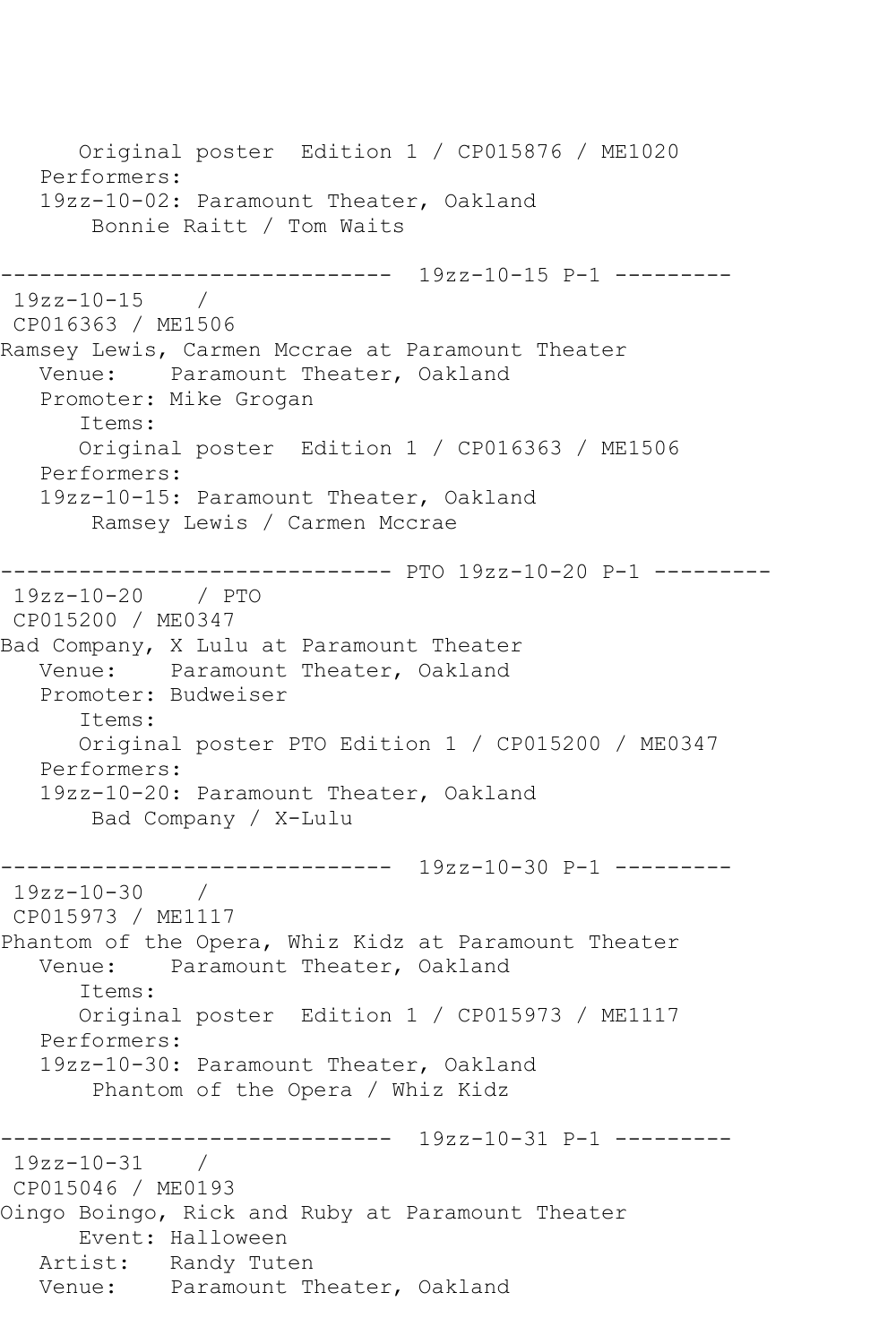```
 Promoter: Bill Graham Presents
       Items:
       Original poster Edition 1 / CP015046 / ME0193
   Performers:
   19zz-10-31: Paramount Theater, Oakland
        Oingo Boingo / Rick and Ruby
------------------------------ 19zz-11-05 P-1 ---------
19zz-11-05 /
CP016064 / ME1208
Jerry Jeff Walker, Caessar Clements at Paramount Theater
   Venue: Paramount Theater, Oakland
   Promoter: Double Tee
       Items:
      Original poster Edition 1 / CP016064 / ME1208
   Performers:
   19zz-11-05: Paramount Theater, Oakland
        Jerry Jeff Walker / Caessar Clements
   ------------------------------ 19zz-11-06 P-1 ---------
19zz-11-06 / 
CP016155 / ME1299
ECM Festival of Music: Gary Burton, Pat Metheny at Paramount Theater
   Venue: Paramount Theater, Oakland
   Promoter: Albatross Productions
       Items:
       Original poster Edition 1 / CP016155 / ME1299
   Performers:
   19zz-11-06: Paramount Theater, Oakland
       Gary Burton / Pat Metheny / Jack Dejohnette / Directions / 
John Abercrombie / Ralph Towner / Terje Towner
------------------------------ 19zz-11-22 P-1 ---------
19zz-11-22CP015922 / ME1066
Youngbloods, Mason Proffit at Paramount Theater
   Venue: Paramount Theater, Oakland
   Promoter: Kink
       Items:
       Original poster Edition 1 / CP015922 / ME1066
   Performers:
   19zz-11-22: Paramount Theater, Oakland
        Youngbloods / Mason Proffit
                    ------------------------------ 19zz-11-24 P-1 ---------
19zz-11-24 / 
CP016246 / ME1389
```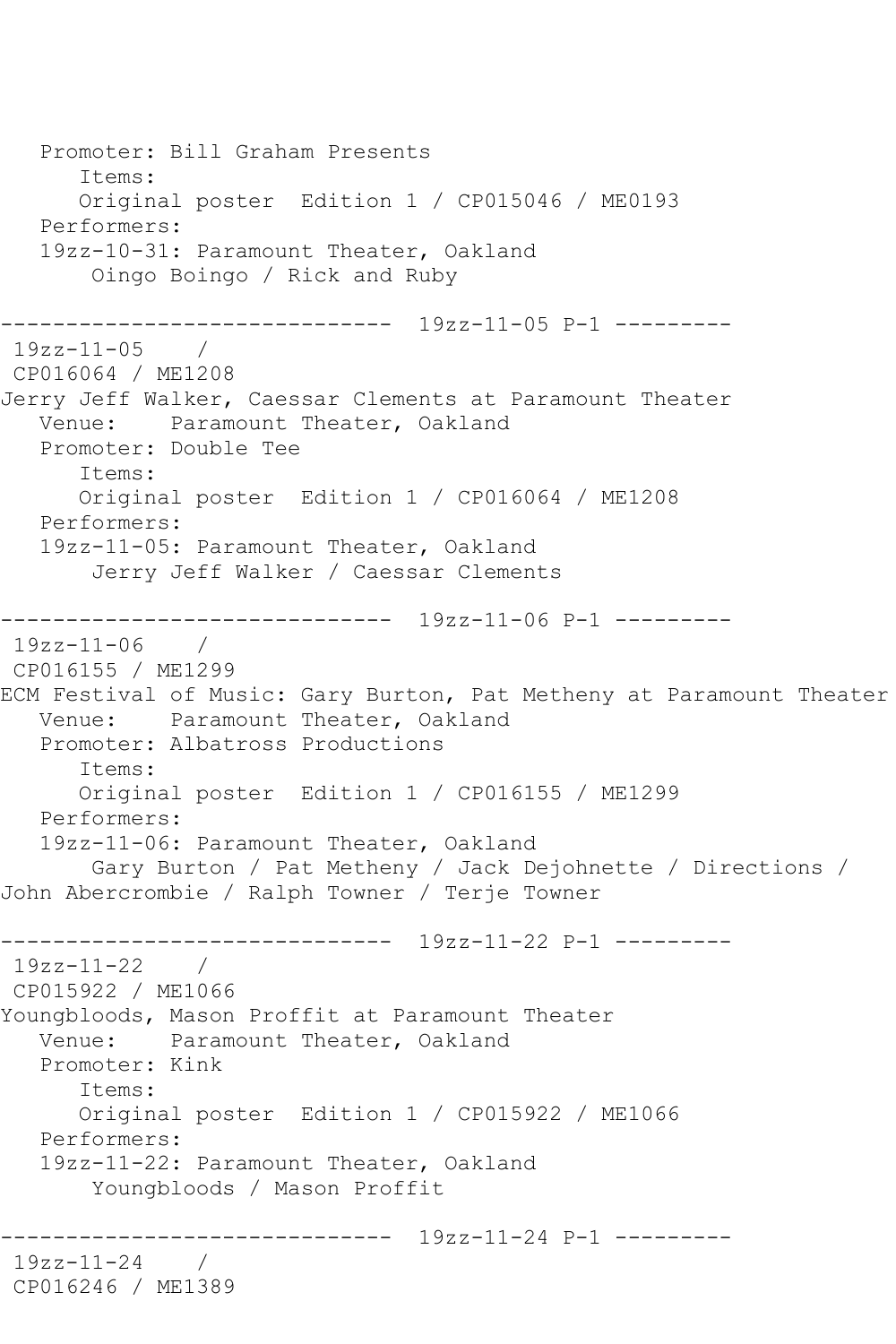Fleetwood Mac, Jacob's Ladder at Paramount Theater Venue: Paramount Theater, Oakland Items: Original poster Edition 1 / CP016246 / ME1389 Performers: 19zz-11-24: Paramount Theater, Oakland Fleetwood Mac / Jacob's Ladder ------------------------------ 19zz-11-27 P-1 --------- 19zz-11-27 / CP016154 / ME1298 Funky Funky Blues Festival: Big Mama Thornton, Albert Collins at Paramount Theater Venue: Paramount Theater, Oakland Items: Original poster Edition 1 / CP016154 / ME1298 Performers: 19zz-11-27: Paramount Theater, Oakland Big Mama Thornton / Albert Collins and the Icebreakers / Mike Russo ------------------------------ 19zz-12-02 P-1 --------- 19zz-12-02 / CP015951 / ME1095 Jean-Luc Ponty, Larry Carlton at Paramount Theater Venue: Paramount Theater, Oakland Items: Original poster Edition 1 / CP015951 / ME1095 Performers: 19zz-12-14: Paramount Theater, Oakland Jean-Luc Ponty / Larry Carlton 19zz-12-02: Herbie Mann / Spyro Gyra ------------------------------ 19zz-12-08 P-1 --------- 19zz-12-08 / CP016247 / ME1390 Karla Bonoff, Restless Nights at Paramount Theater Venue: Paramount Theater, Oakland Items: Original poster Edition 1 / CP016247 / ME1390 Performers: 19zz-12-08: Paramount Theater, Oakland Karla Bonoff / Restless Nights / Steve Forbert ------------------------------ 19zz-12-08 P-1 --------- 19zz-12-08 / CP016711 / ME1854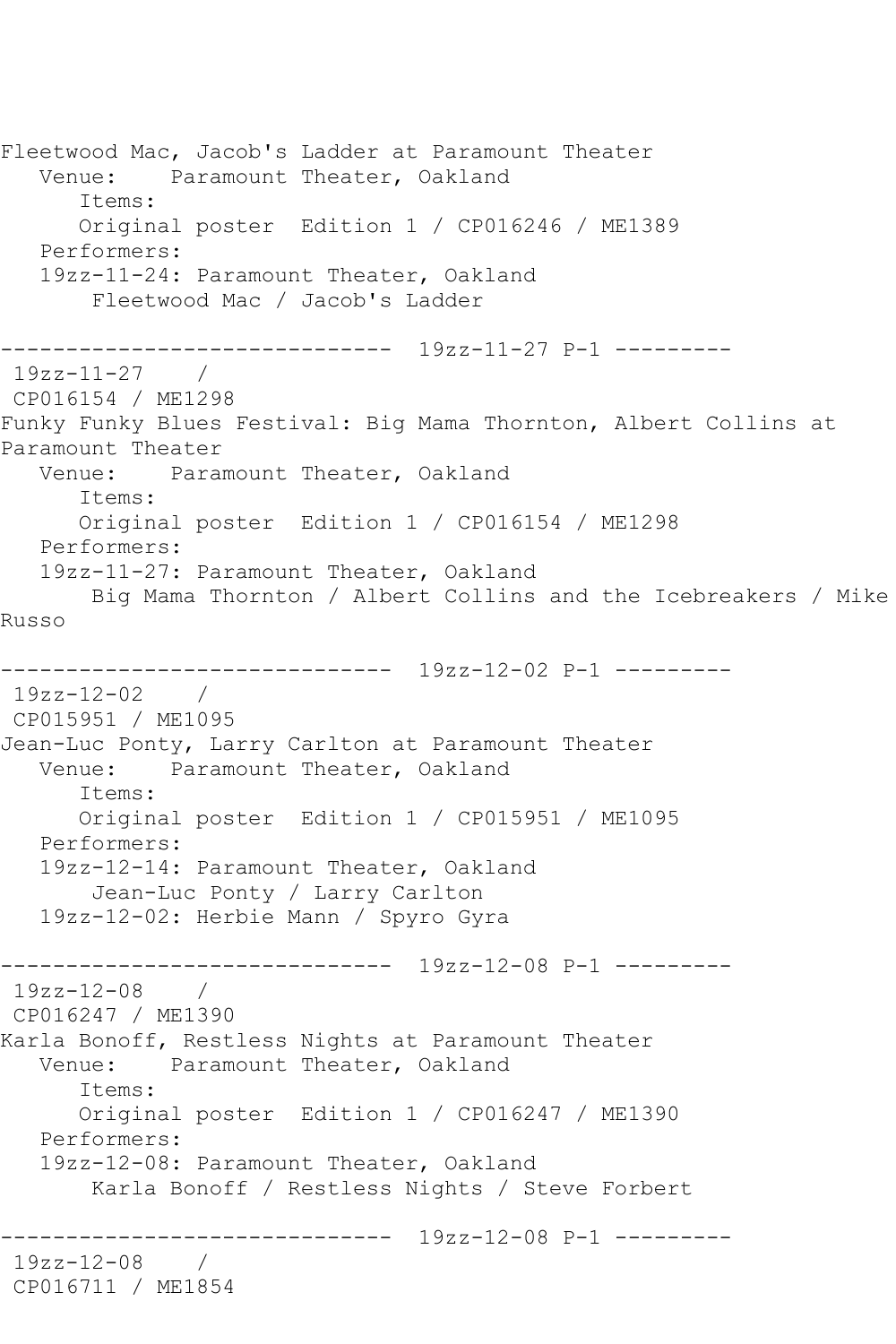Steve Forbert, Karla Bonoff at Paramount Theater Venue: Paramount Theater, Oakland Items: Original poster Edition 1 / CP016711 / ME1854 Performers: 19zz-12-08: Paramount Theater, Oakland Steve Forbert / Karla Bonoff / Steve Forbert ------------------------------ 19zz-12-09 P-1 --------- 19zz-12-09 / CP015144 / ME0291 Tracy Chapman at Paramount Theater Venue: Paramount Theater, Oakland Promoter: Budweiser Items: Original poster Edition 1 / CP015144 / ME0291 Performers: 19zz-12-09: Paramount Theater, Oakland Tracy Chapman ------------------------------ 19zz-12-15 P-1 --------- 19zz-12-15 / CP016292 / ME1435 Climax Blues Band at Paramount Theater Venue: Paramount Theater, Oakland Promoter: Albatross Productions Items: Original poster Edition 1 / CP016292 / ME1435 Performers: 19zz-12-15: Paramount Theater, Oakland Climax Blues Band ------------------------------ 19zz-12-17 P-1 --------- 19zz-12-17 / CP016457 / ME1600 Buddy Miles, Sons of Champlin at Paramount Theater Venue: Paramount Theater, Oakland Promoter: Holiday Concerts Items: Original poster Edition 1 / CP016457 / ME1600 Performers: 19zz-12-17: Paramount Theater, Oakland Buddy Miles / Sons of Champlin ------------------------------ 19zz-12-31 P-1 --------- 19zz-12-31 / CP000944 / 0961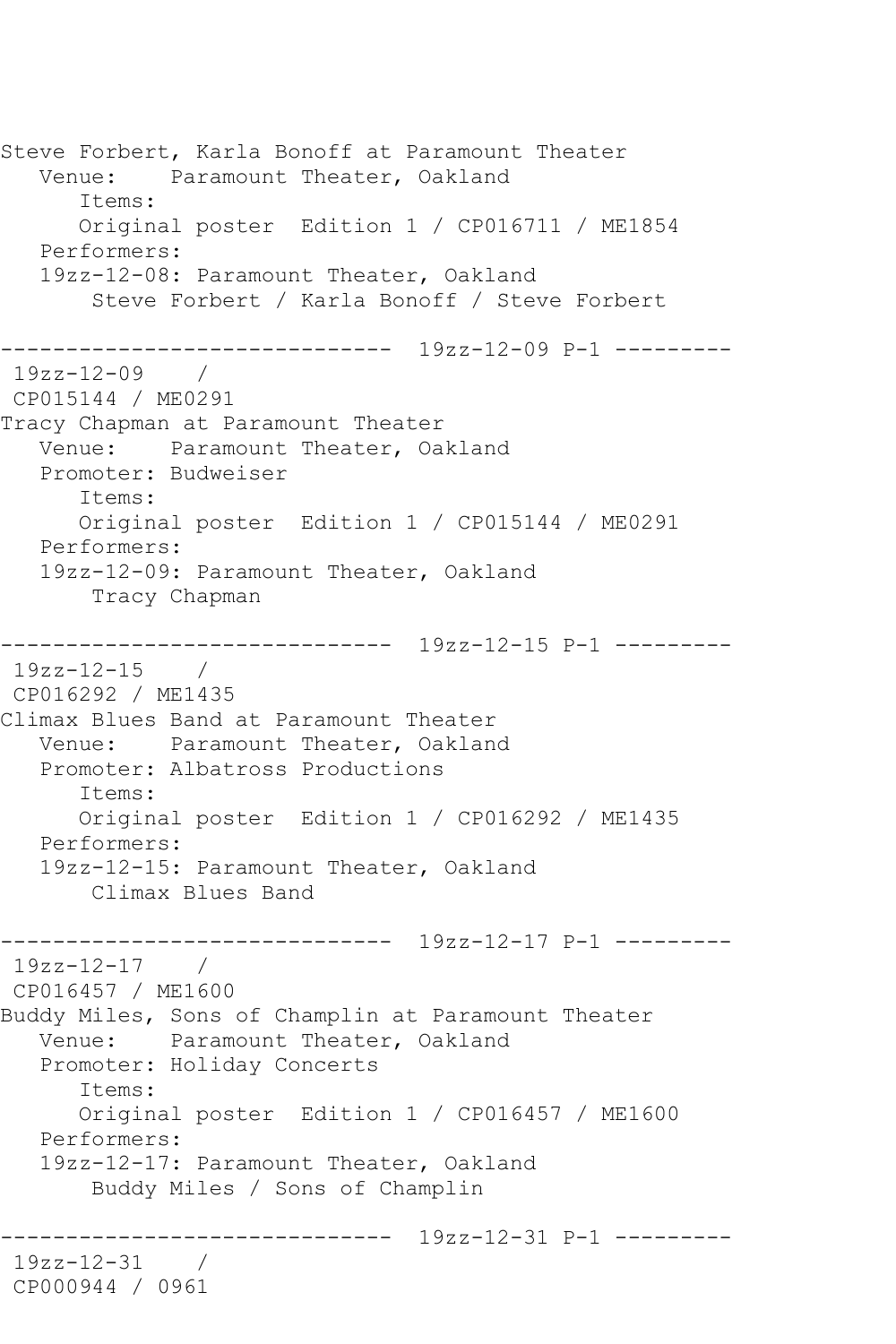Boz Scaggs, Syreeta at Paramount Theater Artist: Tony Lane Venue: Paramount Theater, Oakland Items: Original poster Edition 1 / CP000944 / 0961 (18 x 24-1/2) Performers: 19zz-12-31: Paramount Theater, Oakland Boz Scaggs / Syreeta ------------------------------ 19zz-12-31 P-1 --------- 19zz-12-31 / CP016065 / ME1209 Lou Rawls at Paramount Theater Venue: Paramount Theater, Oakland Items: Original poster Edition 1 / CP016065 / ME1209 Performers: 19zz-12-31: Paramount Theater, Oakland Lou Rawls ------------------------------ 19zz-12-31 P-1 --------- 19zz-12-31 / CP016382 / ME1525 Pleasure, Groove Tube at Paramount Theater Venue: Paramount Theater, Oakland Items: Original poster Edition 1 / CP016382 / ME1525 Performers: 19zz-12-31: Paramount Theater, Oakland Pleasure / Groove Tube ------------------------------ 2000-08-16 P-1 --------- 2000-08-16 / CP021567 / XM20000816 Tower of Power at Paramount Theater Venue: Paramount Theater, Oakland Items: Original poster Edition 1 / CP021567 / XM20000816 Performers: 2000-08-16: Paramount Theater, Oakland Tower of Power ------------------------------ 2000-08-25 P-1 --------- 2000-08-25 / CP021573 / XM20000825A Gordon Lightfoot at Paramount Theater Venue: Paramount Theater, Oakland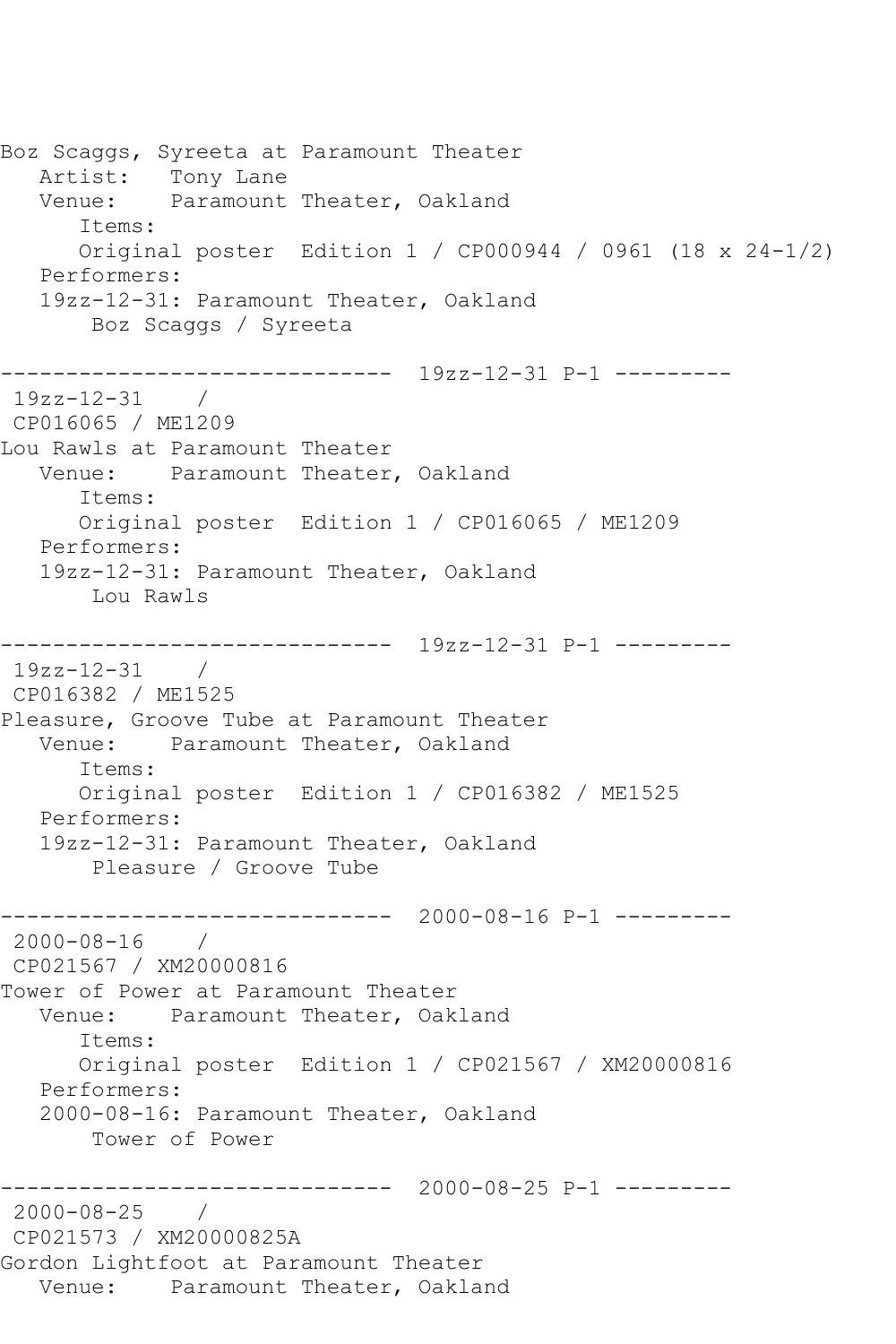Items: Original poster Edition 1 / CP021573 / XM20000825A Performers: 2000-08-25: Paramount Theater, Oakland Gordon Lightfoot ------------------------------ 2000-09-22 P-1 --------- 2000-09-22 / CP021585 / XM20000922 John Prine at Paramount Theater Venue: Paramount Theater, Oakland Items: Original poster Edition 1 / CP021585 / XM20000922 Performers: 2000-09-22: Paramount Theater, Oakland John Prine ------------------------------ 2000-10-14 P-1 ---------  $2000 - 10 - 14$ CP021592 / XM20001014 Everly Brothers at Paramount Theater Venue: Paramount Theater, Oakland Items: Original poster Edition 1 / CP021592 / XM20001014 / NONE / XM2000101 Performers: 2000-10-14: Paramount Theater, Oakland Everly Brothers ------------------------------ -BGFD-006 2000-11-13 P-1 --------- 2000-11-13 / BGFD-006 CP009374 / CP19001113 Paul Simon at Paramount Theater, Oakland - Oakland, CA Private Notes: BGF Artist: Christopher Peterson Venue: Paramount Theater, Oakland Promoter: Bill Graham New Fillmores BGFD Items: Original poster -BGFD-006 / CP041008 (13 x 19) Original poster -BGFD-006 Edition 1 / CP009374 / CP19001113 (13 x 19) Price: 53.00 Performers: 2000-11-13 2000-11-14: Paramount Theater, Oakland Paramount Theater, Oakland Paul Simon 2000-11-20: Fillmore Auditorium, Denver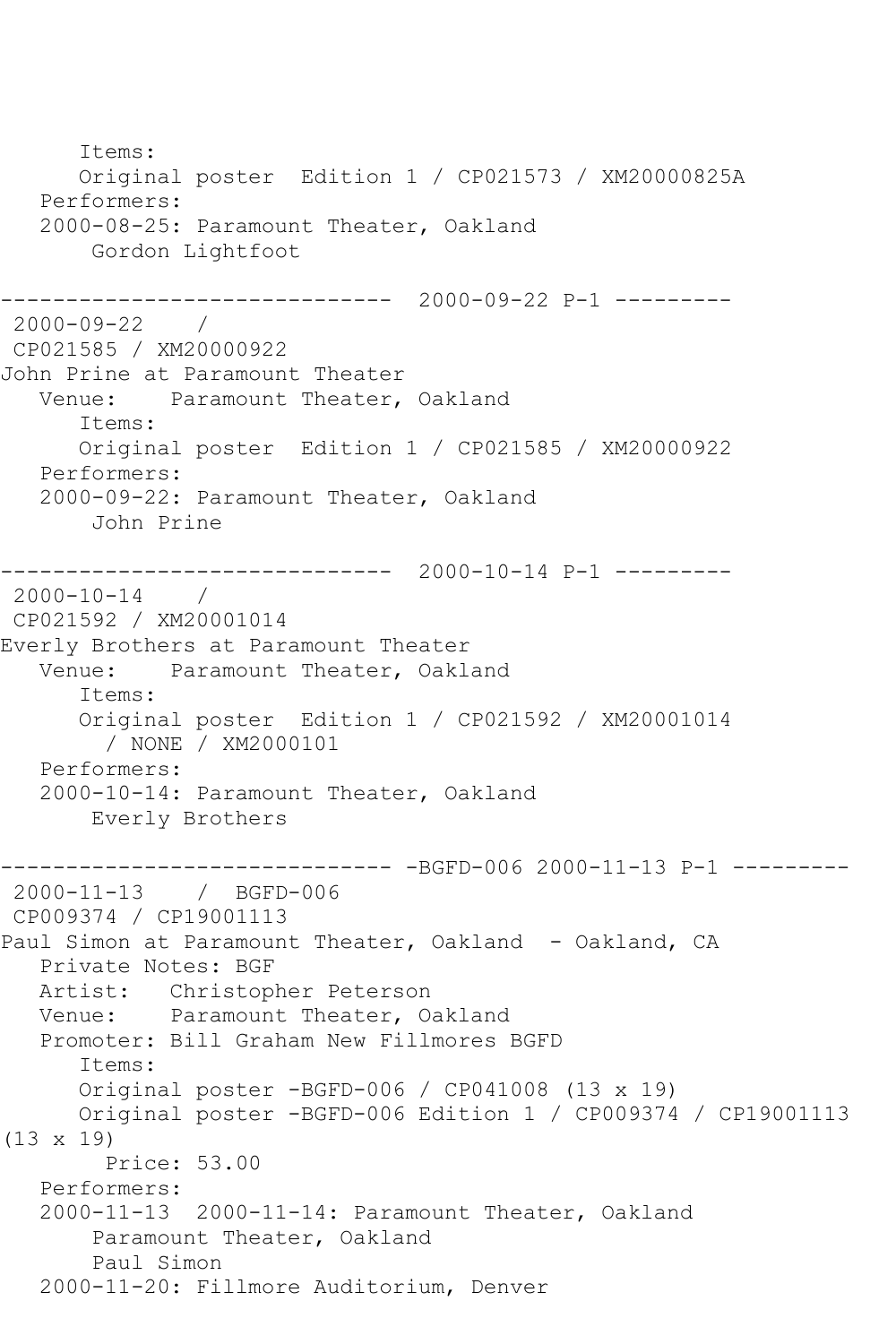------------------------------ 2001-04-14 P --------- 2001-04-14 / CP048084 / CP048084 Heritage Concert at Paramount Theater Venue: Paramount Theater, Oakland Promoter: Nortwestern Afrikan American Ballet Items: Original poster / CP048084 / CP048084 Performers: 2001-04-14: Paramount Theater, Oakland ------------------------------ 2001-10-14 P --------- 2001-10-14 / CP701591 / CP701591 Dave Matthews Solo, Emmy Lou Harris at Paramount Theater Notes: Limited Edition of 1250 This item appears in the book 'The Art of Modern Rock' as AMR # 486 Artist: Gary Houston Venue: Paramount Theater Items: Original poster / CP701591 / CP701591 (16-1/2 x 25) Performers: 2001-10-14: Paramount Theater Dave Matthews Solo / Emmy Lou Harris / Daniel Lanois / Blind Boys of Alabama 2001-10-20: EMP Sky Church Chocolate Genius / Joe Henry / Michael Franti / Spearhead 2001-10-17: Chris Whitley / Wallflowers / Joe Strummer and the Mescaleros 2001-10-19: Heart / Gents / Shawn Smith 2001-10-18: Afro Celt Sound System / DJ Cheb 1 Sabbah 2001-10-22: Key Arena REM / Pearl Jam / Alanis Morissette / Mana / Fermi Kuti / Positive Force ------------------------------ PTO-BGP-271-O 2001-10-17 P --------- 2001-10-17 / PTO BGP-271-O CP009050 / CP06205 Bjork, Rex Ray at Paramount Theater Private Notes: BGP-271-O Artist: Rupert Adley Venue: Paramount Theater, Oakland Promoter: Bill Graham BGP-CC Items: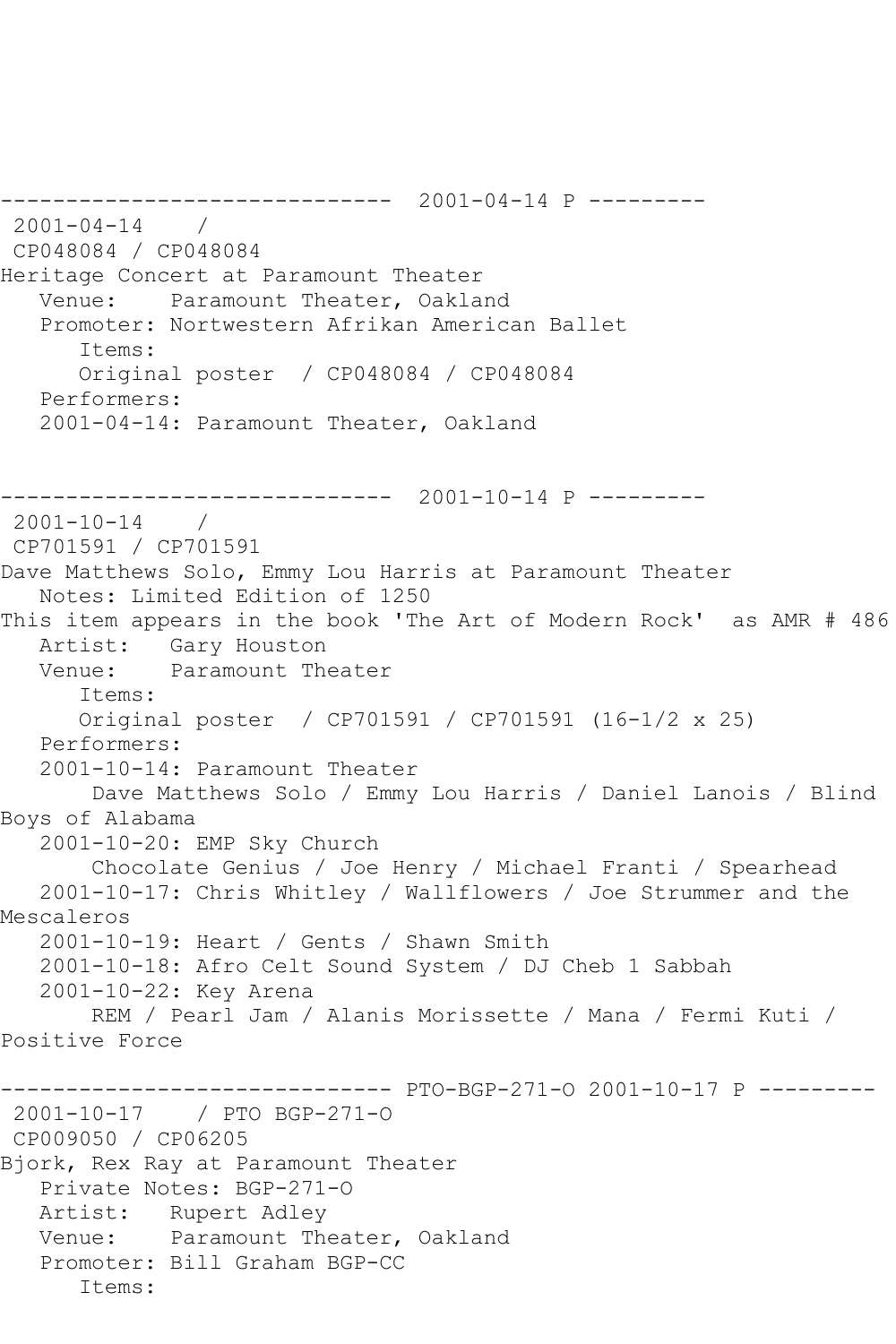Original poster PTO-BGP-271-O / CP009050 / CP06205 (22 x 32) Price: 184.00 Performers: 2001-10-17: Paramount Theater, Oakland Bjork / Rex Ray ------------------------------ 2002-03-20 P --------- 2002-03-20 / CP030812 / NM10761 No Doubt, The Faint at Paramount Theater Venue: Paramount Theater, Oakland Items: Original poster / CP030812 / NM10761 (19 x 13) Performers: 2002-03-20 2002-03-21: Paramount Theater, Oakland No Doubt / Faint ------------------------------ 2002-03-20 P --------- 2002-03-20 / CP046540 / CP046540 No Doubt, Faint at Paramount Theater Private Notes: \* A/A- 2-copies CHECK Benefit: HOB 7 Artist: Randy Tuten Venue: Paramount Theater, Oakland Promoter: House of Blues Concerts Items: Original poster / CP046540 / CP046540 (13 x 19) Performers: 2002-03-20 2002-03-21: Paramount Theater, Oakland No Doubt / Faint ------------------------------ 2002-03-28 P ---------  $2002 - 03 - 28$ CP030631 / NM10580 Morrissey at Paramount Theater Artist: Jermaine Rogers Venue: Paramount Theater, Oakland Items: Original poster / CP030631 / NM10580 (30 x 40) Performers: 2002-03-28: Paramount Theater, Oakland Morrissey ----------- CRY 2002-04-22 P ---------2002-04-22 / CRY CP046539 / CP046539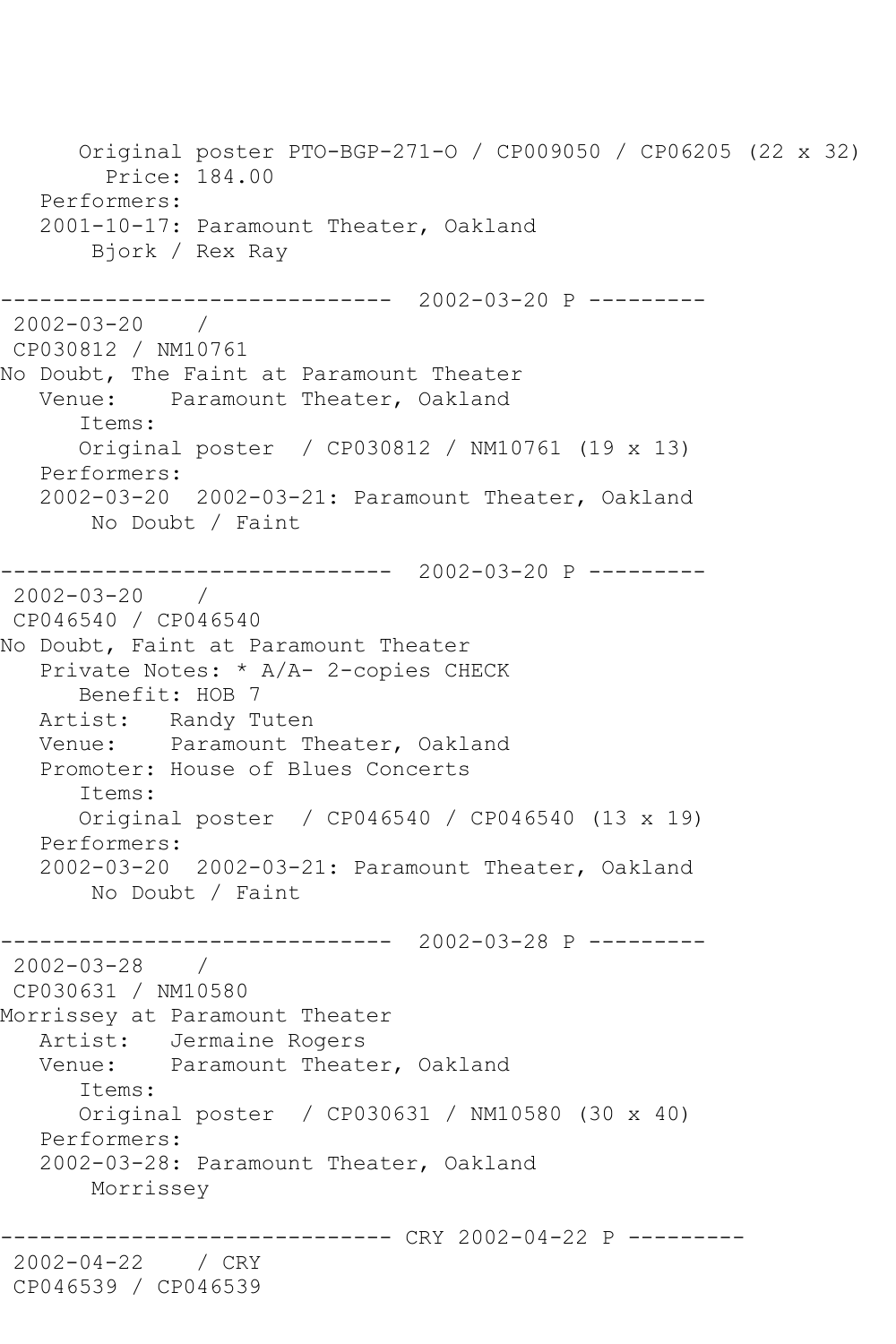Medeski Martin and Wood, DJ P Love at Crystal Ballroom - Portland, OR Private Notes: \* A/A- several CHECK Benefit: HOB 3 Artist: Randy Tuten Venue: Crystal Ballroom Promoter: House of Blues Concerts Items: Original poster CRY / CP046539 / CP046539 (13 x 19) Performers: 2002-04-22 2002-04-23: Crystal Ballroom Medeski Martin and Wood / DJ P Love 2002-04-25: McDonald Theater Medeski Martin and Wood / DJ P Love 2002-04-24: Paramount Theater, Oakland Medeski Martin and Wood / DJ P Love ------------------------------ 2002-04-22 P --------- 2002-04-22 / CP700358 / CP700358 Nick Cave and the Bad Seeds at Paramount Theater Notes: Signed Limited Edition This item appears in the book 'The Art of Modern Rock' as AMR # 062.5 Artist: Justin Hampton Venue: Paramount Theater Promoter: STG Presents / Infinite Productions / Stranger / KEXP Items: Original poster / CP700358 / CP700358 (20 x 26) Performers: 2002-04-22: Paramount Theater Nick Cave and the Bad Seeds ------------------------------ 2002-08-09 P --------- 2002-08-09 / CP700828 / CP700828 John Mayer, Guster at Schnitzer Concert Hall Notes: This item appears in the book 'The Art of Modern Rock' as AMR # 196.4 Artist: Hatch Show Print Venue: Schnitzer Concert Hall Promoter: House of Blues Concerts Items: Original poster / CP700828 / CP700828 (14 x 22) Performers: 2002-08-09: Schnitzer Concert Hall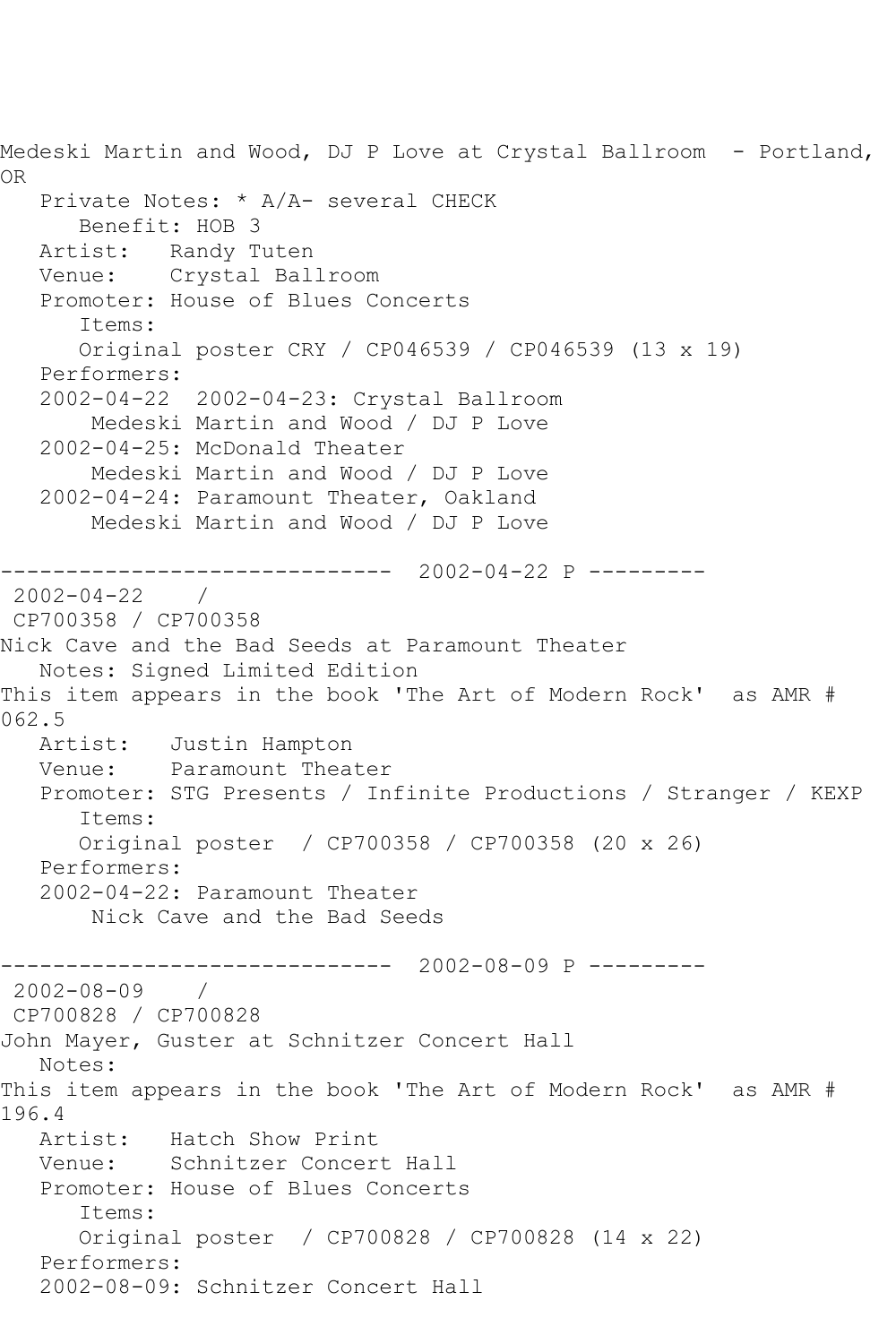John Mayer / Guster 2002-08-10 2002-08-11: Paramount Theater ------------------------------ 2002-08-22 P --------- 2002-08-22 / CP700899 / CP700899 Morrissey at Paramount Theater Notes: This item appears in the book 'The Art of Modern Rock' as AMR # 262.5 Artist: Jermaine Rogers<br>Venue: Paramount Theate Paramount Theater Items: Original poster / CP700899 / CP700899 (29-1/2 x 36) Performers: 2002-08-22: Paramount Theater Morrissey ------------------------------ 2002-09-22 P --------- 2002-09-22 / CP046535 / CP046535 Elvis Costello and the Imposters at Paramount Theater Private Notes: \* A- CHECK Benefit: HOB 9 Artist: Theresa Kosztics Venue: Paramount Theater, Oakland Promoter: House of Blues Concerts Items: Original poster / CP046535 / CP046535 (11 x 17) Performers: 2002-09-22: Paramount Theater, Oakland Elvis Costello 2002-09-24: Arlene Schnitzer Concert Hall Elvis Costello 2002-09-25: McDonald Theater Elvis Costello ------------------------------ PTO-BGP-291-O 2002-10-25 P --------- 2002-10-25 / PTO BGP-291-O CP043031 Ani Difranco, U. Utah Phillips at Parmount Theater, Oakland - Oakland, Private Notes: BGP-291-O Artist: Lisa Eng Venue: Paramount Theater, Oakland Promoter: Bill Graham BGP-CC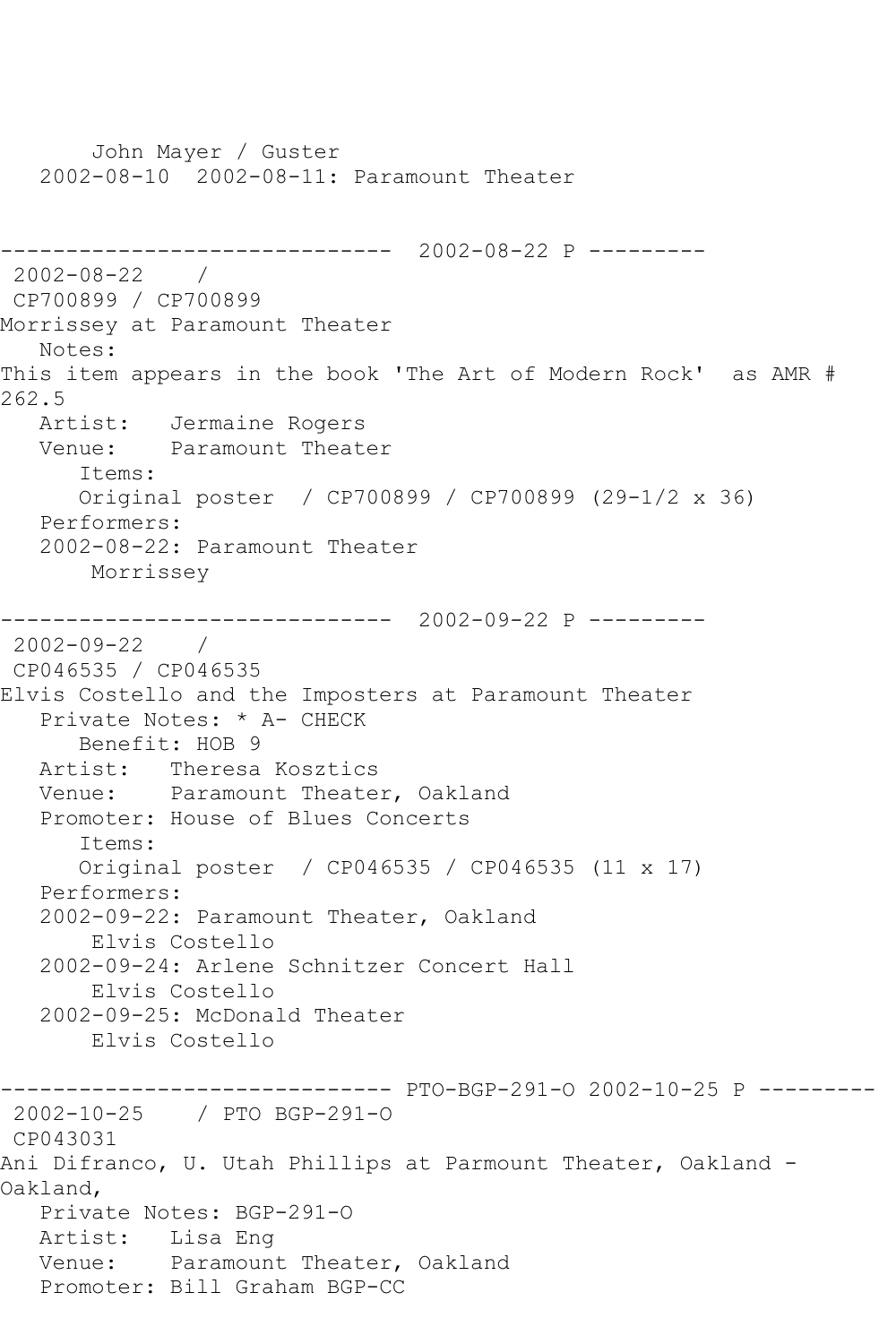Items: Original poster PTO-BGP-291-O / CP043031 (20 x 30) Price: 105.00 Performers: 2002-10-25: Paramount Theater, Oakland Ani Difranco / Utah Phillips / Toshi Reagon ------------------------------ 2002-10-25 P --------- 2002-10-25 / CP030527 / NM10476 James Brown at The Paramount Theater Venue: Paramount Theater, Oakland Items: Original poster / CP030527 / NM10476 (20 x 26) Performers: 2002-10-25: Paramount Theater, Oakland James Brown ------------------------------ 2002-10-25 P --------- 2002-10-25 / CP051560 / CP051560 James Brown at Paramount Theater - Oakland, CA Artist: Justin Hampton Venue: Paramount Theater, Oakland Items: Original poster / CP051560 / CP051560 Performers: 2002-10-25: Paramount Theater, Oakland James Brown ------------------------------ 2002-11-18 P --------- 2002-11-18 / CP030855 / NM10804 Beck, Flaming Lips at Paramount Theater Artist: Lindsey Kuhn Venue: Paramount Theater, Oakland Items: Original poster / CP030855 / NM10804 (13 x 26) Performers: 2002-11-18: Paramount Theater, Oakland Beck / Flaming Lips ------------------------------ 2003-05-12 P --------- 2003-05-12 / CP700714 / CP700714 50 Cent at Paramount Theater Notes: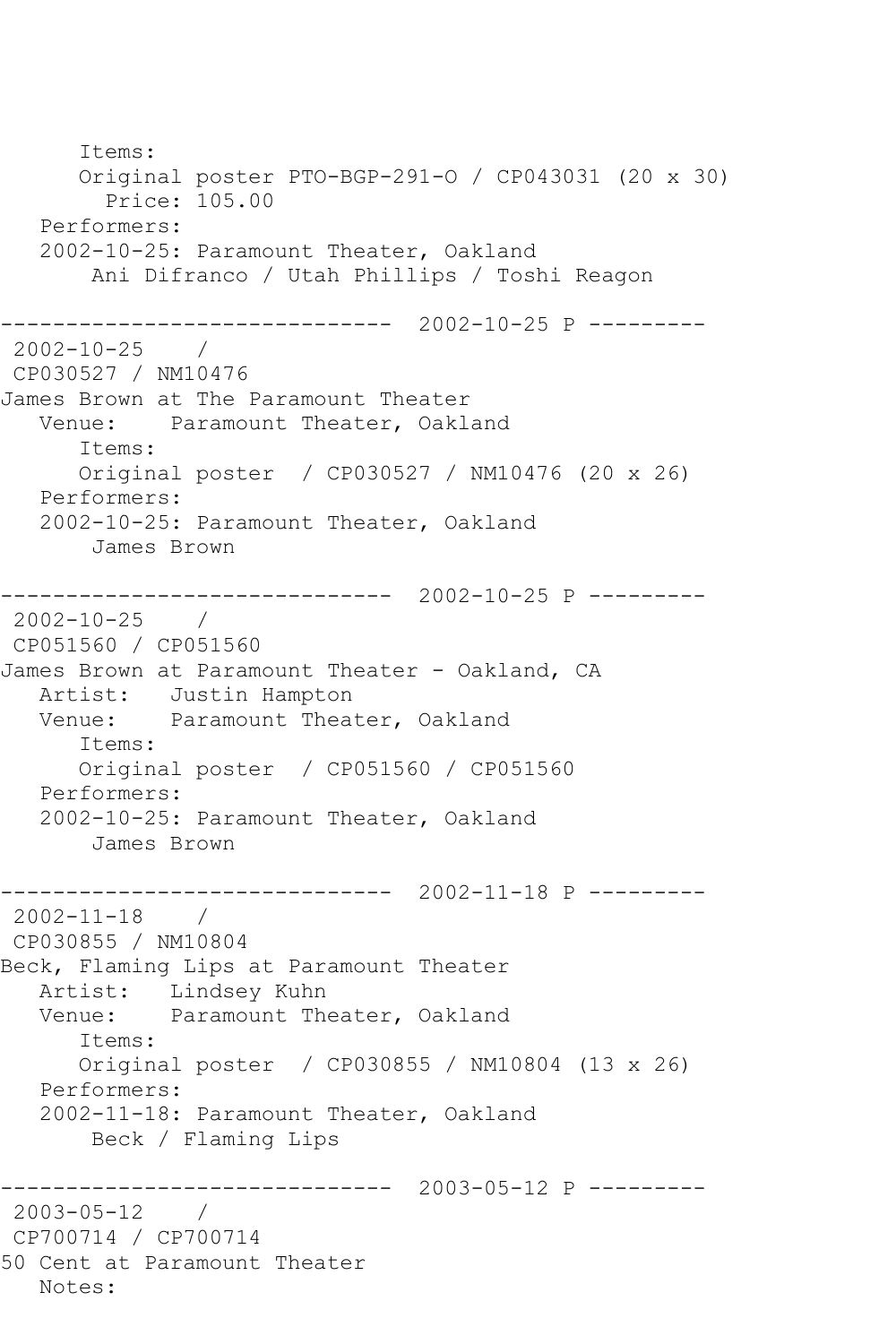This item appears in the book 'The Art of Modern Rock' as AMR # 163.2 Artist: Modern Dog Venue: Paramount Theater Promoter: House of Blues Items: Original poster / CP700714 / CP700714 (13 x 19) Performers: 2003-05-12 2003-05-13: Paramount Theater 50 Cent ------------------------------ BGP-BGP-309 2003-10-26 P --------- 2003-10-26 / BGP BGP-309 CP053177 / CP053177 Primus at Paramount Theater Private Notes: BGP-309 Artist: Chris Shaw Venue: Paramount Theater Promoter: Bill Graham Presents BGP Items: Original poster BGP-BGP-309 / CP053177 / CP053177 (13 x 19) Price: 50.00 Performers: 2003-10-26: Paramount Theater Primus 2003-10-28: Eureka Municipal Auditorium 2003-10-30: Warfield Theater 2003-10-25: Hult Center 2003-10-14: Freeborn Hall ------- BGP-BGP-316 2004-01-19 P ---------2004-01-19 / BGP BGP-316 CP053184 / CP053184 David Bowie at Paramount Theater Private Notes: BGP-316 Artist: Rex Ray Venue: Paramount Theater Promoter: Bill Graham New Fillmores BGF Items: Original poster BGP-BGP-316 / CP053184 / CP053184 (13 x 19) Price: 40.00 Performers: 2004-01-19: David Bowie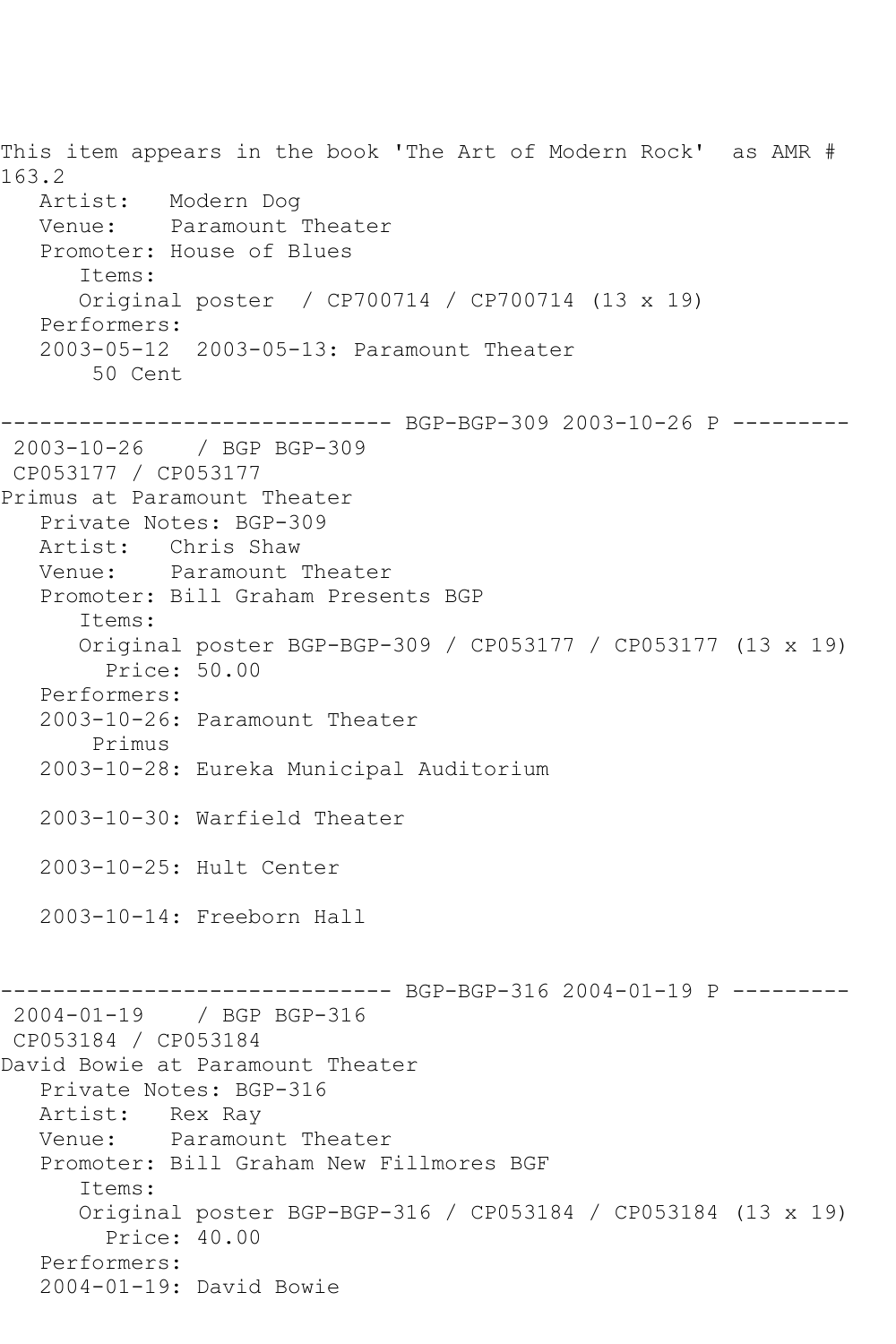```
 2004-01-25: Paramount Theater
    2004-01-27: HP Pavilion
                   ------------------------------ 2004-01-22 P ---------
2004-01-22 / 
CP052462 / CP052462
Josh Groban at Morrison Center
   Artist: Frank Wiedemann
   Venue: Morrison Center
       Items:
       Original poster / CP052462 / CP052462
    Performers:
    2004-01-22: Morrison Center
        Josh Groban
    2004-01-24: Paramount
        Josh Groban
    2004-01-25: Arlene Schnitzer Concert Hall
        Josh Groban
    2004-01-27: Sacramento Memorial Auditorium
        Josh Groban
    2004-01-28: Paramount Theater, Oakland
        Josh Groban
------------------------------ BGP-BGP-317 2004-01-22 P ---------
2004-01-22 / BGP BGP-317
CP053185 / CP053185
Josh Groban at Morrison Center
    Private Notes: BGP-317
   Artist: Frank Wiedemann
   Venue: Morrison Center
    Promoter: Bill Graham Presents BGP
       Items:
       Original poster BGP-BGP-317 / CP053185 / CP053185 (13 x 19)
         Price: 40.00
    Performers:
    2004-01-22: Morrison Center
        Josh Groban
    2004-01-24: Paramount Theater
    2004-01-25: Arlene Schnitzer Concert Hall
    2004-01-27: Sacramento Memorial Auditorium
    2004-01-28: Paramount Theater
```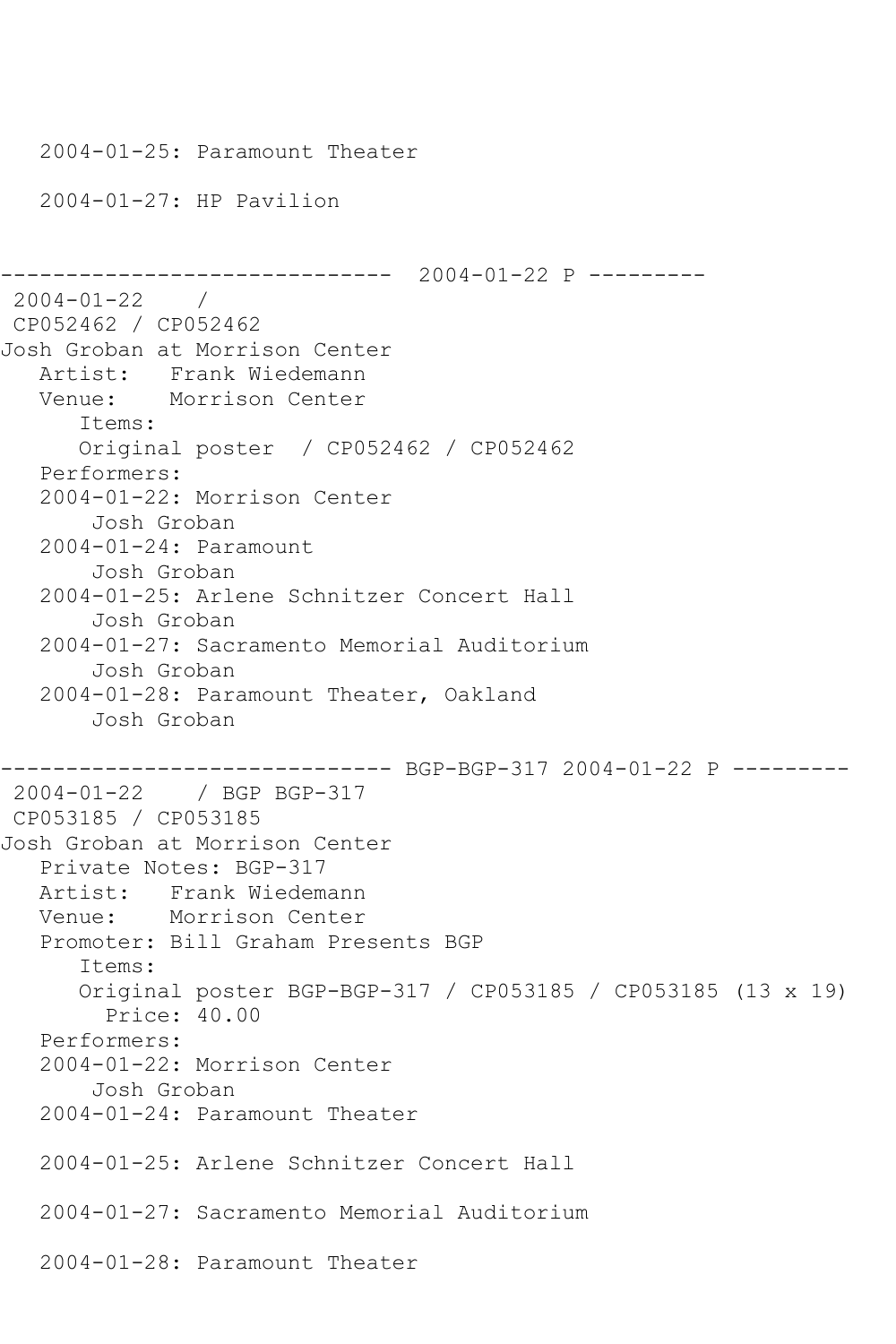------------------------------ BGP-BGP-319 2004-04-24 P --------- 2004-04-24 / BGP BGP-319 CP061697 / CP061697 George Lopez, Lowell Sanders at Paramount Theater Private Notes: BGP-319 Artist: Craig Howell Venue: Paramount Theater Promoter: Bill Graham Presents Items: Original poster BGP-BGP-319 / CP061697 / CP061697 Price: 40.00 Performers: 2004-04-24: Paramount Theater George Lopez / Lowell Sanders / Todd Vendido ------------------------------ zzzz-01-15 P --------  $zzzz-01-15$ CP051603 / CP051603 Sum 41, Unwritten Law at Ogden Theater - Ogden, UT Artist: Justin Hampton Venue: Ogden Theater Items: Original poster / CP051603 / CP051603 Performers: zzzz-01-15: Ogden Theater Sum 41 / Unwritten Law zzzz-01-16: Utah State Fairgrounds Sum 41 / Unwritten Law zzzz-01-18: House of Blues Sum 41 / Unwritten Law zzzz-01-19: Rialto Theater Sum 41 / Unwritten Law zzzz-01-20: Club 530 Sum 41 / Unwritten Law zzzz-01-21: Glass House Sum 41 / Unwritten Law zzzz-01-23: Hollywood Paladium Sum 41 / Unwritten Law zzzz-01-26: Warfield Theater Sum 41 / Unwritten Law zzzz-01-28: Big Easy Sum 41 / Unwritten Law zzzz-01-29: Paramount Theater, Oakland Sum 41 / Unwritten Law zzzz-01-30: Roseland Theater Sum 41 / Unwritten Law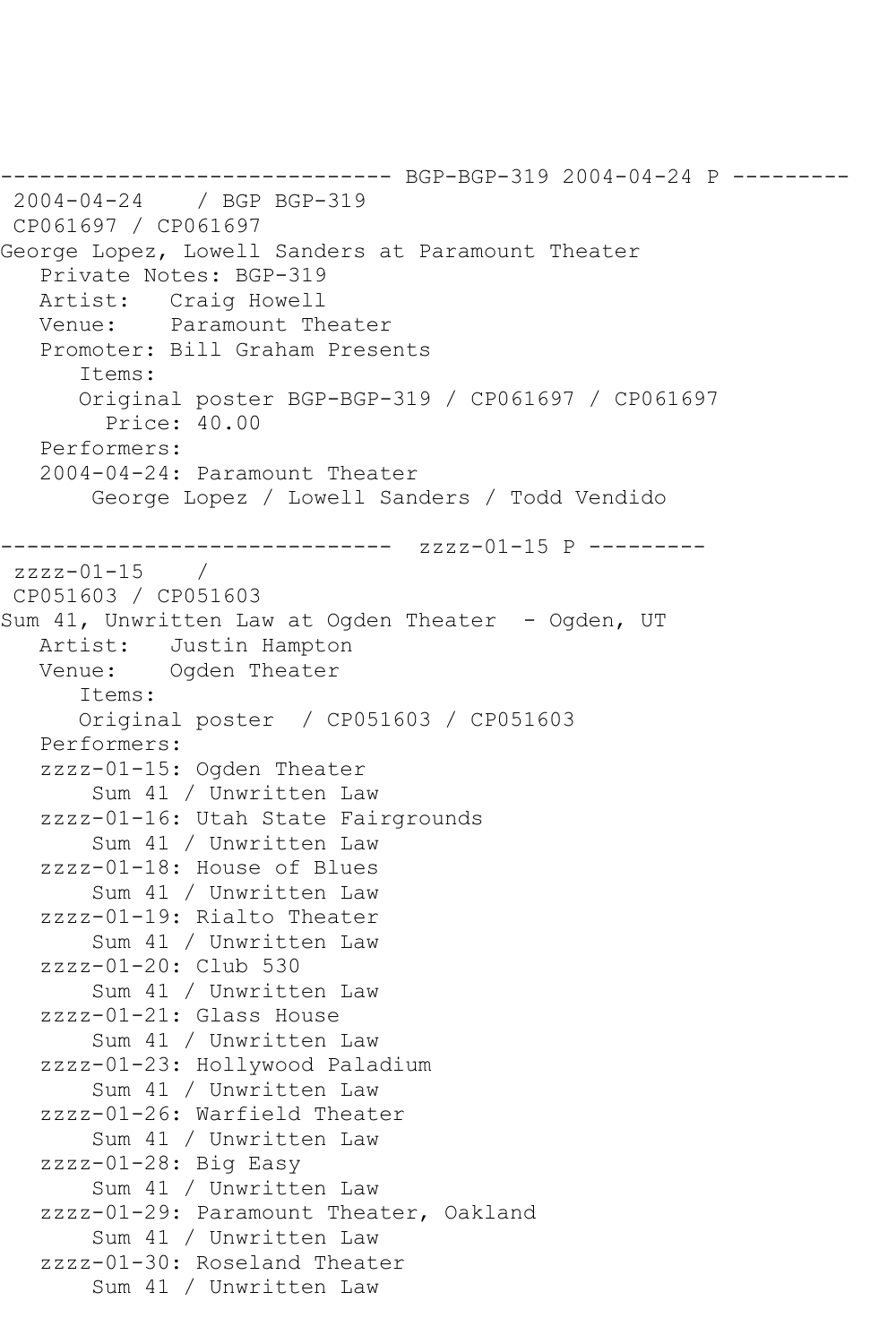```
------------------------------ zzzz-01-20 P ---------
zzzz-01-20 f / 
CP052299 / CP052299
Grover Washington Jr., Caldera at Paramount Theater - Oakland, CA
   Artist: Randy Tuten
   Venue: Paramount Theater, Oakland
   Promoter: Bill Graham Presents
      Items:
      Original poster / CP052299 / CP052299
   Performers:
   zzzz-01-20 fri: Paramount Theater, Oakland
       Grover Washington Jr. / Caldera
------------------------------ zzzz-03-01 P ---------
zzzz-03-01 / 
CP030665 / NM10614
Cult, Big Chief at Paramount Theater
   Venue: Paramount Theater, Oakland
      Items:
      Original poster / CP030665 / NM10614 (11 x 17)
   Performers:
   zzzz-03-01: Paramount Theater, Oakland
       Cult / Big Chief
------------------------------ zzzz-03-11 P ---------
zzzz-03-11 s / 
CP048115 / CP048115
Shaggy at Paramount Theater - Oakland, CA
   Venue: Paramount Theater, Oakland
   Promoter: STG
      Items:
      Original poster / CP048115 / CP048115
   Performers:
   zzzz-03-11 sun: Paramount Theater, Oakland
       Shaggy
------------------------------ zzzz-03-29 P ---------
zzzz-03-29 t / 
CP048099 / CP048099
Nick Cave, Neko Case at Paramount Theater
   Venue: Paramount Theater, Oakland
   Promoter: STG
      Items:
      Original poster / CP048099 / CP048099
   Performers:
   zzzz-03-29 thu: Paramount Theater, Oakland
```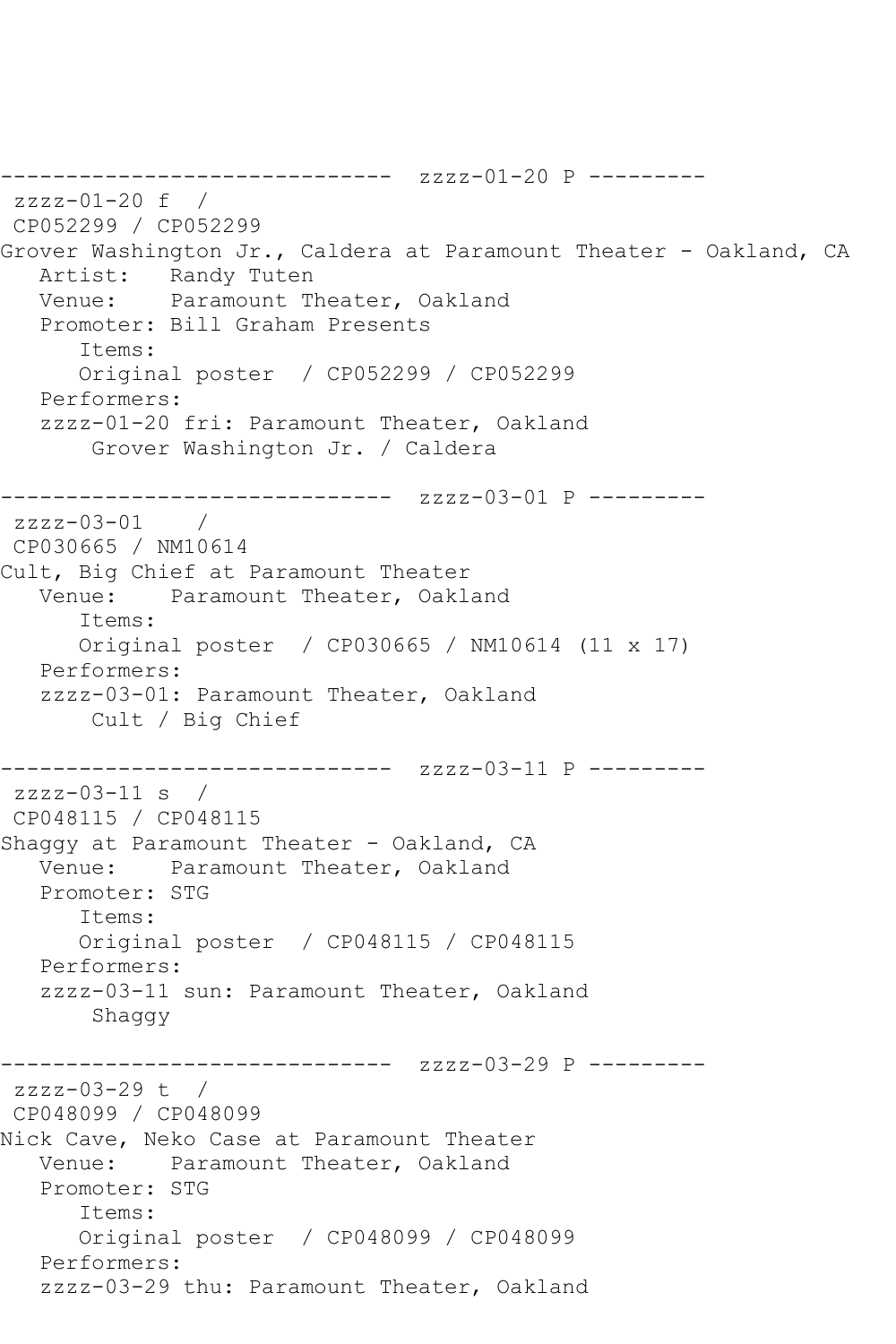Nick Cave / Neko Case

--------------- zzzz-04-12 P --------zzzz-04-12 t / CP046958 / CP046958 Medeski Martin and Wood, Karl Densons Tiny Universe at Paramount Theater Venue: Paramount Theater, Oakland Promoter: House of Blues Concerts Items: Original poster / CP046958 / CP046958 Performers: zzzz-04-12 thu: Paramount Theater, Oakland Medeski Martin and Wood / Karl Denson's Tiny Universe ------------------------------ zzzz-04-12 P --------  $zzzz-04-12$  t / CP048124 / CP048124 Medeski Martin and Wood, Karl Densons Universe at Paramount Theater Venue: Paramount Theater, Oakland Promoter: SIX / Hob.com / House of Blues Concerts Items: Original poster / CP048124 / CP048124 Performers: zzzz-04-12 thu: Paramount Theater, Oakland Medeski Martin and Wood / Karl Denson's Tiny Universe ------------------------------ zzzz-05-18 P -------- zzzz-05-18 / CP051859 / CP051859 Grant Lee Buffalo, Sugar at Paramount Theater - Oakland, CA Artist: Jeff Kleinsmith Venue: Paramount Theater, Oakland Items: Original poster / CP051859 / CP051859 Performers: zzzz-05-18: Paramount Theater, Oakland Grant Lee Buffalo / Sugar / Hazel ------------------------------ zzzz-06-18 P -------- zzzz-06-18 / CP031075 / NM11024 Rusted Root at Paramount Theater Venue: Paramount Theater, Oakland Items: Original poster / CP031075 / NM11024 (8 x 17) Performers: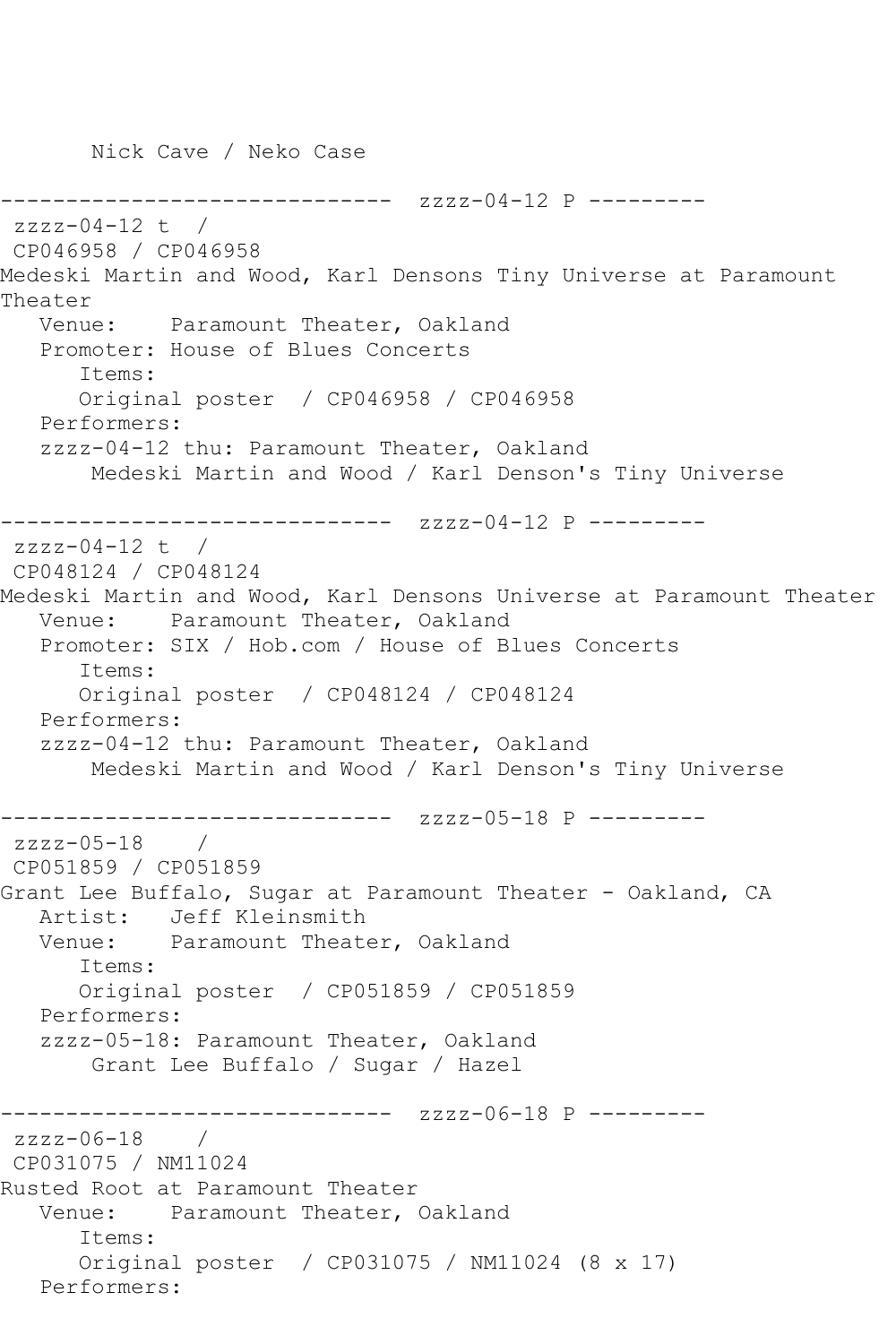zzzz-06-18: Paramount Theater, Oakland Rusted Root ------------------------------ zzzz-08-23 P -------- zzzz-08-23 / CP060664 / CP060664 Elvis Costello and the Attractions, Sleeper at Paramount Theater - Oakland, CA Benefit: All This Useless Beauty Tour Venue: Paramount Theater, Oakland Promoter: Fey Concerts / Budweiser / Historic Paramount Theater Foundation / SCFD Items: Original poster / CP060664 / CP060664 (6-3/8 x 17-1/2) Performers: zzzz-08-23: Paramount Theater, Oakland Elvis Costello and the Attractions / Sleeper ------------------------------ zzzz-08-25 P -------- zzzz-08-25 / CP046366 / CP046366 Phish at Paramount Theater Venue: Paramount Theater, Oakland Promoter: Double Tee Items: Original poster / CP046366 / CP046366 Performers: zzzz-08-25: Paramount Theater, Oakland Phish zzzz-08-26: Arlene Schnitzer Concert Hall Phish ------------------------------ zzzz-08-25 P --------  $zzzz-08-25$  / CP060602 / CP060602 Phish at Paramount Theater - Oakland, CA Venue: Paramount Theater, Oakland Promoter: Double Tee Items: Original poster / CP060602 / CP060602 (11 x 17) Performers: zzzz-08-25: Paramount Theater, Oakland Phish zzzz-08-26: Arlene Schnitzer Concert Hall Phish

------------------------------ zzzz-08-25 P ---------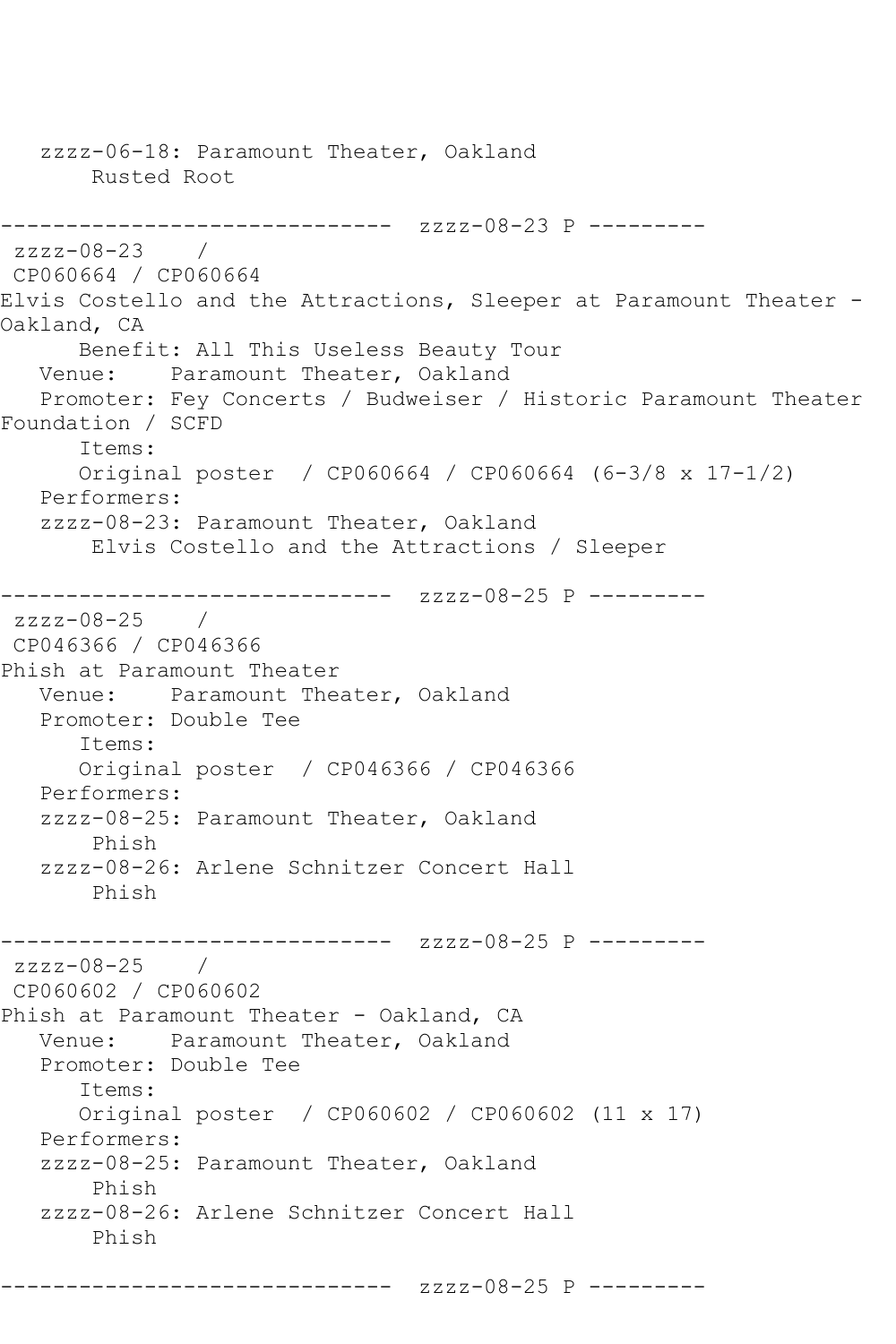```
zzzz-08-25 / 
CP053099 / CP053099
Phish at Paramount Theater
   Venue: Paramount Theater
   Promoter: Double Tee
      Items:
      Original poster / CP053099 / CP053099
   Performers:
   zzzz-08-25: Paramount Theater
       Phish
   zzzz-08-26: Schnitzer Concert Hall
       Phish
------------------------------ zzzz-09-03 P ---------
zzzz-09-03 / 
CP030670 / NM10619
Dokken at Paramount Theater
   Venue: Paramount Theater, Oakland
      Items:
      Original poster / CP030670 / NM10619 (11 x 17)
   Performers:
   zzzz-09-03: Paramount Theater, Oakland
       Dokken
------------------------------ zzzz-10-03 P ---------
zzzz-10-03 / 
CP030915 / NM10864
KMFDM, Korn at Paramount Theater
   Venue: Paramount Theater, Oakland
      Items:
      Original poster / CP030915 / NM10864 (11 x 17)
   Performers:
   zzzz-10-03: Paramount Theater, Oakland
       KMFDM / Korn
------------------------------ zzzz-10-03 P ---------
zzzz-10-03 / 
CP060609 / CP060609
Korn, KMFDM at Paramount Theater - Oakland, CA
   Venue: Paramount Theater, Oakland
   Promoter: FEY Concerts
      Items:
      Original poster / CP060609 / CP060609 (11 x 17)
   Performers:
   zzzz-10-03: Paramount Theater, Oakland
       Korn / KMFDM / In Your Face / God Lives Underwater
```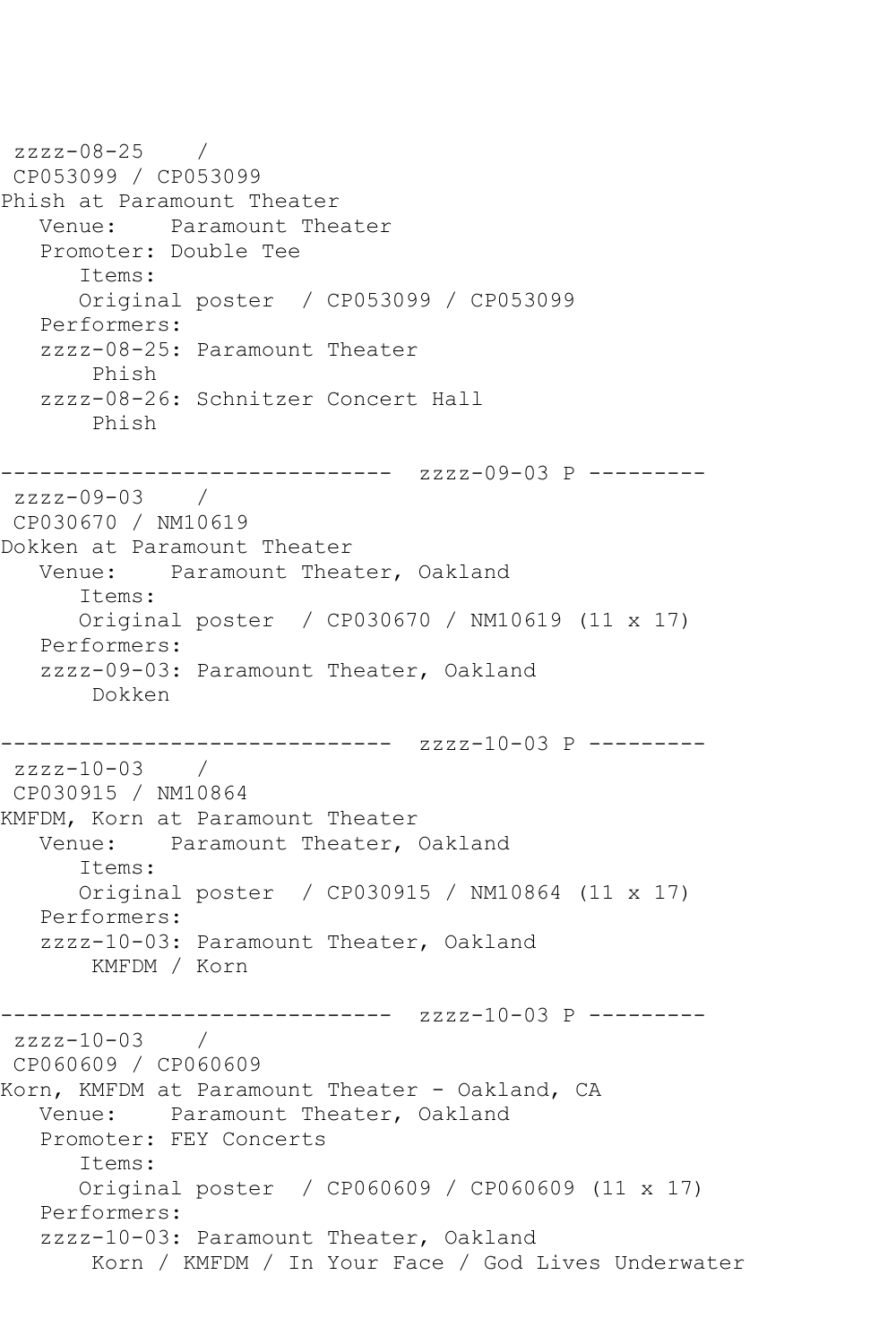------------------------------ zzzz-10-21 P -------- zzzz-10-21 / CP030686 / NM10635 Strokes, Sloan and Rooney at Paramount Theater Venue: Paramount Theater, Oakland Items: Original poster / CP030686 / NM10635 (15 x 25) Performers: zzzz-10-21 zzzz-10-22: Paramount Theater, Oakland Strokes / Sloan and Rooney ------------------------------ zzzz-10-25 P -------- zzzz-10-25 / CP030668 / NM10617 Ani Difranco at Paramount Theater Venue: Paramount Theater, Oakland Items: Original poster / CP030668 / NM10617 (11 x 17) Performers: zzzz-10-25: Paramount Theater, Oakland Ani Difranco ------------------------------ zzzz-11-06 P -------- zzzz-11-06 / CP031082 / NM11031 Rick Springfield at Paramount Theater Venue: Paramount Theater, Oakland Items: Original poster / CP031082 / NM11031 (11 x 17) Performers: zzzz-11-06: Paramount Theater, Oakland Rick Springfield ------------------------------ zzzz-11-10 P -------- zzzz-11-10 / CP030140 / NM10089 Steve Winwood at Paramount Theater Venue: Paramount Theater, Oakland Items: Original poster / CP030140 / NM10089 (11 x 17) Performers: zzzz-11-10: Paramount Theater, Oakland Steve Winwood ------------------------------ zzzz-11-20 P -------- zzzz-11-20 s / CP052290 / CP052290